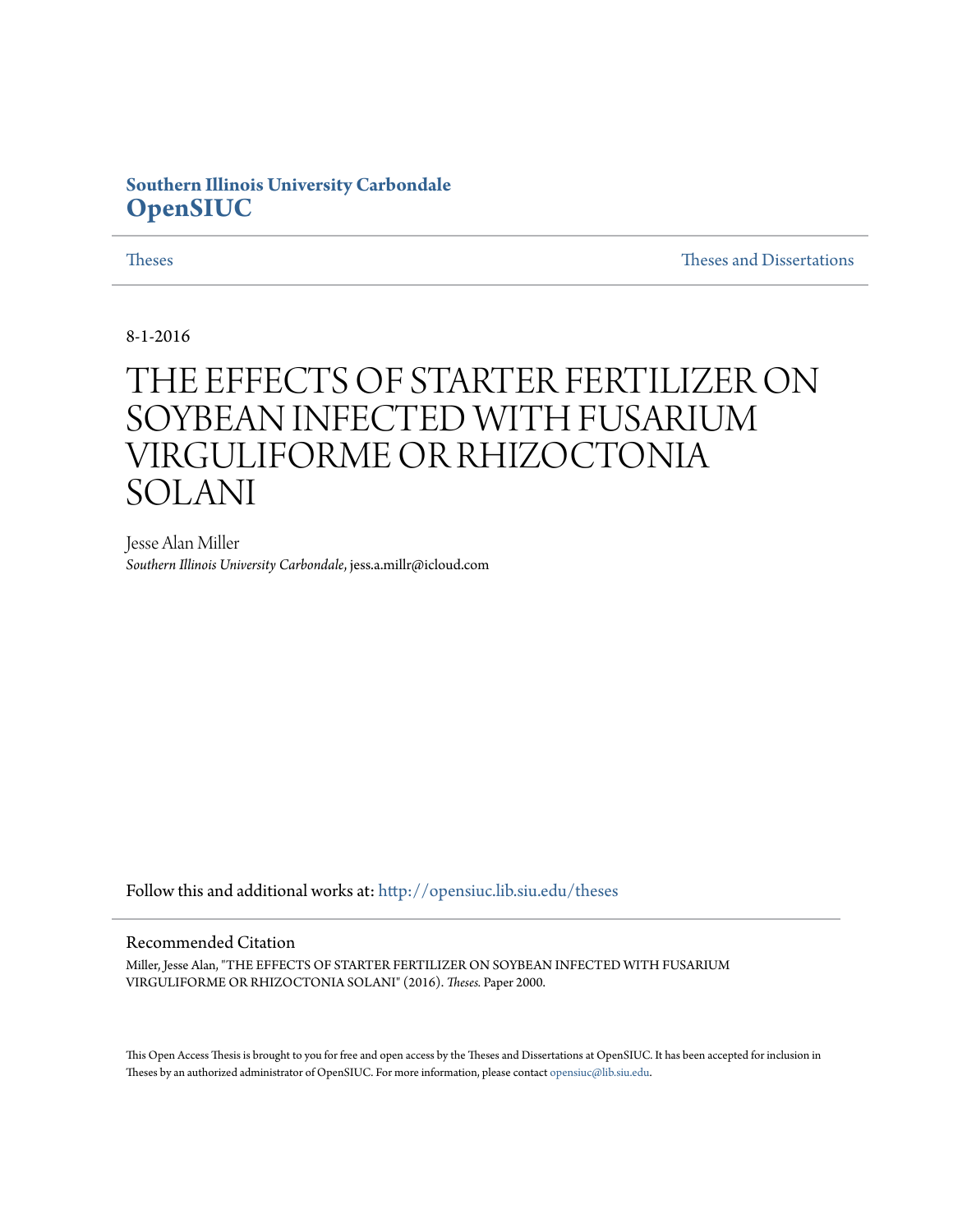### THE EFFECTS OF STARTER FERTILIZER ON SOYBEAN INFECTED WITH FUSARIUM VIRGULIFORME OR RHIZOCTONIA SOLANI

By

Jesse Miller B.S. Southern Illinois University, 2014

A Thesis Submitted in Partial Fulfullment of Requirements for the Master of Science Degree

Department of Plant, Soil Science, and Agricultural Systems in the Graduate School Southern Illinois University Carbondale August 2016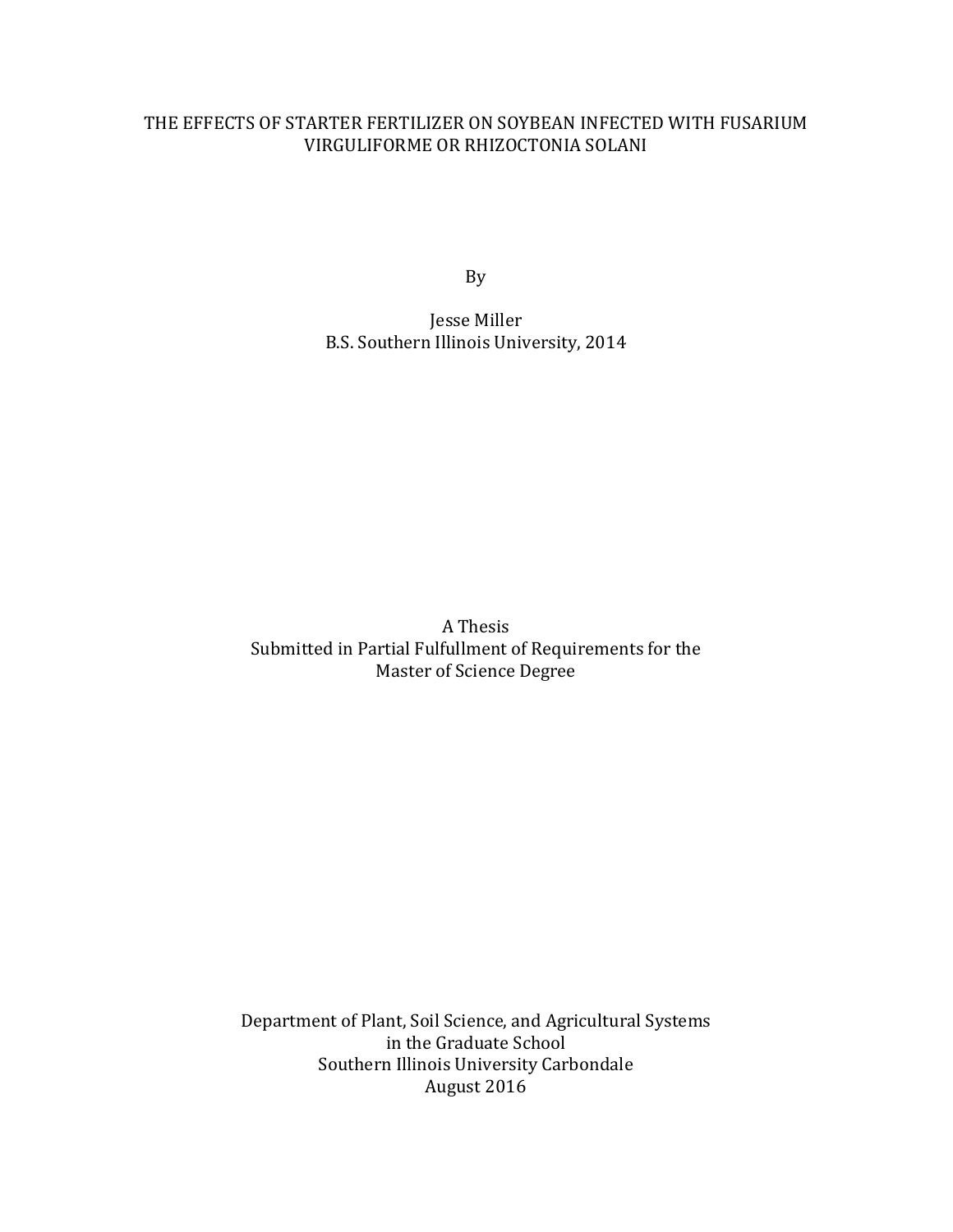#### THESIS APPROVAL

#### THE EFFECTS OF STARTER FERTILIZER ON SOYBEAN INFECTED WITH FUSARIUM VIRGULIFORME OR RHIZOCTONIA SOLANI

By

#### Jesse Miller

A Thesis Submitted in Partial

Fulfillment of the Requirements

for the Degree of

Master of Science

in the field of Plant, Soil, and Agricultural Systems

Approved by:

Dr. Jason Bond

Dr. Ahmad Fakhoury

Dr. Karla Gage

Graduate School Southern Illinois University Carbondale May 13, 2016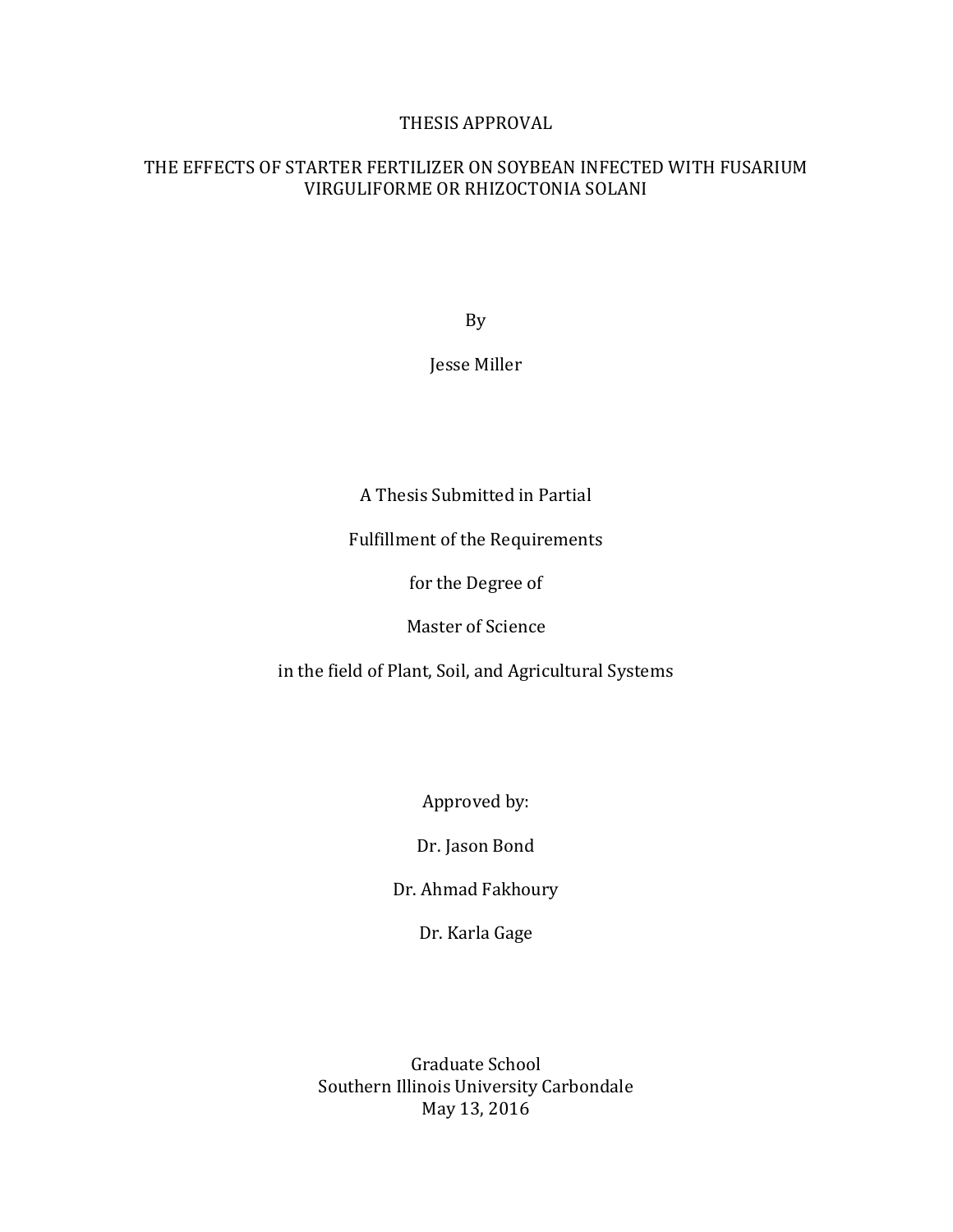#### AN ABSTRACT OF THE THESIS OF JESSE MILLER, for the Master of Science degree in PLANT, SOIL, and AGRICULTURAL SYSTEMS, presented on May 13, 2016 at Southern Illinois University Carbondale.

#### TITLE: THE EFFECTS OF STARTER FERTILIZER ON SOYBEAN INFESTED WITH *FUSARIUM VIRULIFORME* OR *RHIZOCTONIA SOLANI*

#### MAJOR PROFESSOR: Dr. Jason Bond

*Fusarium virguliforme* (Aoki), the fungus that causes sudden death syndrome of soybeans (SDS), is prevalent in most of the soybean (*Glycine max* L. Merr.) production regions throughout the United States. Sudden death syndrome management has been limited to cultural practices and host resistance. *Rhizoctonia solani* (Kühn) is a fungus responsible for pre-emergence and post emergence damping off. Control methods include seed treatments and cultural practices.

Several companies have advocated the use of in-furrow starter fertilizers in soybean production. Promoting root growth and emergence are a couple of the alleged benefits. It is unknown if the increased fertility in the root zone may actually increase or decrease the severity of root or seedling diseases.

An objective of this study is to determine if the starter fertilizers (2-6-16), (7-12- 11), (3-10-13) Nachurs Alpine Solutions™ impacts seedling disease caused by *Rhizoctonia solani* and soybean yield. A second objective is to determine if starter-fertilizer influences the incidence and severity of SDS and soybean yield. One trial was infested with *R. solani* at the rate of 0.9 g of inoculum/30.5 centimeters of row. A second trial was infested with *F. virguliforme* at the rate of 2.25 g/30.5 centimeters of row. Inoculum consisted of sterilized white sorghum inoculated with either pathogen. Plots were 3.04 meters wide by 6.1 meters in length with row spacing of 0.76 meters. Trials took place during the growing season of 2014 and 2015. In 2014, a randomized complete block design consisted of 4 treatments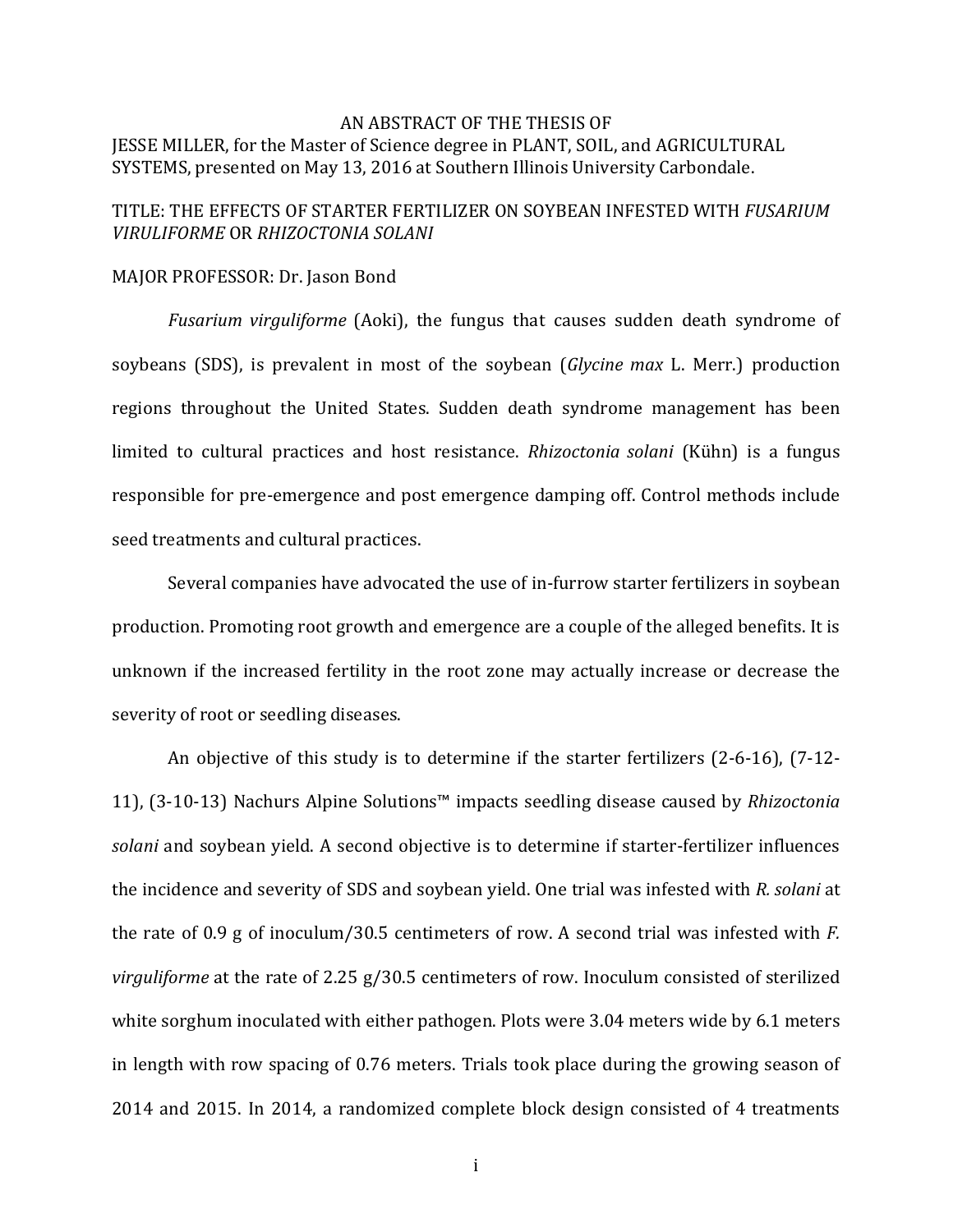that were replicated 6 times and planted into 4 row plots. Treatments consisted of treated (Metalaxl™, Fluxapyroxad™, Pyraclostrobin™, and Imidacloprid™) or non-treated seed ('Asgrow 4730') combined with either fertilizer (2-6-16) or non-fertilizer. Across both trials, there were no seed treatment and fertilizer rate interactions. In the *R. solani* trial, stand counts were similar between the fertilizer and non-fertilizer treatments. Stand counts were higher when the seed treatment was used. There was no significant difference in soybean yield regardless of treatment. In the *F. virguliforme* trial, stand counts were reduced in the fertilizer treatment when compared to the non-fertilizer treatment. Foliar symptoms of SDS and soybean yield were not affected by treatment. In 2015, there were changes in treatment structure due to additions of fertilizer treatments 7-12-11 and 3-10- 13. Seed treatments and randomized complete block design remained for 2015. Stand counts were higher in plots that received fertilizer treatments in the *R. solani* trial. Stand counts were lower in *R. solani* plots with treated seed. Yield was not influenced by seed treatment but was increased by 3-10-13 and 7-12-11 fertilizer treatments. For the *F. virguliforme* trial, reduced stand counts were found in the plots with seed treatments. Seed treatments did not influence yield. Fertilizer did not impact stand or yield. Foliar symptoms of SDS were not influenced by seed treatment or fertilizer.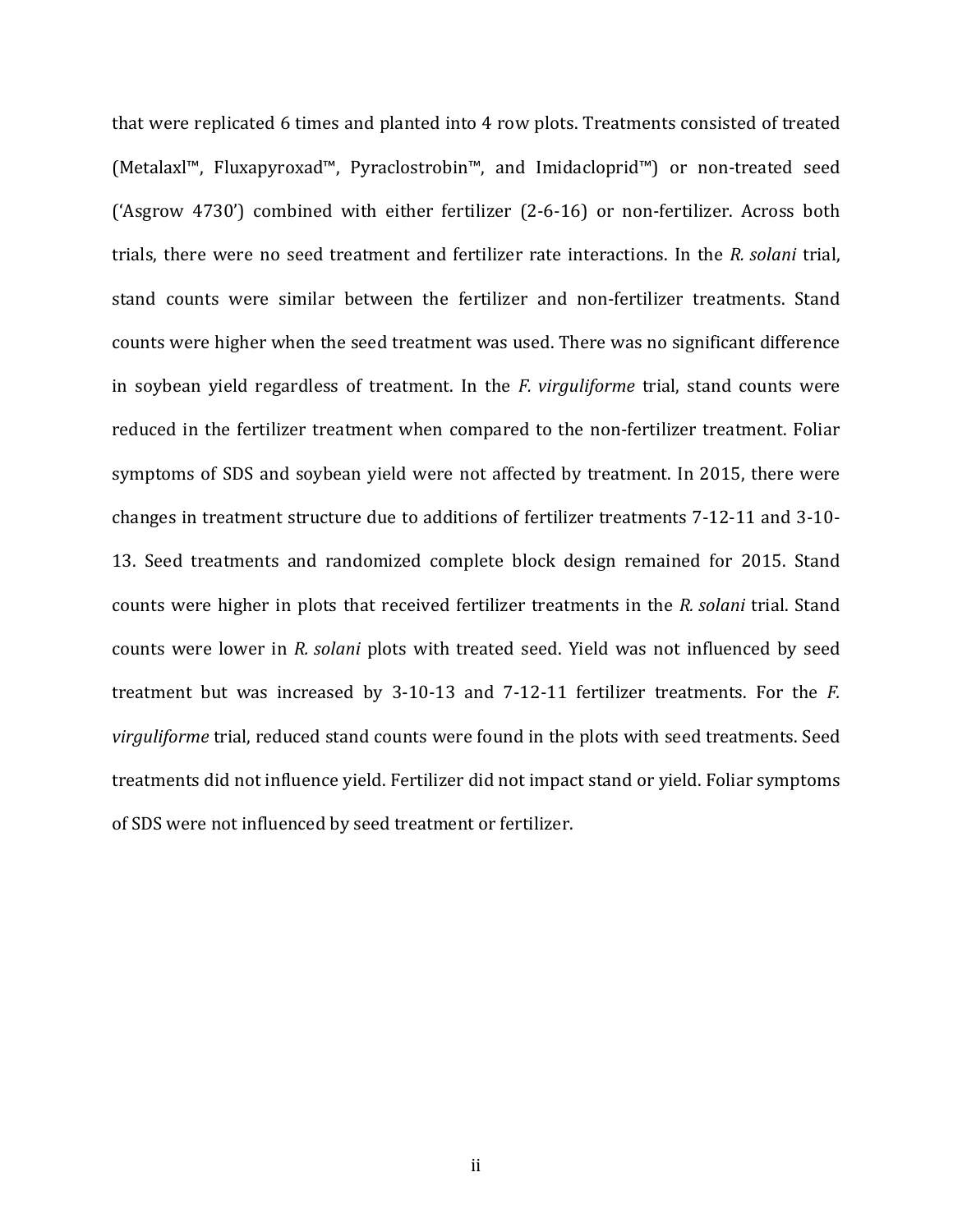| <b>CHAPTER</b>  | PAGE |
|-----------------|------|
|                 |      |
|                 |      |
|                 |      |
| <b>CHAPTERS</b> |      |
|                 |      |
|                 |      |
|                 |      |
|                 |      |
|                 |      |
|                 |      |

# TABLE OF CONTENTS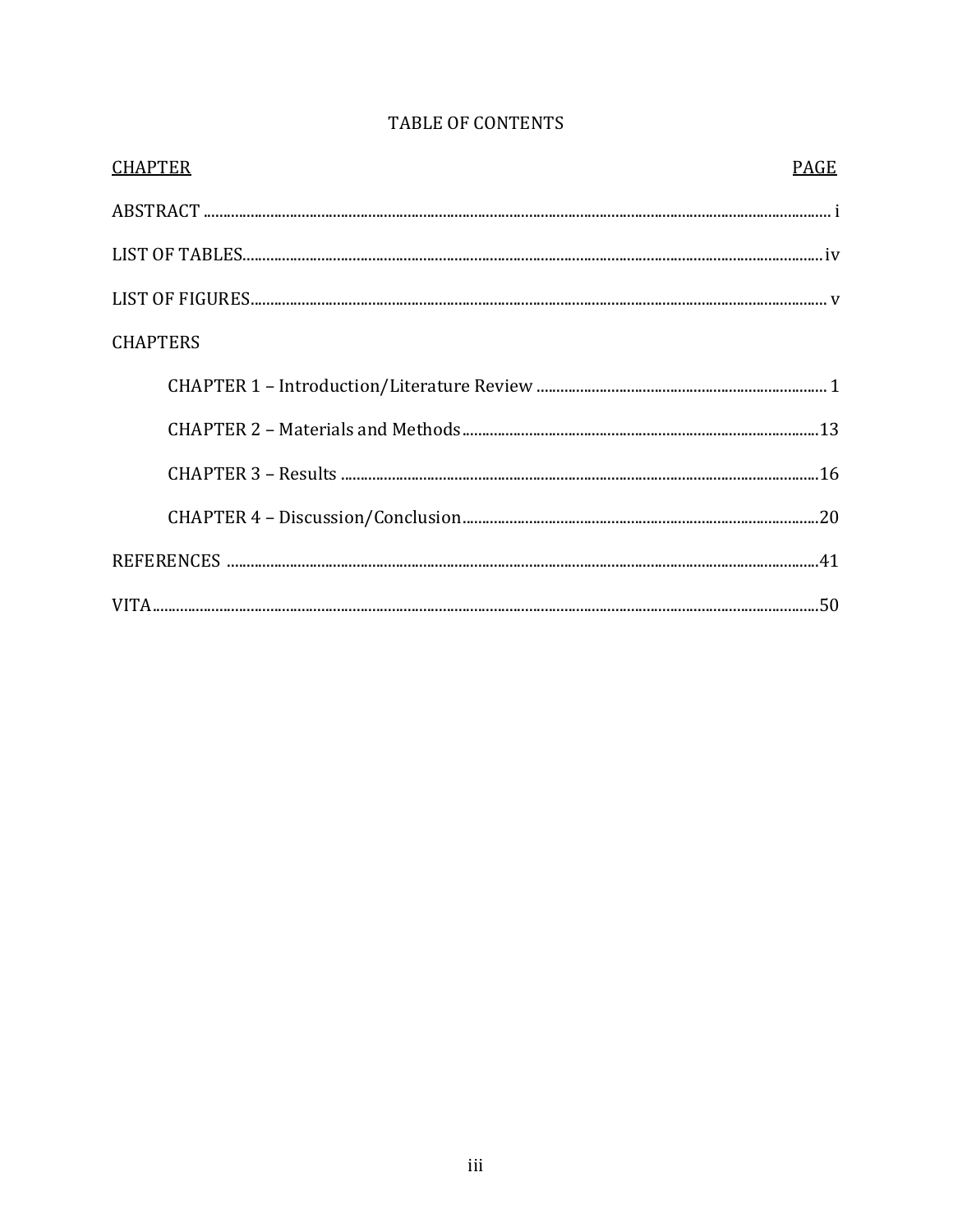| <b>TABLE</b> | PAGE |
|--------------|------|
|              |      |
|              |      |
|              |      |
|              |      |
|              |      |
|              |      |
|              |      |
|              |      |
|              |      |
|              |      |
|              |      |
|              |      |

# **LIST OF TABLES**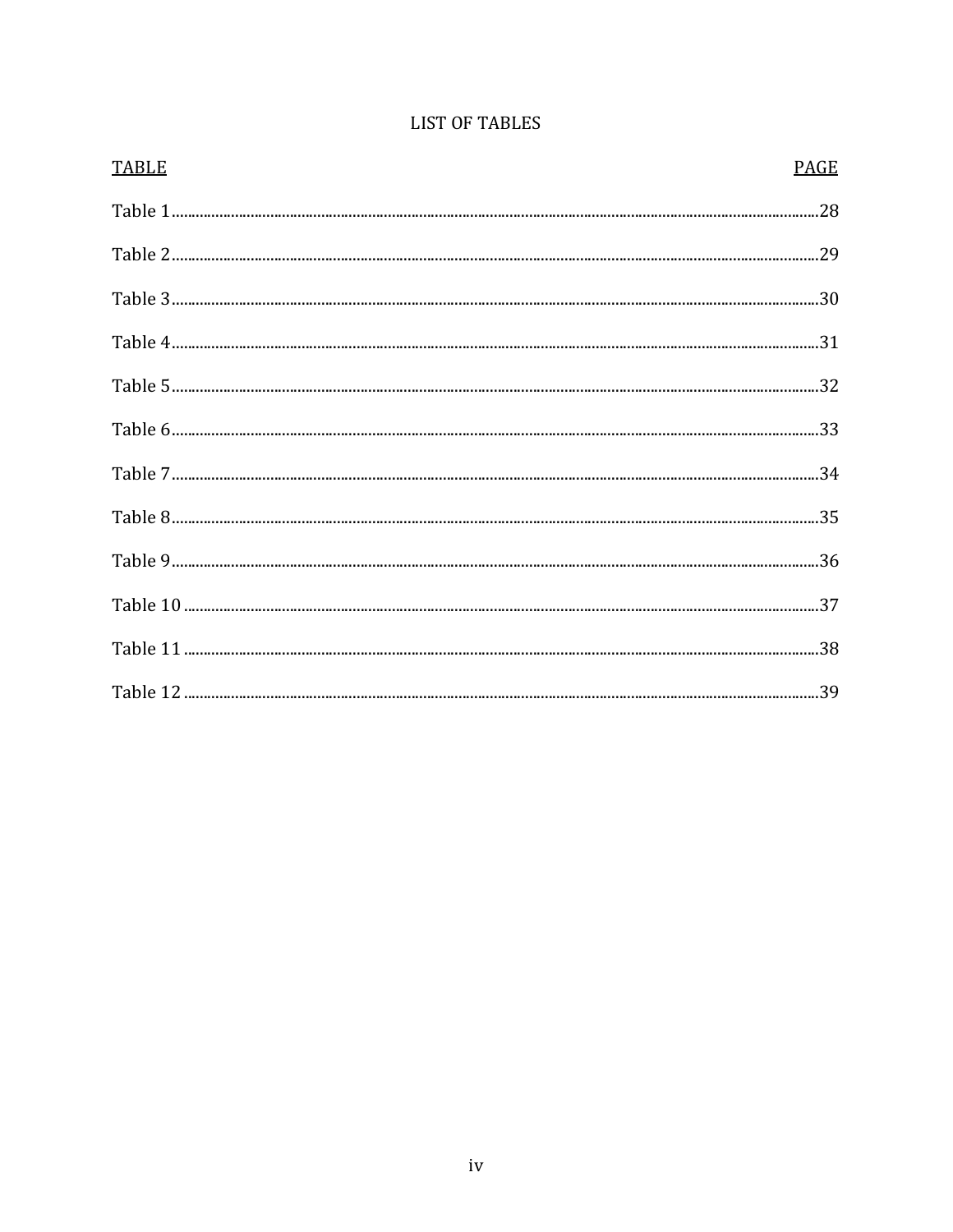# **LIST OF FIGURES**

| <b>FIGURE</b> |  |
|---------------|--|
|               |  |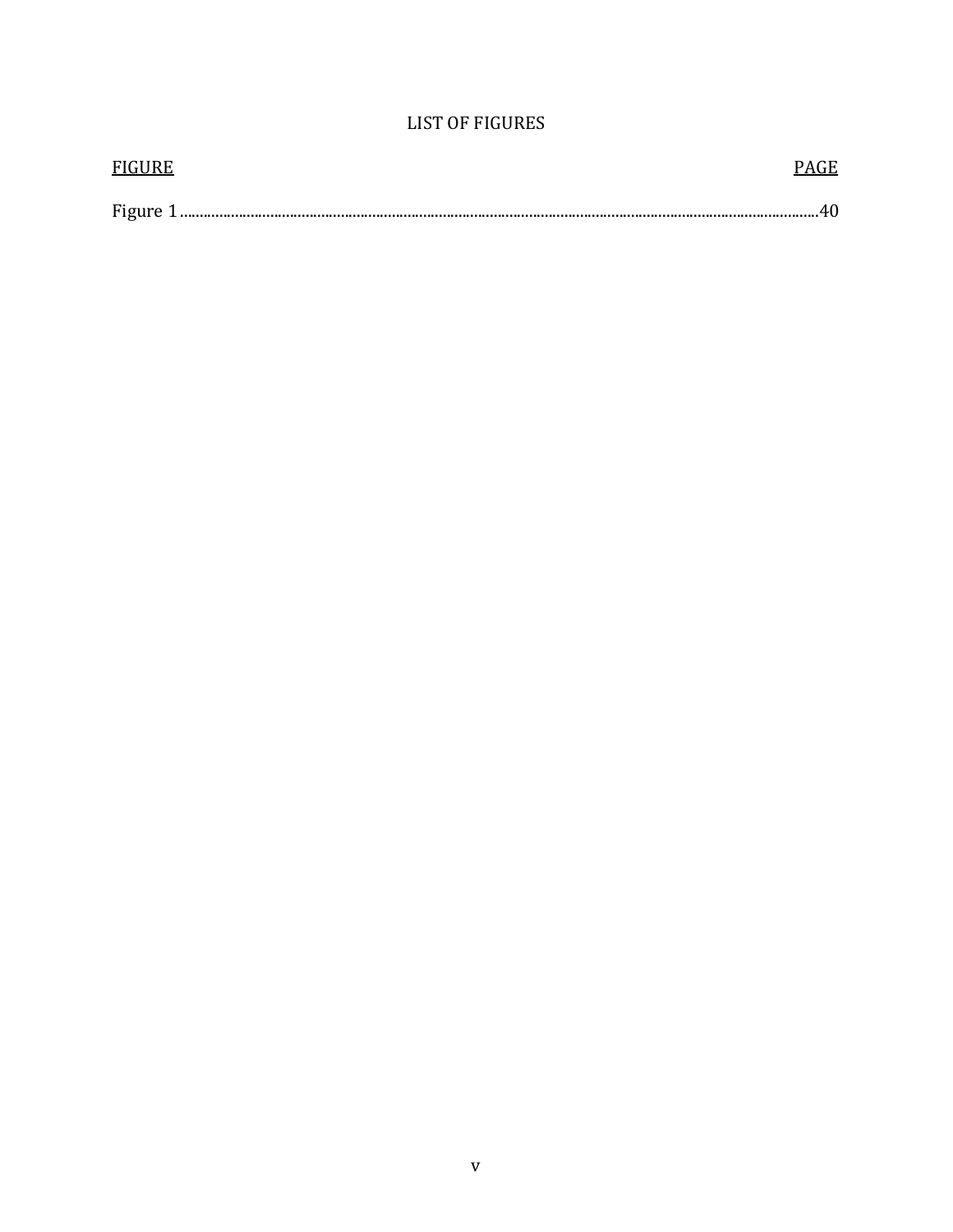#### CHAPTER 1

#### INTRODUCTION/LITERATURE REVIEW

With nearly 50 countries producing soybean, *Glycine max* L. Merr., it is the dominant oilseed crop produced and consumed in the world today. The United States is the number one producer of soybean, with 83.7 million acres planted and 3.97 billion bushels harvested in 2014. In the United States, soybean makes up 21% of the harvested cropland acreage and is also the 2nd most planted crop (NASS, 2015). Soybeans are yielding higher than ever before and soybean yield potential continues to increase as genetic technology is improved (Rowntree, et al., 2013). This increase in production drives a need for improved nutrient management in order to supply high yielding cultivars with appropriate amounts of nutrients, as well as timing of nutrient uptake. Improving efficiency of nutrient utilization can ultimately improve soybean productivity (Usherwood, 1998).

 Like all plants, soybean requires 16 essential elements for development and completion of its life cycle. Obtained from the atmosphere, carbon, hydrogen, and oxygen are the three primary non-mineral nutrients needed for soybean production. The other thirteen essential elements are obtained from the soil and can be classified into three categories that are based off of the quantities used by plants. Nitrogen, phosphorus and potassium are known as macronutrients and are utilized by the soybean in large quantities. Calcium, magnesium and sulfur are known as secondary nutrients and are taken up in moderate amounts, while the other seven elements are categorized as micronutrients and taken up in minute amounts. The seven micronutrients are boron, chlorine, copper, iron, manganese, molybdenum, and zinc. Each mineral element has a particular role in soybean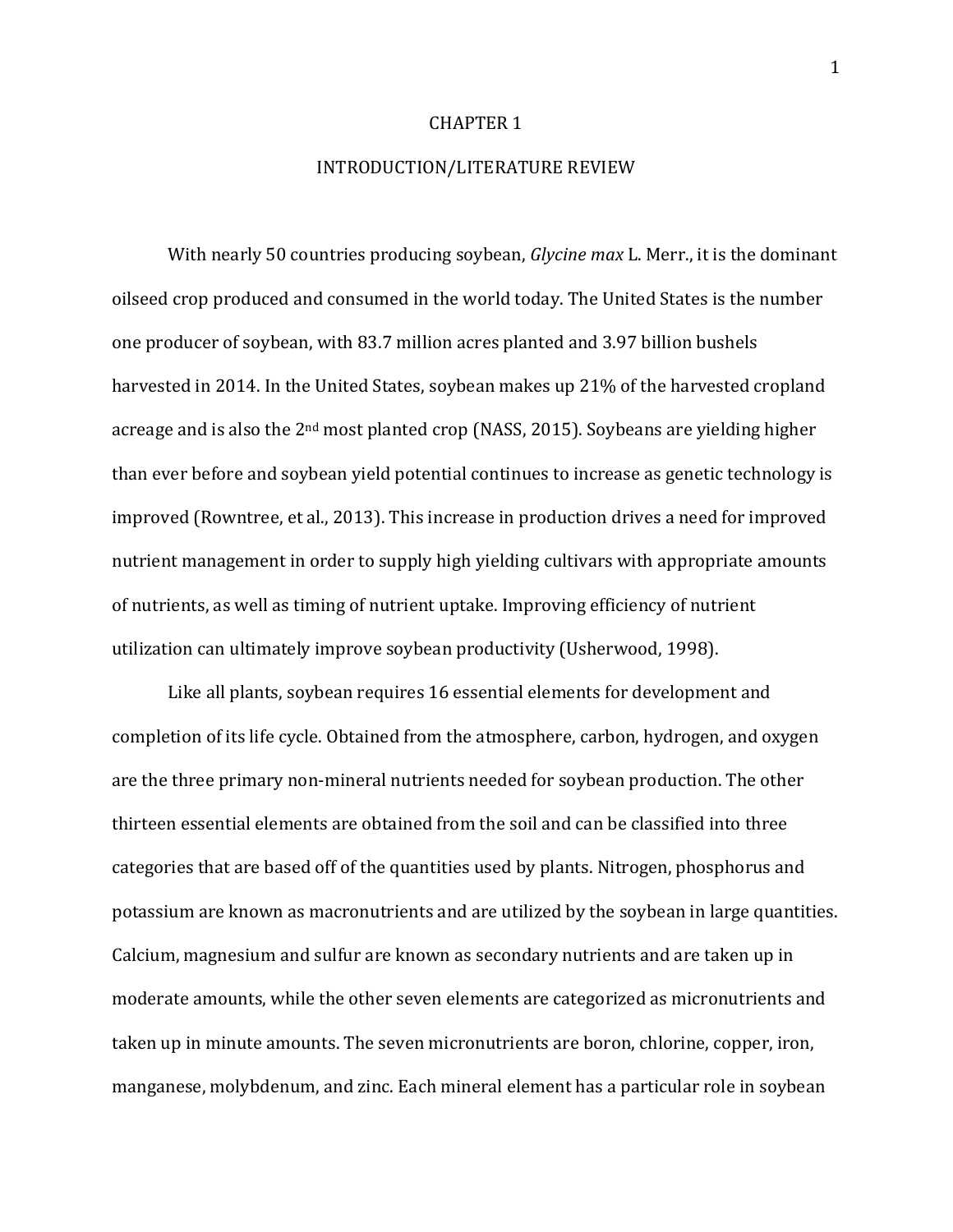development, some promoting vegetative growth while others assist in reproductive functions (Acquaah, 2002).

 The three macronutrients, nitrogen (N), phosphorus (P) and potassium (K), are the most important crop nutrients used in agricultural systems (Chude et al., 2004). Most fertility programs that are directed towards increasing crop yield contain N, P and K fertilizers (Vera et al., 2002). Yield is the number one factor that determines removal of the soil nutrients required for the crop (Mallarino et al., 1999). A bushel of soybeans removes about 6.3 pounds of N, 1.5 pounds of P (P<sub>2</sub>0<sub>5</sub>), and 12.8 pounds of K (K<sub>2</sub>O) (Heatherly & Elmore, 2004). Portions of these amounts are supplied from the soil's nutrient reserves and symbiotic nitrogen fixation, while the other amounts will come from crop residue decomposition and fertilizer applications (McGrath et al., 2013).

Nitrogen is the most abundant mineral nutrient found in the plant and is key for growth and productivity (Acquaah, 2002). Nitrogen is a constituent for nucleic acids, amino acids and proteins and chlorophyll that promote vegetative growth (Zeiger, 2010). There are two forms of nitrogen that can be taken up by plants, ammonium  $(NH<sup>4+</sup>)$  and nitrate (NO<sup>3</sup> -) (Tisdale et al., 2013). Leguminous crops, such as soybean, meet their demand for nitrogen through a process called biological N fixation. A symbiotic relationship is formed between soybean and the soilborne rhizobia bacteria, *Bradyrhizobium japonicum* J. These rhizobia bacteria attach to soybean roots, colonize the plant and convert atmospheric nitrogen gas to ammonia, and then to nitrate (NO3<sup>-</sup>), which is a nitrogen form that is usable to the plant (McGrath, 2013). However, only 25 to 60% of N in soybean dry matter originates from symbiotic  $N_2$  fixation, with the remainder coming from nitrogen in the soil (Harper, 1974). The process of nitrogen fixation doesn't begin until 14 days after soybean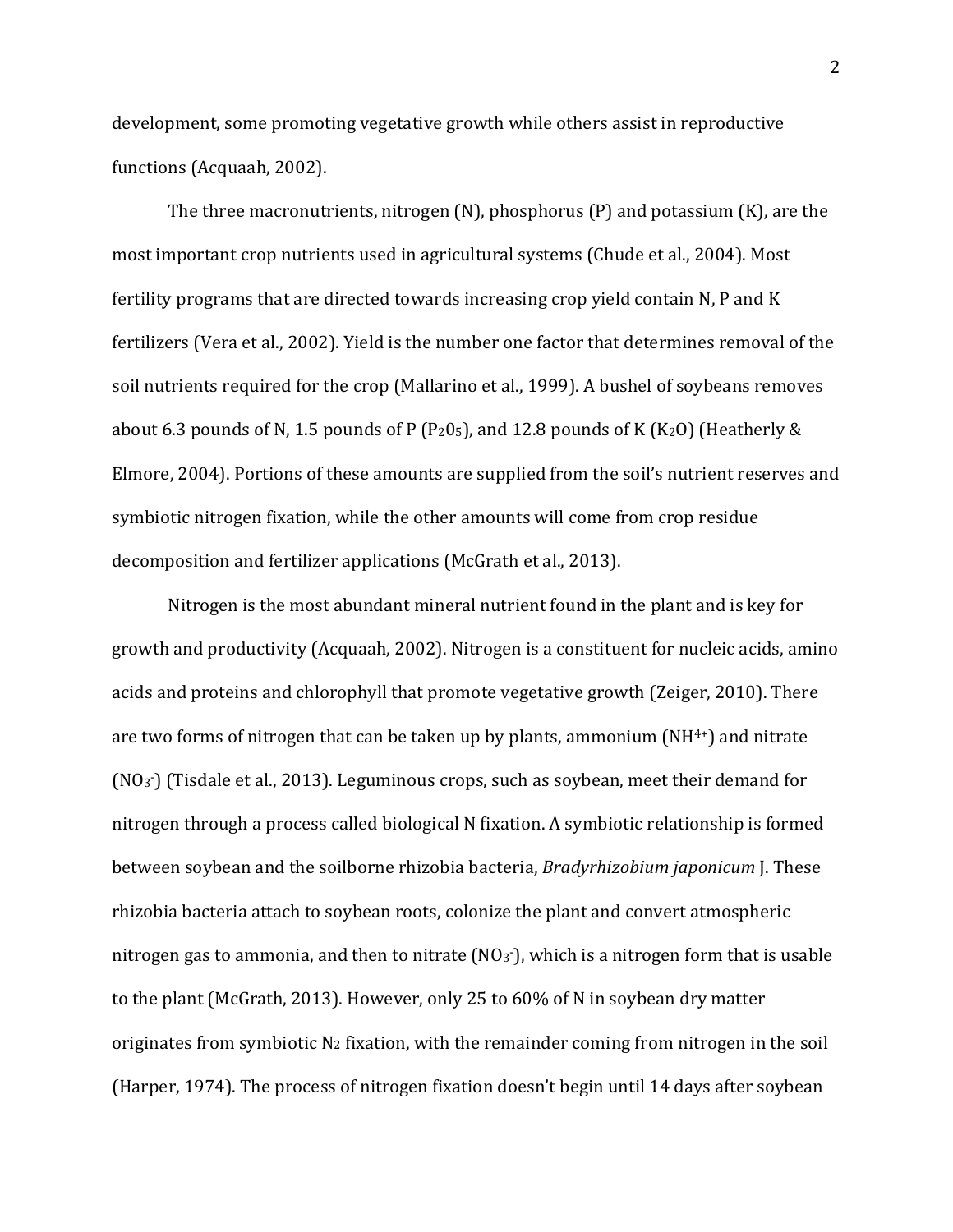germination. This information raises enthusiasm for possible benefits of additional nitrogen fertilizer applications to soybeans. Today, nitrogen fertilizer applications to soybean remain a complicated issue due to previous research showing contradicting results. While some research has proven that N applications have increased soybean growth and yield, other results have shown no response or even negative effects (Beard & Hoover, 1971; Diebert et al., 1979; Ham et al., 1975; Welch et al., 1973).

Nitrogen has been the most extensively studied soil nutrient in relation to disease development. An abundant availability of nitrogen can boost the production of young, succulent growth, a lengthened vegetative period, and delayed maturity of the soybean. This can result in the plant being more susceptible to pathogens that are attracted to healthy tissues, as well as giving the pathogen a larger time frame to attack. On the other hand, plants that are deficient in nitrogen are weaker, slower growing and forced into early maturity, making them susceptible to pathogens that are best able to attack weak, slow growing plants. Limited availability of nitrogen has been proven to increase the susceptibility of tomato to wilt caused by *Fusarium oxysporum* f.sp. *lycopersici* S., early blight of many solanaceous plants caused by *Alternaria* spp. and damping off of seedlings caused by infections of *Pythium* spp. (Agrios, 1997).

It is not only the amount of nitrogen that can affect disease development, but the form of available nitrogen to the host and pathogen can influence incidence and severity of disease as well (Huber & Watson, 1974). Pathogen infection can lead to alterations in host N metabolism and changes in tissue concentrations of both inorganic and organic N (Walters & Ayres, 1980, Walters, 1985). Therefore, the different types and concentrations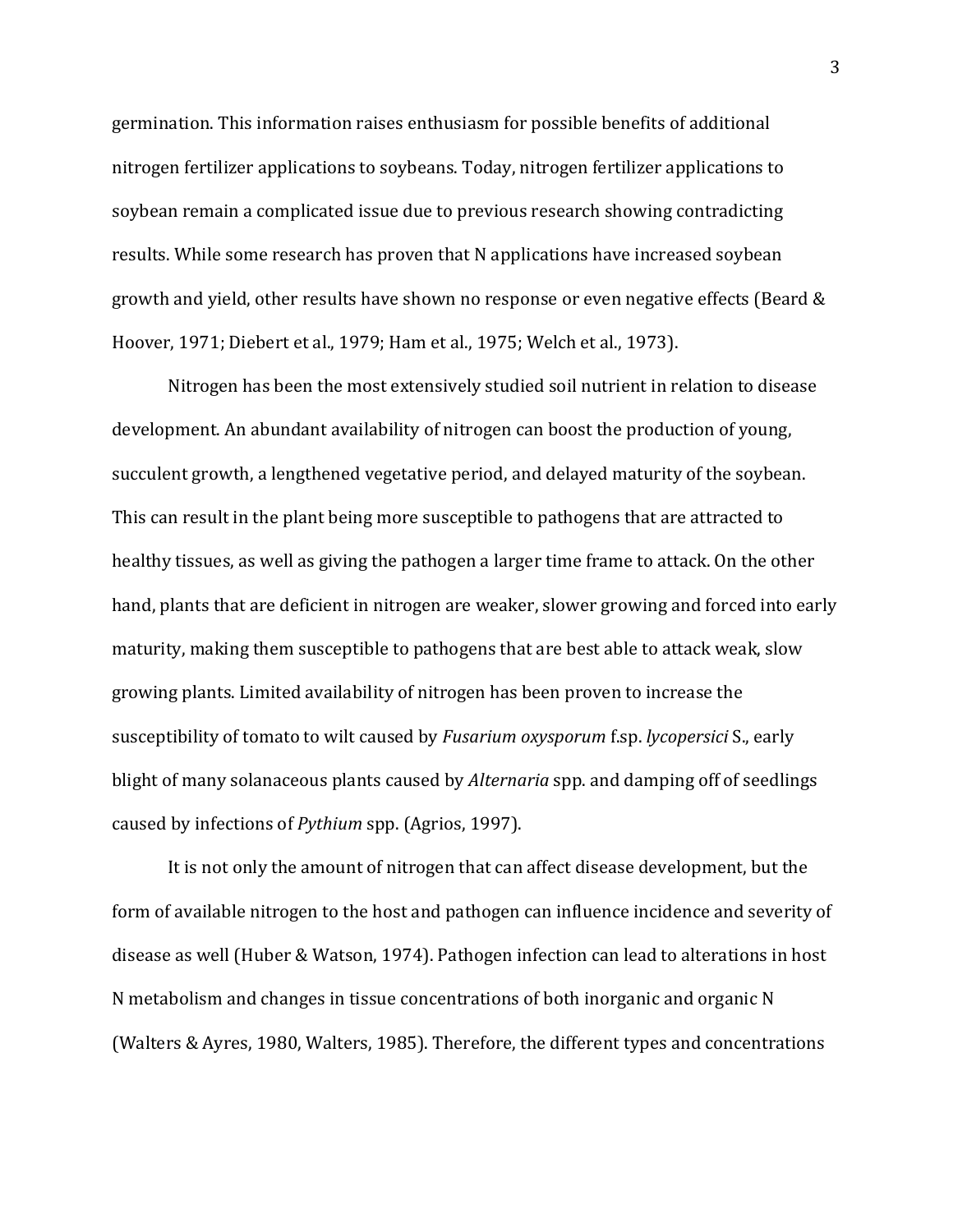of nitrogen available to the pathogen, depends on the plant (host) species, the particular plant organ that is infected, and the type of pathogen (Walters & Bingham, 2007).

The ammonium form of nitrogen has been shown to stimulate many diseases such as *Fusarium* tomato wilt (*F. oxysporum),* root rot of sugar beet caused by *Rhizoctonia solani*  K., and root rot of pea and soybean (*Aphanomyces euteiches* f. sp. *pisi* D.*)*. Nitrate arouses root rot of pea and corn caused by *Pythium ultimum* T.*,* root rot in cotton *(Phymatotrichum omnivorum* D.*)* and tomato and tobacco wilt caused by *Ralstonia solanacearum* S. (Huber & Watson, 1974). Studies have shown that the two forms of plant available nitrogen, ammonium and nitrate, often have opposite effects on certain plant diseases. For example, while the nitrate N suppresses *F. oxysporum* of tomato, the ammonium form actually increases disease severity (Woltz & Jones, 1973). The effect of the form of nitrogen is linked to the pH of the soil. Ammonium fertilizer will decrease pH, encouraging diseases that are favored by acidic soil, while the nitrate fertilizer will do the opposite (Agrios, 1997, Sullivan, 2001). The effect of specific forms of nitrogen on disease severity depends on many factors and is not the same for all host-parasitic associations (Huber & Watson, 1974).

Phosphorus is the second nutrient most utilized in the soybean and its application has shown to improve growth, development and yield (Kakar et al., 2002). Phosphorus plays a role in photosynthesis, respiration, cell division and energy storage as well as root growth, nodulation, biological N fixation, and plant maturation (Snyder, 2000; Acquaah, 2002). Phosphorus found in the soil is very low in solubility and not readily available to plants. The two forms of phosphorus that can be taken up by the plant are the orthophosphates  $H_2PO_4$  and  $HPO_4^2$  (Tisdale, 2013). The orthophosphate form can easily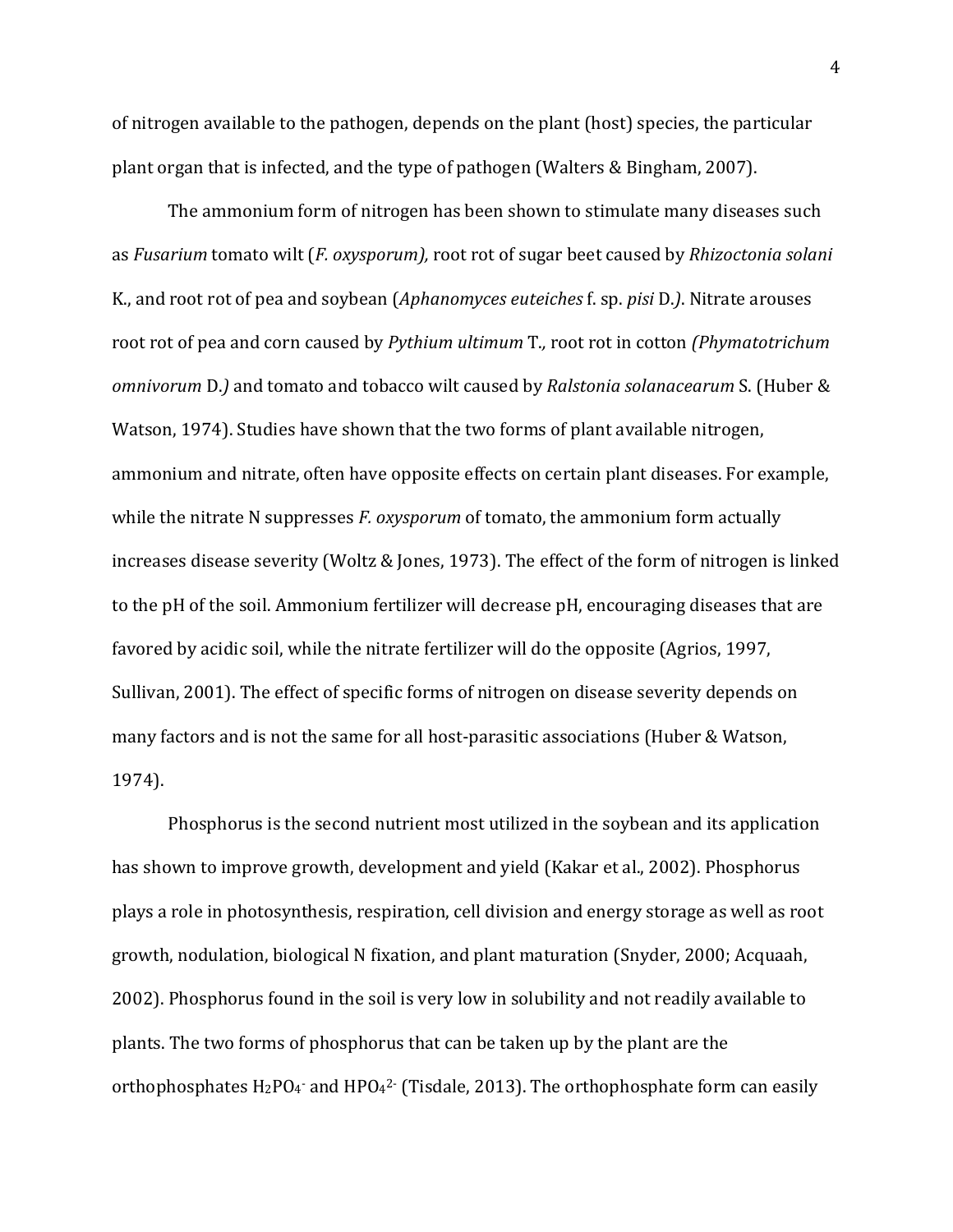undergo phosphorus fixation, meaning that it is readily precipitated and adsorbed to soil particles, rendering it unavailable to the plant (Zhang, 2006). For the soybean to take up this nutrient in its available form, the root system must come in contact with the P compounds because phosphorus is immobile in the soil. When deficient in P, soybeans may be stunted and show dark green and purple plant parts.

A sufficient supply of phosphorus is important for soybean growth and its ability to sustain or curtail disease, although increasing this nutrient doesn't always lead to disease reduction. Phosphorus provides protection through its role in early root development and energy storage necessary for driving major plant functions. Vigorous roots and a welldeveloped root system is one of the most important plant defenses against root diseases (Better Crops, 1999). Similar to nitrogen, research has shown contradictory results when looking at the relationship between plant-phosphorus nutrition and disease development. (Jones et al., 1989), showed that the increase of plant available phosphorus increased development of *Fusarium oxysporum* f. sp. *vasinfectum (*Atk.) Snyd. & Hans, causing wilt in cotton. Comparably, (Chauhan et al., 2000) documented that the increase in phosphorus nutrition in cauliflower led to an increase in damping off and stem rot caused by *R. solani*. Alternatively, a lack of phosphorus has been associated with an increase of anthracnose of cowpea, caused by *Colletotrichum lindemuthianum* Sacc. & Magnus*.* The impact that this nutrient has on plant disease development depends on the distinct crop-pathogen interactions.

The third macronutrient, potassium, is known for promoting stem and root growth and plays a role in plant metabolism, protein synthesis, and chlorophyll development (Remison, 2005). Many plant enzymes require potassium for activation and this nutrient is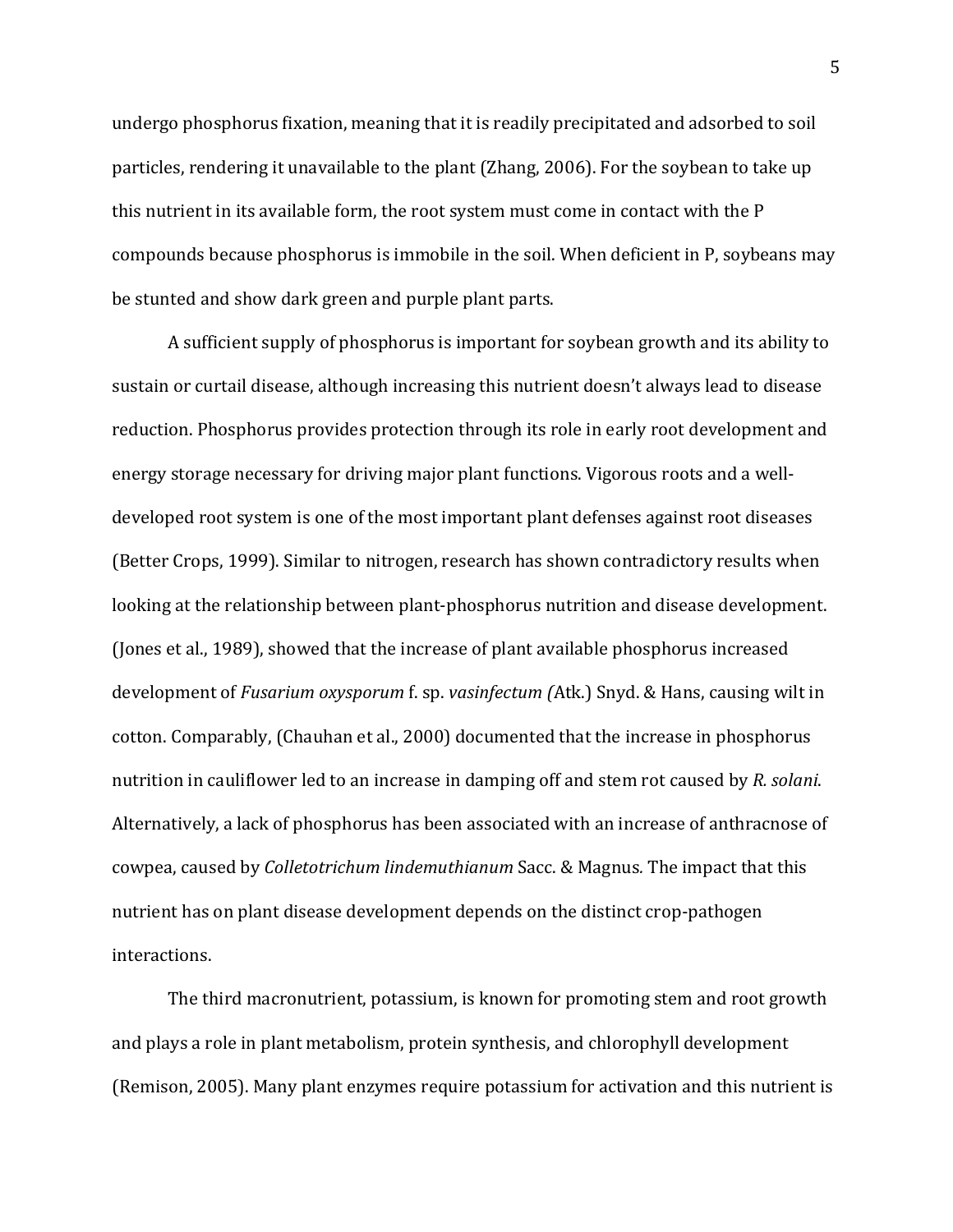also critical for cell division, formation of carbohydrates, and translocation of sugars. Potassium is the primary element responsible for regulation of water control in plants, and is known to increase the resistance of certain plants to certain diseases (Acquaah, 2002). Past research has shown significant effects, such as increases in soybean yield in response to K fertilizer applications (Farhad et al., 2010). Potassium can be adsorbed between clay layers and remains relatively immobile due to its positive charge while the soil is negatively charged. The available form of potassium that can be taken up and utilized by the plant is  $(K^+)$  (Tisdale, 2013).

Potassium nutrition is also related to disease development. Just like the other two macronutrients, the involvement and influence that this nutrient has on plant disease is a complex matter. When managing crop disease and soil fertility, the rate and form of potassium and its balance with other nutrients in the soil are factors to consider.  $K^+$  can have direct effects on different stages of pathogen establishment and development within the host. This nutrient can also promote the plant's wound healing, indirectly effecting infection of certain pathogens. Potassium affects plant morphology such as hardening the tissues, which results in the improvement of resistance to disease penetration (Perrenoud, 1990). An abundant level of potassium in soybean can delay maturity and senescence and result in allowing a larger time frame for certain pathogens to infect (Agrios, 1997).

In many cases, potassium has been shown to reduce the severity of plant diseases, although high quantities of the nutrient can increase the severity of disease as well. A few diseases that are less effective in the presence of potassium are stem rust of wheat, early blight of tomato, and stalk rot of corn (Agrios, 1997). On the other hand, (Pacumbaba et al.,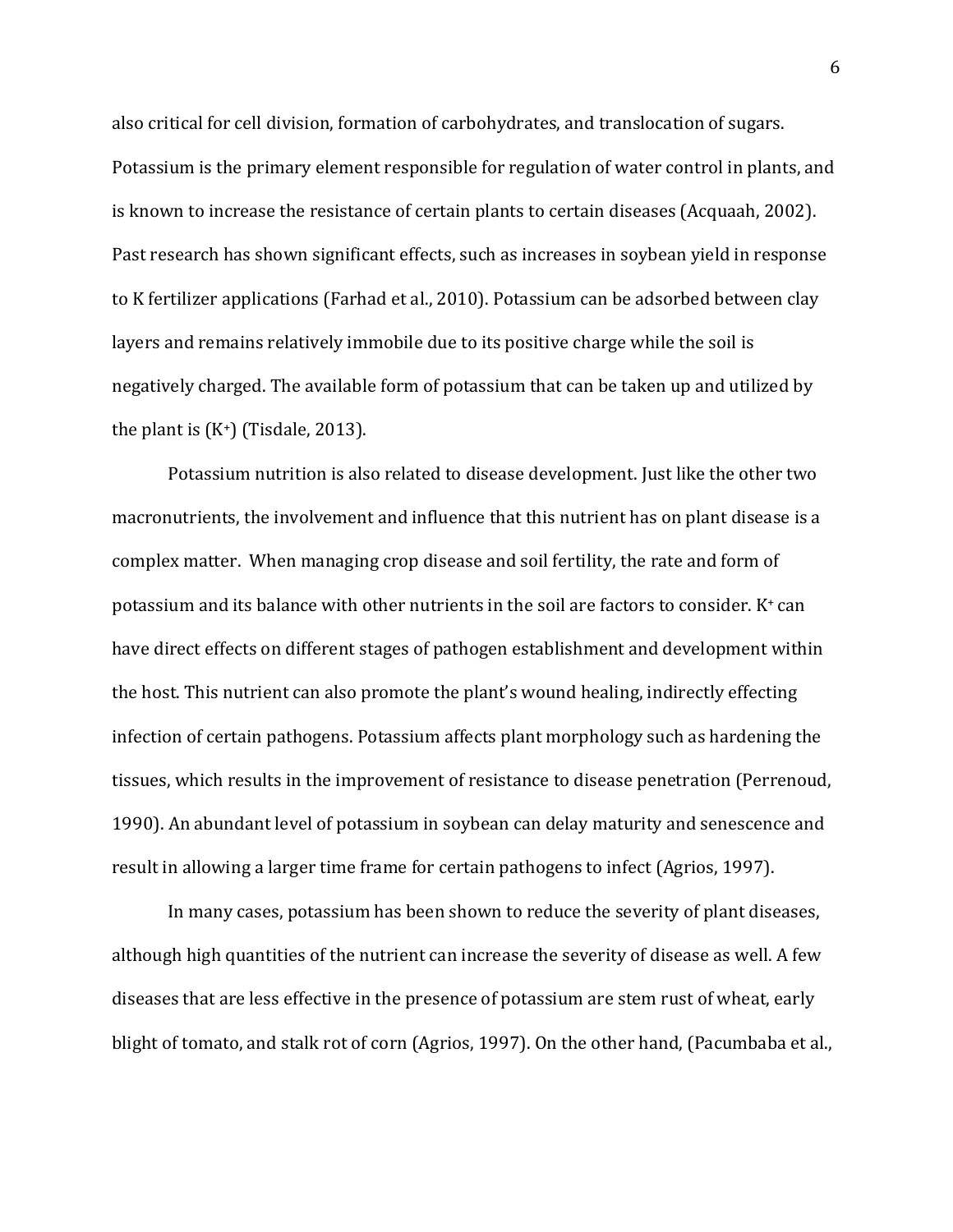1997) found that increased levels of potassium led to an increase in soybean root and stem rot caused by *Phytophthora sojae* K. & G*.* 

Soil fertility and plant nutrition are important components to consider when managing soybean diseases. Nutrition affects the rate of growth and the state of readiness of plants to defend themselves against pathogenic attack (Agrios, 1997). However, in order for a pathogen to successfully colonize a soybean, it requires efficient utilization of nutrient resources that are present in the soybeans tissues (Snoeijers et al., 2000). Soybeans that are grown in soils rich with nutrients such as available N, P, and K, are apt for diseases. Fertilizer applications can cause nutrient-induced changes in both the host and pathogen, leading to an increase or decrease in development of plant disease. The components leading to these changes are diverse and complex and include the effects of mineral nutrients directly on the pathogen, on plant growth and development, and on plant resistance mechanisms (Huber & Wilhelm, 1988).

One of the most important soybean diseases of North and South America, SDS, is influenced by soil fertility (Rupe et al., 1993). First documented in Arkansas in 1971 (Rupe et al., 1988), this disease has spread and continues to cause very large problems in most soybean production regions in the world today. The blue-pigmented soilborne fungus, known as *Fusarium virguliforme* (Aoki, 2003) is the pathogen responsible for causing sudden death syndrome. The fungus infects the soybean roots, colonizes the plant and produces a toxin that translocates throughout the plant. The fungus can colonize and infect roots as soon as two weeks after germination, however signs and symptoms of SDS do not usually appear until flowering or shortly after. Leaf symptoms often include puckering that can later lead to interveinal chlorosis and necrosis, as the major lateral veins remain green.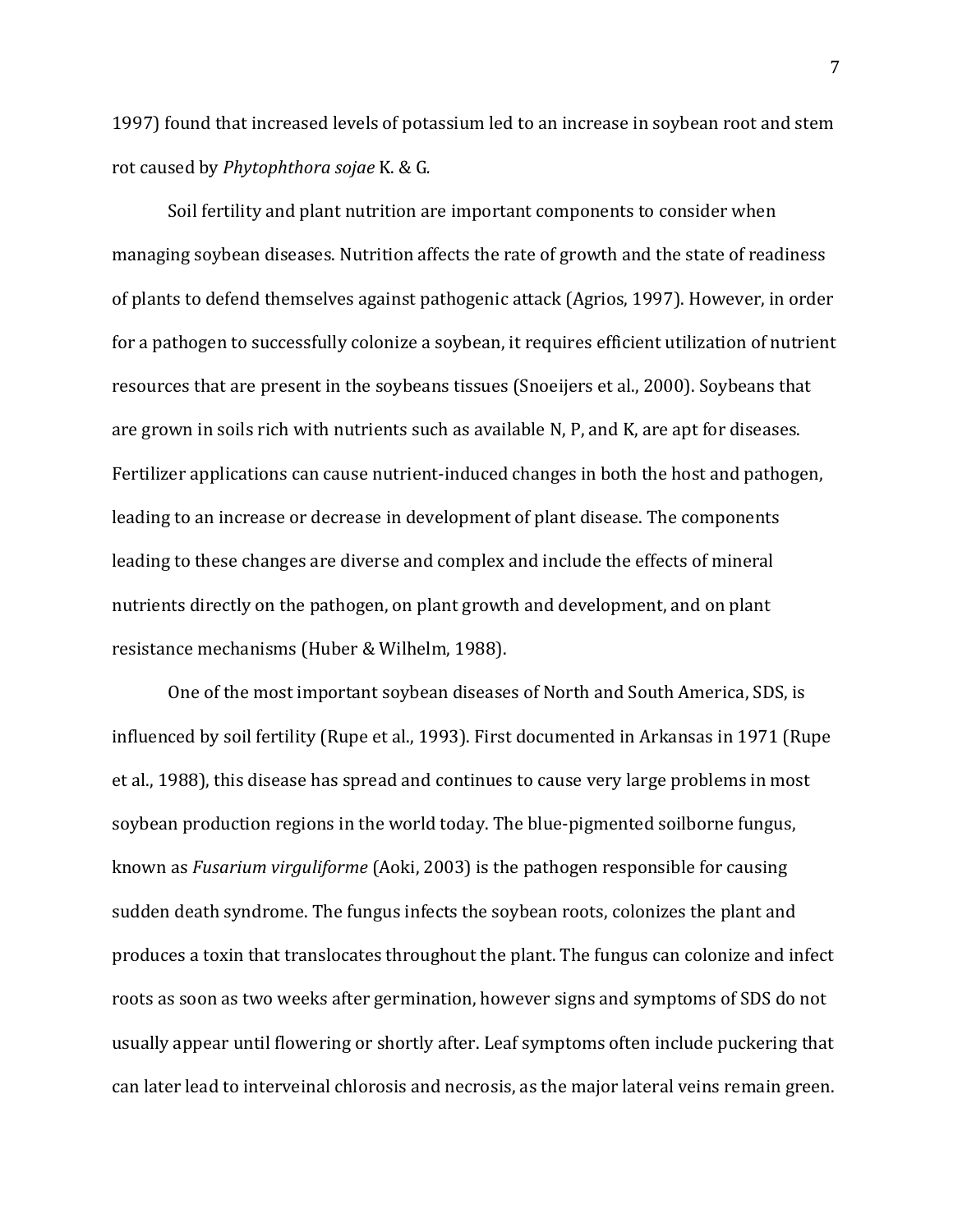In severe cases, leaves will shrivel and defoliate, seed development will decrease, pods will abort seeds and plants can even experience premature death (Rupe et al., 1993; Rupe et al., 1988; Yang & Lundeen, 1997). In the United States, yield losses caused by SDS have been recorded as high as 80% under favorable conditions (Roy et al., 1997).

Some major factors that can influence SDS development are temperature and moisture of the soil, soybean cyst nematode population densities, planting date, soybean cultivar, maturity date, tillage practices and soil fertility (Rupe et al., 1993; Chong et al., 2004). Management of SDS is limited because fully resistant soybean cultivars have not been developed, although, there are many cultivars available that are less susceptible to SDS. Fungicide seed treatments also have limited efficacy (Njiti, et al., 2002). Sudden death syndrome favors cool and wet conditions, therefore planting later in the spring when conditions are warmer and dry, can reduce incidence and severity of the disease (Roy et al., 1997). Deep tillage has proven to reduce the incidence and severity of SDS, due to reduction in soil compaction, providing a more aerated root zone that promotes root growth and sets back root infection (Vick et al., 2003).

Sudden death syndrome is often associated with high yielding production environments or increased soil fertility, indicating that soil chemical factors may have an effect on the incidence and severity of the disease. Studies have shown that severity of SDS increases under conditions for optimum host growth, such as high levels of available soil P, Mg, and organic matter (Rupe et al., 1993). Research in Iowa indicated that increased K concentrations enhanced the severity of foliar symptoms of SDS (Scherm et al., 1998). Results from a study conducted in Tennessee suggested that increasing fertilizer application rates of potassium chloride (KCl), during planting, led to a decrease in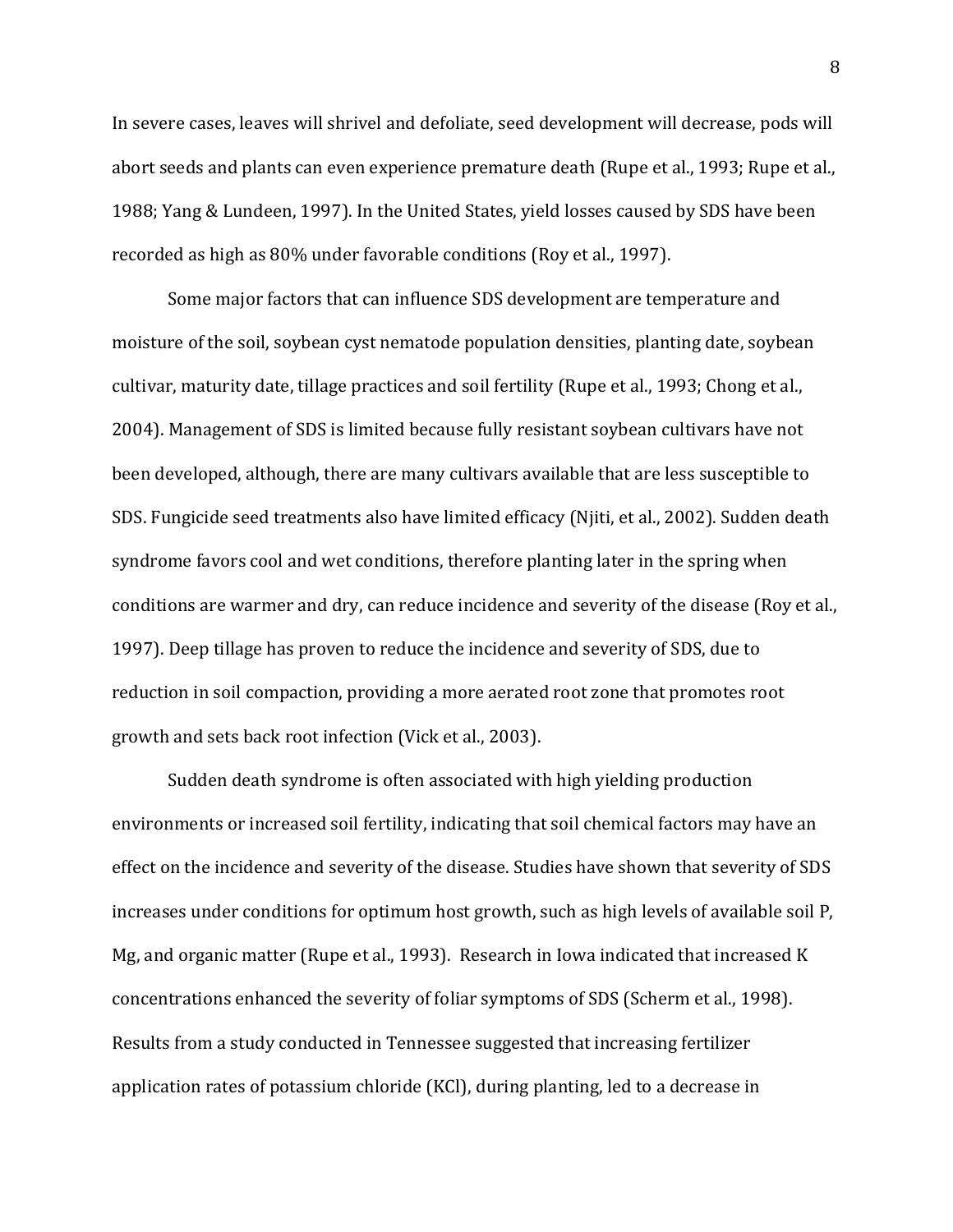incidence and severity of foliar symptoms and root rot caused by SDS. The factor responsible for the decrease in disease symptoms turned out to be the chloride and not the potassium (Abney, 1993)*.* Under a controlled environment, (Sanogo & Yang, 2000) found very similar results when looking at the effect of KCl on SDS severity, in which the application decreased symptoms by 36%. On the other hand, the authors found that disease severity was significantly increased by applications of calcium phosphate, potassium phosphate, potassium sulfate, sodium phosphate, and potassium nitrate. In this study, germination of *Fusarium virguliforme* was not affected by potassium or phosphorus treatments, but mycelial growth was enhanced (Sanogo & Yang, 2000).

*Rhizoctonia solani* (Kühn) is a soilborne fungus that is devastating to soybean production in North and South America. This pathogen causes pre and post emergence damping-off as well as seedling blight, leading to a reduction in stand. Plants that become established and develop a root system may experience root rot and stunting, which can lead to a yield loss of up to 48% in the United States (Yang et al., 2008).

When managing a soilborne fungal pathogen such as *R. solani*, it is important to be aware of the environmental factors such as the physical characteristics of the substrate that both the pathogen and host use for nutrition. The nutrition of both host and pathogen play large roles in the epidemiology of *R. solani* (Parmeter, 1970). This pathogen can grow saprophitically in the soil, on soil organic matter or plant debris (Papavizas et al., 1970). Levels of soil nutrition influence the soybean plant's growth, development and susceptibility to soilborne pathogens. The mycelial growth of *R. solani* and its distribution of nutrients are also influenced by soil nutrition (Otten & Gilligan, 1998; Otten et al., 1999). If abundant nutrient levels increase the host's disease resistance, yet enhance the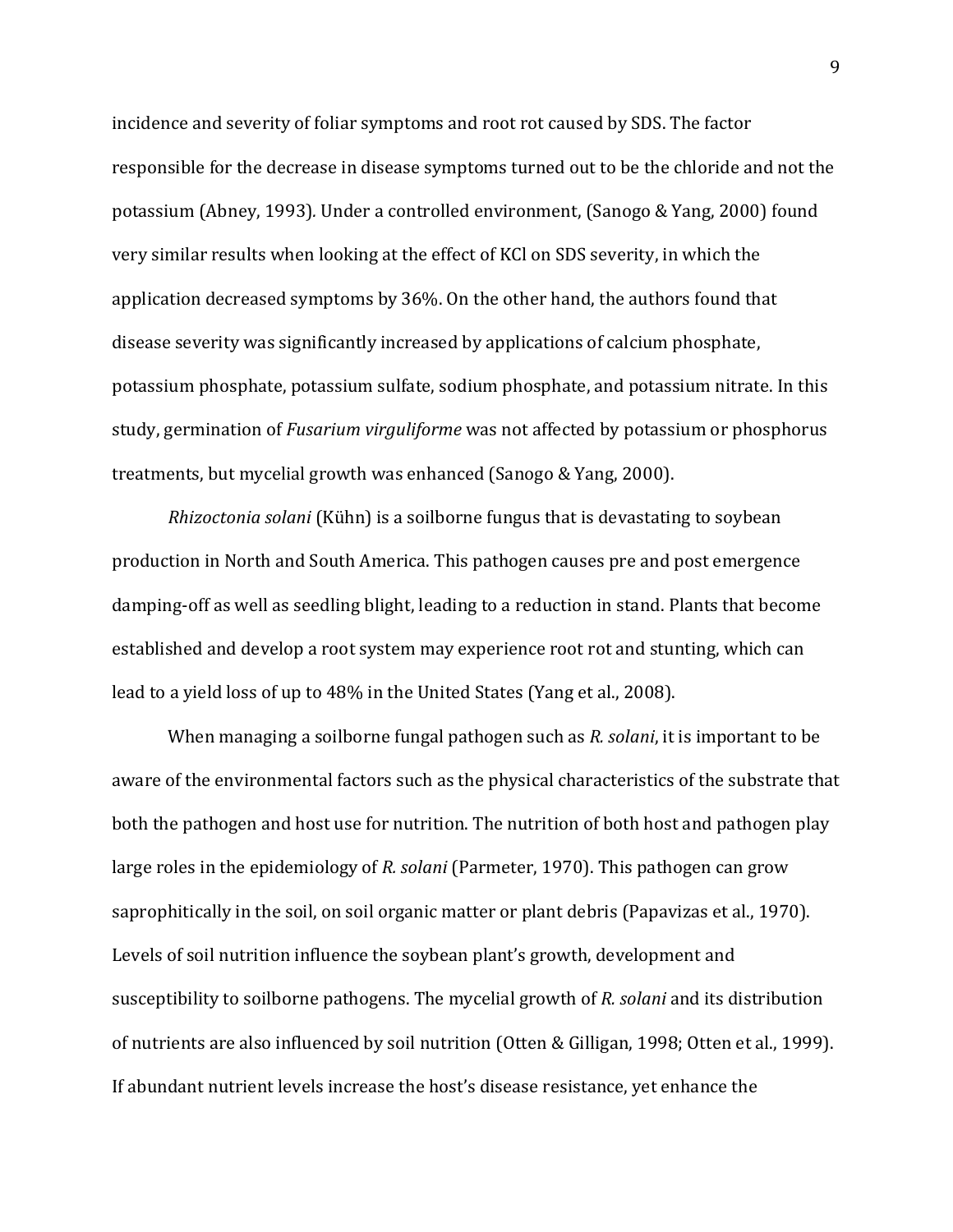pathogen's health, what is the best decision for nutrient management? Once again, a complex interaction between pathogen, host and environment is recognized (Anees et al., 2010).

It has been noted that *R. solani* will grow in dense colonies in areas that are sufficient in nutrients (Anees et al., 2010), however, young plants with access to abundant nutrients have a better chance of surviving early infections (Wherrett, 2016). It is common for diseased plants to first appear in areas that lack water and nutrients, with the additional stress favoring the pathogen (Yang et al., 2008). Deficiencies in soil nitrogen, phosphorus and calcium have shown to increase disease potential of *R. solani* (Parmeter, 1970). Experimental applications of fertilizers to areas infested with *R. solani* have had contradictory results, and the mechanisms behind the effects have remained unclear (Parmeter, 1970; Anees et al., 2010). In some cases, application of fertilizers have shown to reduce the development and establishment of *R. solani*. Papavizas et al., (1975), found that the ammonium form of nitrogen actually decreased saprophytic survival and activity of *R. solani* root rot on table beet, while the nitrate form enhanced growth and activity. Application of ammonium sulfate, urea and sodium nitrate were shown to reduce bare patch and root rot of cereals such as wheat and oats (Hynes, 1937; De Beer, 1965; Chambers, 1966; Macnish, 1985). Combinations of nitrogen plus phosphorus and phosphorus plus potassium fertilizers, were shown to reduce severity of *R. solani* root rot in field peas (Srihuttagum & Sivasithamparam, 1991). N, P and K fertilizer affects on the health of soybeans infected with *R. solani* is a topic that requires investigation.

Managing sudden death syndrome involves control of other pests that could be influencing the severity or impact of the disease. Soybean cyst nematode, *Heterodera*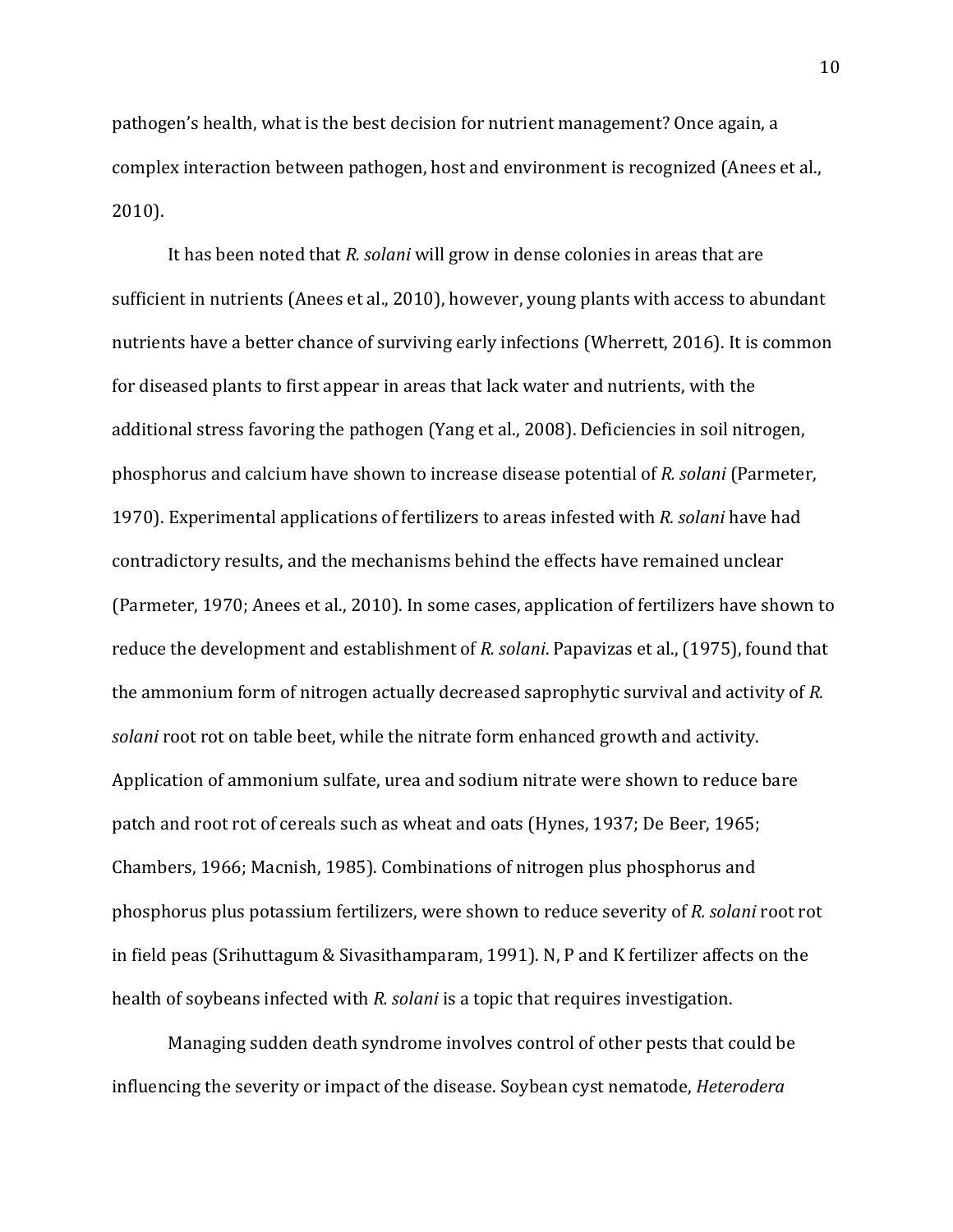*glycines*, is a plant parasitic, soil borne pathogen that infects soybean roots, causing stunting, yellowing of leaves and loss of yield (Davis & Tylka, 2000). Although the pathogen alone causes negative impacts to the soybean, the soybean cyst nematode (SCN) severely enhances symptoms of SDS if both pathogens infect the plant (McLean et al., 1993). There is no current data presenting evidence that SCN and *R. solani* have any interaction (Frohning, 2013). Keeping a balanced nutrient program for soybeans can help limit the negative impacts caused by SCN (Riggs & Wrather, 1992). Adequate levels of potassium allow for thicker cell walls which increases defense against nematode feeding. Potassium does not reduce damage from SCN but helps maintain the plant's defense against the yield robbing damages caused by the nematode (Snyder, 2000). While the nutrient requirements for SCN currently remain unclear (Goheen et al., 2013), the influence of nutrients on SCN also requires further research.

Managing a soil and plant nutrient program requires strict attention towards the time of application, the placement of fertilizer, mineral selection and nutrient form. The management option of placing liquid fertilizer in furrow and in contact with the seed during planting is becoming more popular in soybean production, but has had limited and contradicting evaluations. This type of starter fertilizer application, known as "pop-up", intends to provide nutrients that are unavailable to the soybean in its early growth stages. Placing the fertilizer in the furrow allows the young plant roots to immediately come in contact with nutrients, resulting in a robust root system and foliage that promotes higher yields.

The majority of research conducted on liquid fertilizer that comes in contact with the soybean seed results in the conclusion that this method of application should be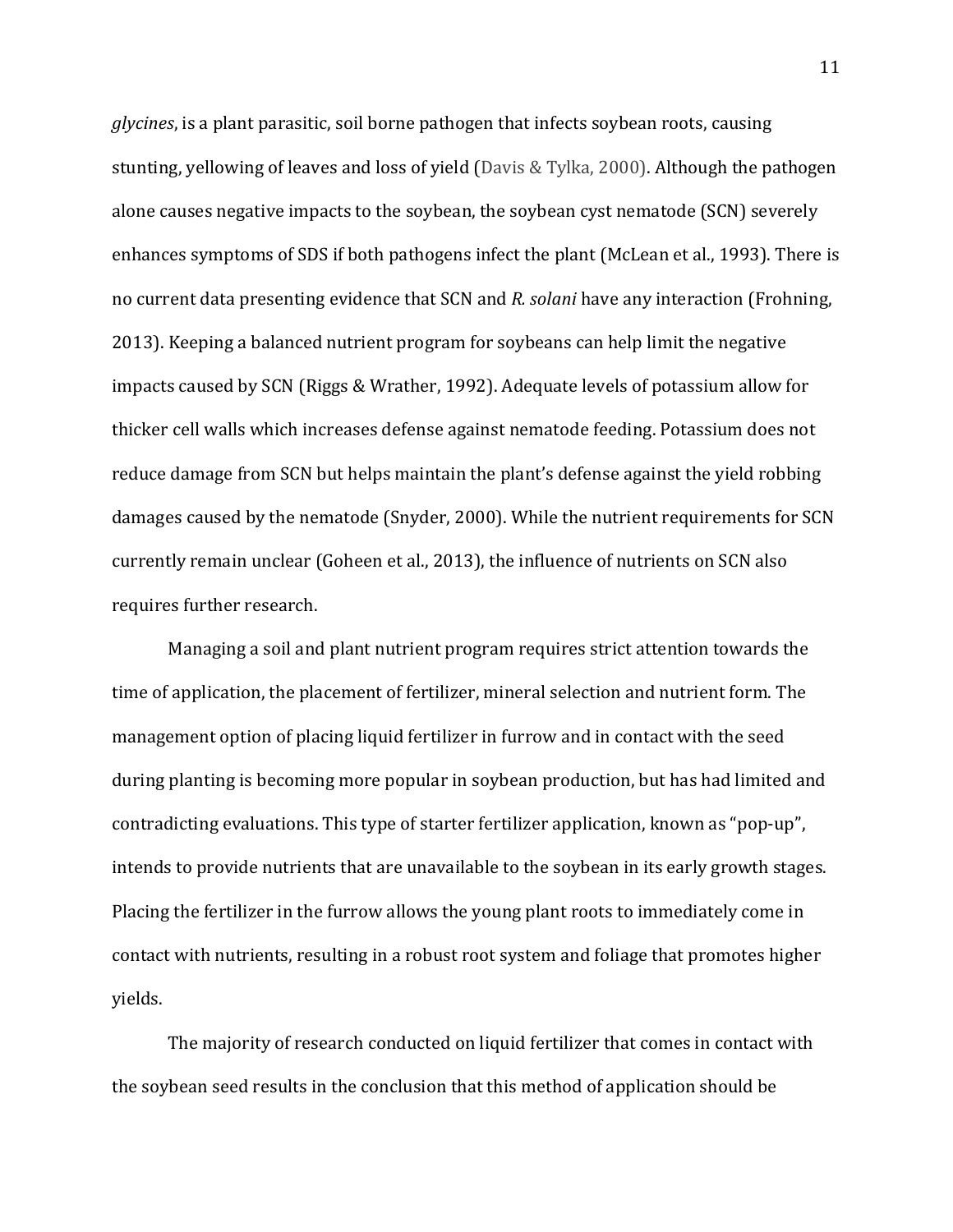avoided (Clapp & Small, 1967). Early studies have shown that direct contact of fertilizer to the seedling leads to salt toxicity and decreased emergence caused by the high salt concentration of N and K2O. Therefore, a more common starter application method known as 2x2 placement has become a popular alternative to in-furrow placement. The 2x2 refers to the 2 inches to the side and 2 inches below the placement of the seed, leaving a soil buffer, which is meant to prevent salt toxicity by the fertilizer. This method and other early season starter fertilizer methods such as broadcast applications have shown increases in soybean plant growth and/or grain yield (Sorensen & Penas, 1978; Bly et al., 1998; Starling, et al., 2000; Fu-ti et al., 2010). Over recent years, fertilizer companies have developed new in-furrow products that have very low salt concentrations and are advertised as nonthreatening to the soybean seedling.

This raises new interest in the pop-up fertilizer application as a soybean nutrient management option. With this method increasing in popularity, further investigation is needed to understand its influence on other factors that contribute to successful soybean production. It is unknown if the increased fertility in the root zone may actually increase or decrease the severity of root or seedling diseases such as sudden death syndrome or *R. solani* in soybean.

One objective of this study is to determine if in furrow applications of starter fertilizer impact seedling disease caused by *R. solani* and if the applications have impact on yield of soybean. A second objective is to determine if pop-up fertilizer influences the incidence and severity of SDS and soybean yield.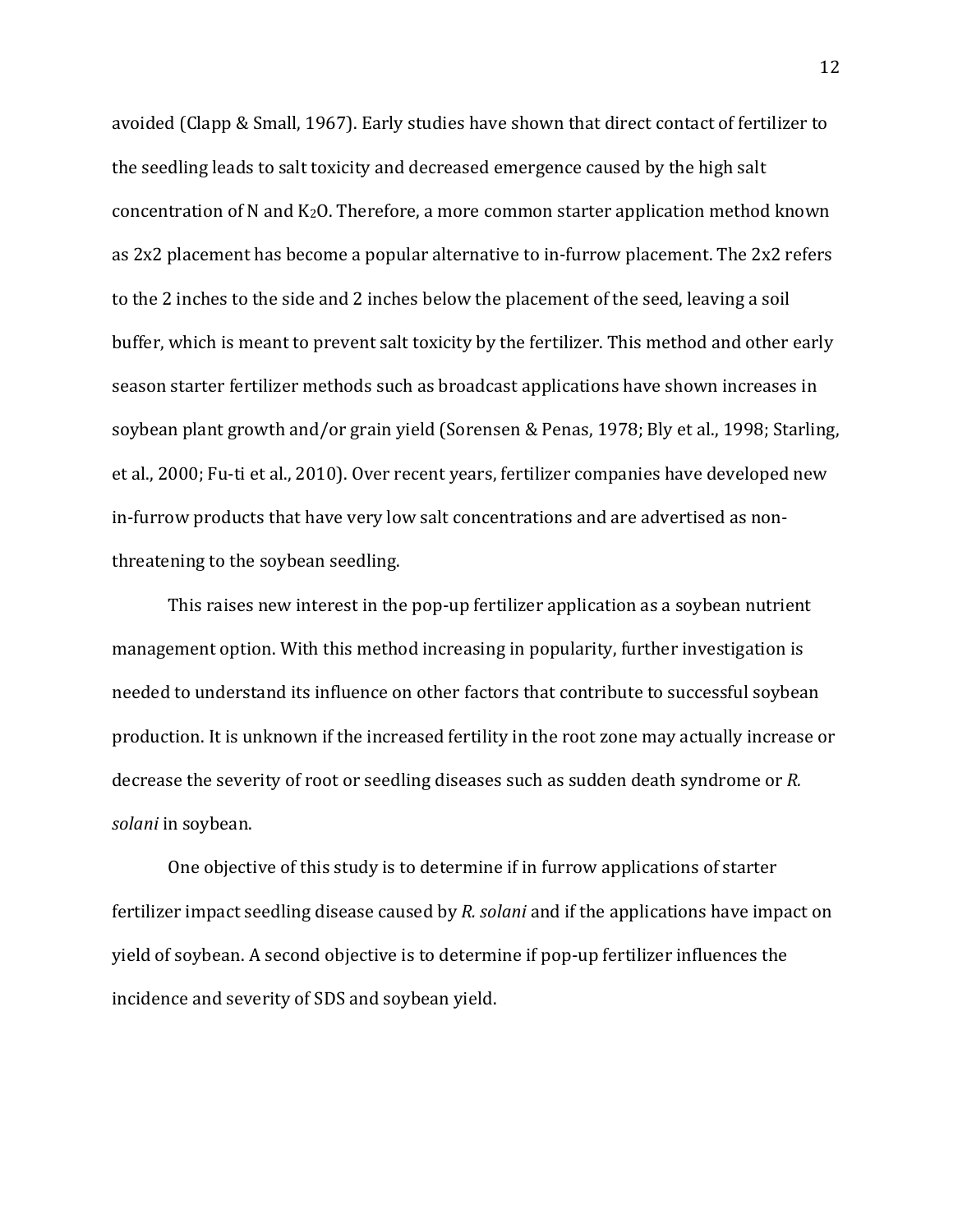#### CHAPTER 2

#### MATERIALS AND METHODS

The data collected from this trial include soil test nutrient analysis, stand counts, yield measurements, nematode counts, rainfall and soil temperature measurements. Accumulated precipitation amounts and statistics were provided by the Illinois State Water Survey and represent data for Carbondale, Illinois. Soil samples were taken just before planting and sent to a laboratory for nutrient analysis. Soil nutrient analysis was generalized over the whole field. Stand counts were taken three times, once a week for three weeks, shortly after emergence. The stand counts were used to establish a pre and post emergence damping-off rating. Yield was measured during harvest with a grain gauge.

Soybean cyst nematode counts were measured from soil samples taken from each plot. Soil samples were filtered through a sieve and put through a centrifugal flotation extraction process, separating cysts from soil. Cysts were then put under a grinder and busted open, releasing eggs. The eggs were stained with a bright pink dye, enabling the human eye to easily detect and quantify the amount of nematode eggs under a microscope. This extraction technique was adapted from Jenkins, 1964.

The inoculum used in this research was sterilized white sorghum infested with either pathogen. The sorghum seed was sterilized by undergoing 2 cycles of extremely high temperatures in an autoclave. Growing on potato dextrose agar, cultures of *R. solani* and *F. virguliforme* were transferred into blender cups with sterile distilled water and sterile potato dextrose broth. Remaining separate, each culture of fungus was homogenized in a blender and poured into 1.36 kg aluminum pans of sterile sorghum. The pans were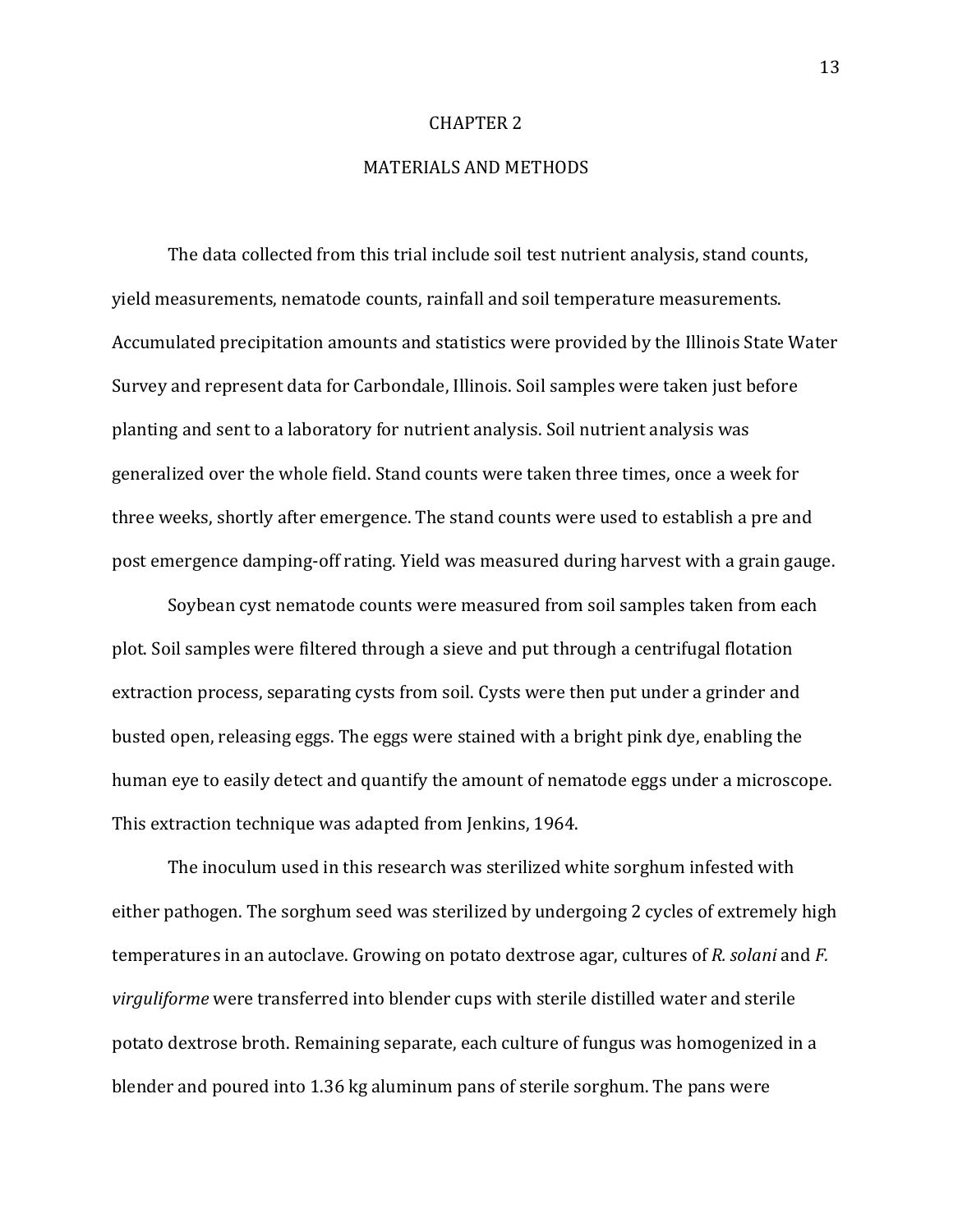covered, sealed and placed in room temperature to grow for 7 days. Infested sorghum was air dried for 48 hours. The dry infested sorghum was placed in furrow with the soybean seeds during planting.

#### *Rhizoctonia solani* Trial

In 2014, forty-eight soybean plots were planted in Carbondale, Illinois at a seeding rate of 139,392 seeds per acre. Each plot was infested with *R. solani* during planting at the rate of 0.9 g of inoculum/30.5 centimeters of row. Plots were 3.04 meters wide by 6.1 meters in length with row spacing of 0.76 meters. A randomized complete block design consisted of 4 treatments that were replicated 3 times and planted into 4 row plots. Treatments consist of treated (metalaxl™, fluxapyroxad™, pyraclostrobin™, and imidacloprid™) or non-treated seed (Asgrow 4730) combined with a formula of 2-6-16 fertilizer or no fertilizer. In 2015, an addition of 2 fertilizer formulas were tested, increasing the treatments to 8 and remaining with 3 reps. Fertilizer treatments consisted of three fertilizer formulas: 2-6-16, 3-10-13, 7-12-11 or non-fertilizer. The 2-6-16 fertilizer ingredients were derived from urea, ammonia, phosphoric acid, potassium acetate and potassium hydroxide. 3-10-13 was derived from urea, ammonium hydroxide, ammonium thiosulfate, phosphoric acid, potassium hydroxide, potassium acetate and zinc EDTA. The ingredients that make up 7-12-11 are derived from ammonium hydroxide, urea, phosphoric acid, potassium acetate, and potassium hydroxide. Fertilizer treatments were applied in furrow, during planting, at the rate of 2 gallons per acre. Seed firmers and rubber tubing directed fertilizer placement by falling flush within the furrow.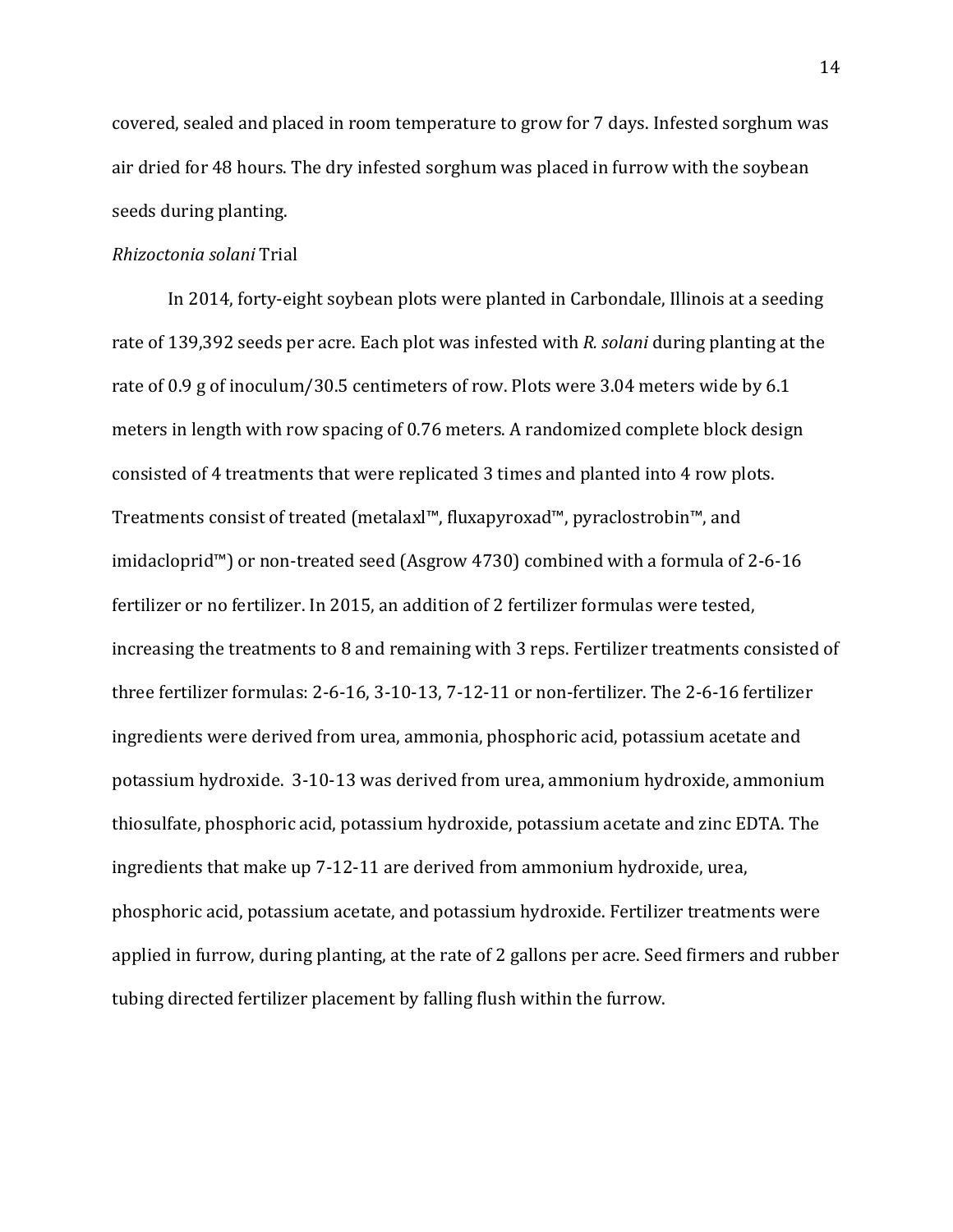Also located in Carbondale, Illinois and consisting of 48 soybean plots, this trial was planted at a seeding rate of 139,392 seeds per acre and infested with *F. virguliforme* at the rate of 2.25 g/30.5 centimeters of row. The trial design and treatments are exactly the same as the *R. solani* trial for both 2014 and 2015. Data collected from this trial include rainfall, soil temperature, soil nutrient analysis, stand counts, nematode counts and SDS foliar symptom ratings. All data were collected the same as the *R. solani* trial except for SDS ratings.

Once foliar symptoms appeared, severity and incidence ratings were taken consistently, once a week for 3 weeks. Severity was rated on a scale from 0 to 9, based on the percentage of leaf area chlorotic, necrotic or defoliated (Gibson et al., 1994): 0 = no detectable leaf symptoms;  $1 = 1$  to  $10\%$  chlorotic or 1 to  $5\%$  necrotic;  $2 = 10$  to  $20\%$ chlorotic or less than 10% necrotic;  $3 = 20$  to 40% chlorotic or 10 to 20% necrotic;  $4 = 40$ to 60% chlorotic or 20 to 40% necrotic;  $6 =$  up to one third premature defoliation;  $7 =$  onethird to two-thirds premature defoliation;  $8 =$  greater than two-thirds premature defoliation; and 9 = plants prematurely dead. Incidence, or the percentage of plants within the plot that show symptoms, was rated on a 0 to 100 percent scale. Multiplying incidence by severity and dividing by 9 calculates a foliar disease index rating.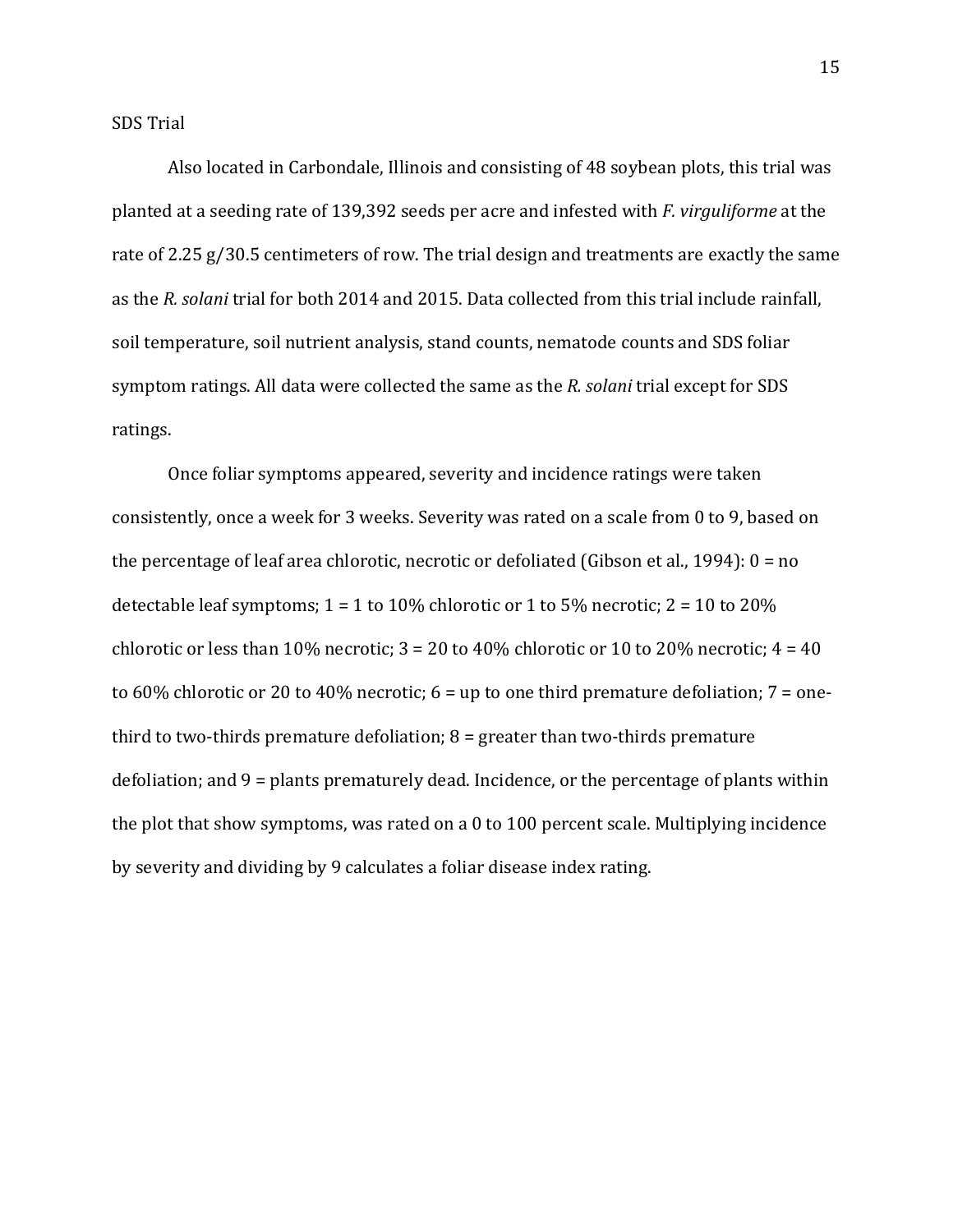#### CHAPTER 3

#### RESULTS

Data collected for this research were analyzed using a factorial treatment structure and analysis of variance (ANOVA) using JMP® Pro 12.1.0 by SAS Institute Inc. There were no interactions between the factors: fertilizer or seed treatment (Table 2-5). Individual treatment means were separated using a Fisher's protected t-test. Data from each year were analyzed separately due to different treatments being used across years.

Accumulated precipitation amounts and growing season soil temperatures were provided by the Illinois State Water Survey and represent data for Carbondale, Illinois (Figure 1, Table 6). Trials were planted into warm soils and the growing season precipitation during both years was above the average rainfall for Carbondale, Illinois. Planting in June of 2014, there was an average soil temperature of 77.1˚ F and a total rainfall of 115 mm for the month. This level of precipitation is high compared to the average June rainfall recorded every year since 1998, which is 108.7 mm. In 2015, trials were planted in early May, with soil temperatures averaging 68.4˚ F for the whole month. The total rainfall for May 2015 was 105 mm, 2 mm higher than the normal May rainfall. June of 2015 hit record high levels of precipitation for the state of Illinois and July's rainfall data was also above the average.

#### 2014 SDS Trial

Plant stand was low across the whole SDS trial, ranging from 35,669 to 41,809 plants/ha-1. In plots that received starter fertilizer, a significant decrease in stand was found in the first assessment date (Table 7). The second and third stand ratings followed a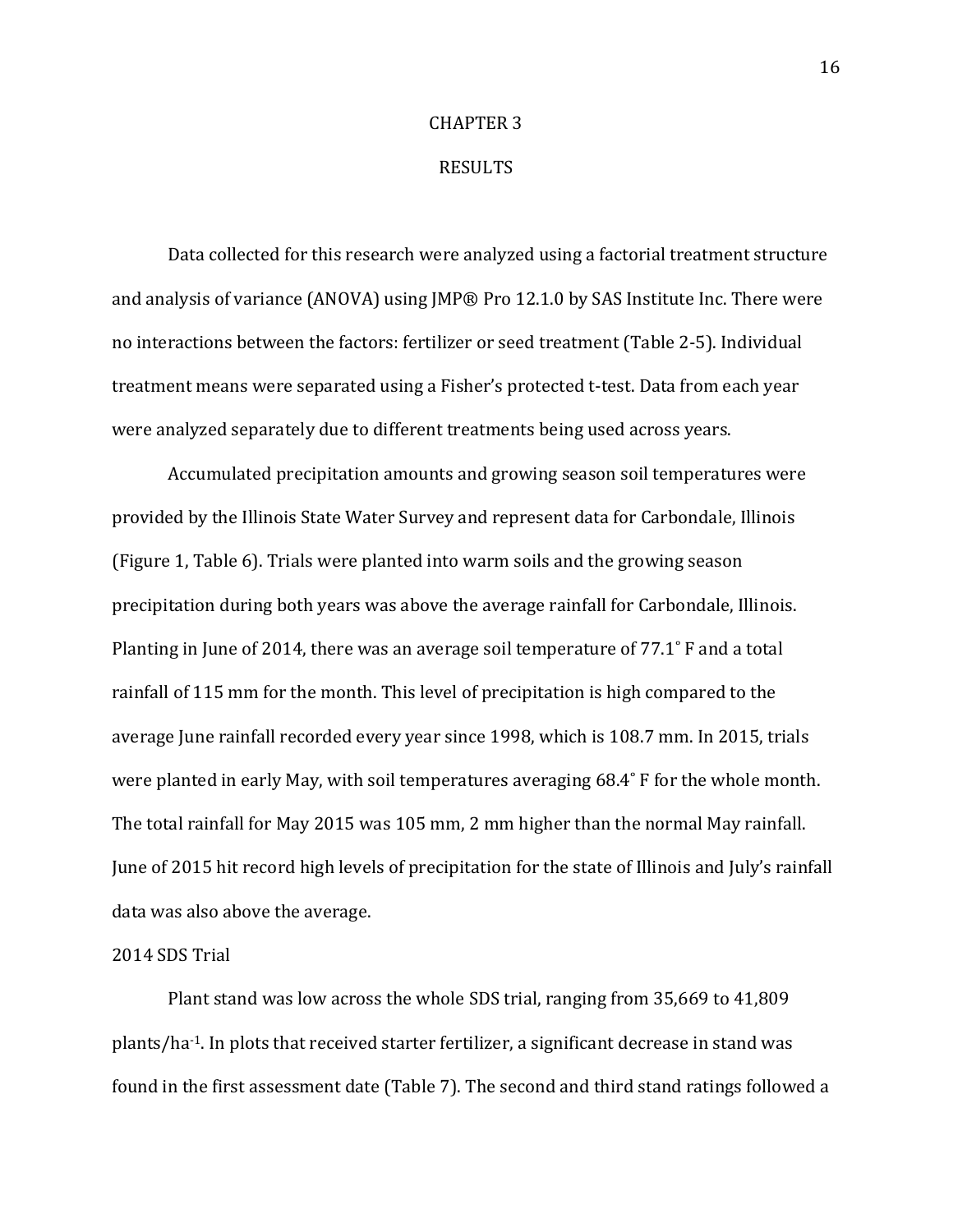similar trend but differences were not significant. Soybean yield was not affected by either the seed treatment or fertilizer. The soybean yield reached as high as 1,503 Kg/ha-1, which is much higher than the average soybean yield of 1,279 Kg/ha-1, harvested in Jackson County, Illinois, in 2014. Foliar symptoms of SDS increased with severity and incidence later in the season but overall disease pressure was low (Table 8). Foliar symptoms were significantly higher at the third evaluation date, during the R6 growth stage, in plots with the seed treatment. Soybean cyst nematode population densities were not affected by either the seed treatment or fertilizer. SCN egg densities ranged from 1,408 to 2,633 eggs per 100 cc of soil, 21 days after planting.

#### 2015 SDS Trial

 Starter fertilizer applications did not affect stand. The plant population was low, ranging from 18,863 to 27,912 plants/ha<sup>-1</sup> (Table 9). Stand was significantly lower in plots that contained treated seed during the first and third ratings. Soybean yield was not influenced by fertilizer or seed treatment. The trial's lowest yield was 1,690 Kg/ha-1. Foliar symptoms of SDS were not influenced by seed treatment or fertilizer application (Table 10). The disease pressure in 2015 was even lower than what was experienced in 2014. Foliar symptoms of SDS were not visible until very late in the season, therefore, only two disease ratings were taken before senescence. Fertilizer or seed treatment did not impact SCN egg densities. In 2015, SCN egg samples were taken later in the season and were much higher compared to 2014 samples. The densities ranged from 3,183 to 3,716 SCN eggs per 100 cc of soil.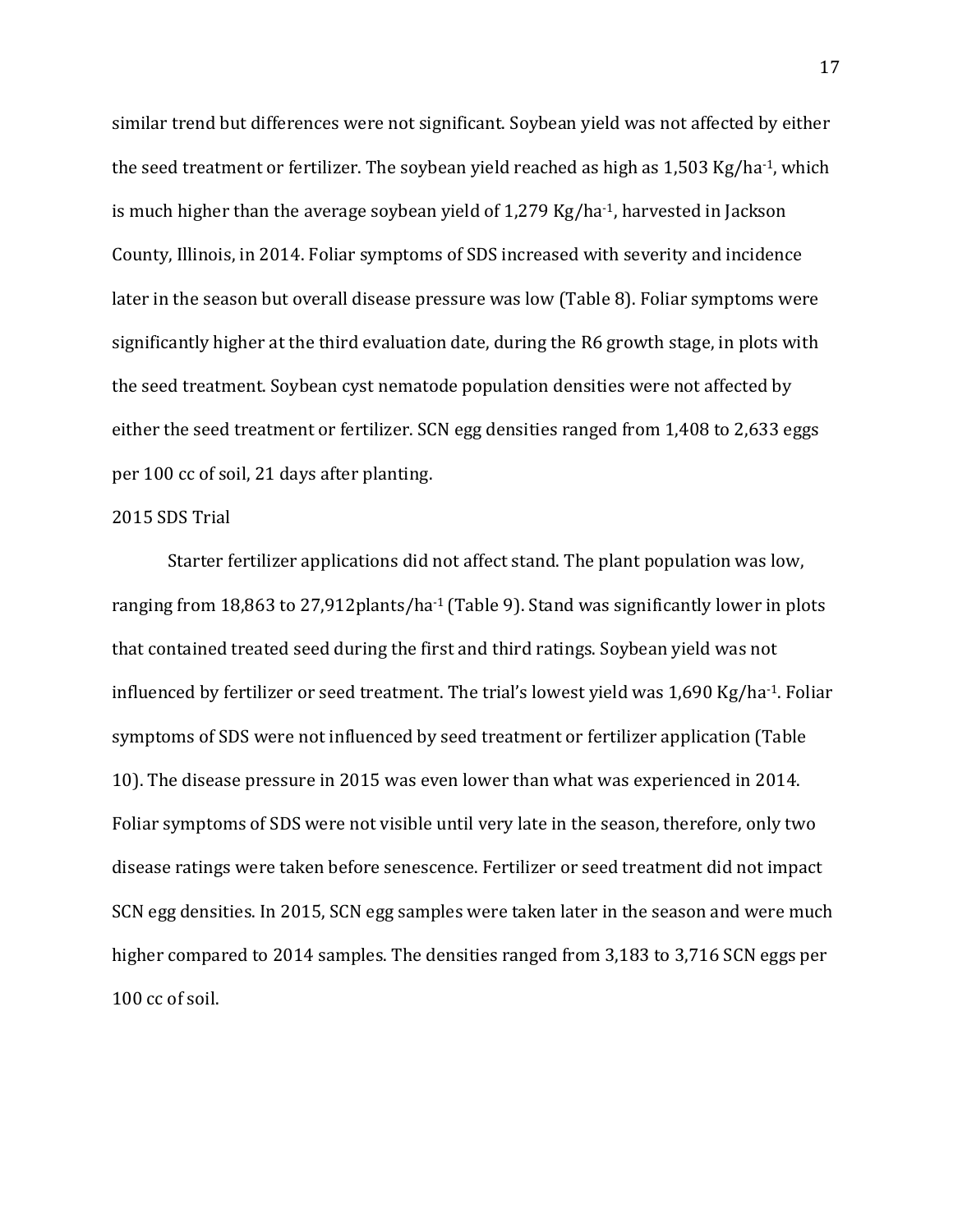#### Rhizoctonia Trial 2014

 Soybean stand did not differ between the fertilizer treatments but stand was impacted by seed treatment (Table 11). Plant population was higher in plots that received seed treatment at the second rating interval. The first and third stand assessment intervals also had more plants in plots with seed treatment but these differences were not statistically different. Overall soybean stand was low compared to the seeding rate, ranging from 32,995 to 43,664 plants/ha<sup>-1</sup> across the whole trial. Soybean yield was not influenced by seed treatment or fertilizer. Soybean cyst nematode densities were not influenced by seed treatment. SCN egg densities were relatively low ranging from 1,058 to 1,392 eggs per 100 cc of soil.

#### Rhizoctonia Trial 2015

 In 2015, the *R. solani* trial was located in a different field than the previous year. Significant effects of fertilizer on stand were observed in all three rating intervals (Table 12). At the first rating interval, plots with no fertilizer treatment had significantly less stand than the other three fertilizer treatments. On 5/27/15, stand in the no-fertilizer plots was significantly less than those which contained the 2-6-16 and 7-12-11 fertilizer treatments, but were not different than the 3-10-13 treatment. In 2015, seed treatment had the opposite affect on stand than it did in 2014. For the first two rating intervals, a significant decrease in stand was seen in plots that received seed treatment compared to the nontreated plots. The third rating demonstrated a common pattern. Plant population ranged from 29,616 to 37,255 plants/ha<sup>-1</sup> throughout the trial. Soybean yield was significantly less in the plots with no fertilizer and 2-6-16, as compared to the other two fertilizer treatments. Soybean yield ranged from 1,637 to 1,806 Kg/ha-1, much higher than the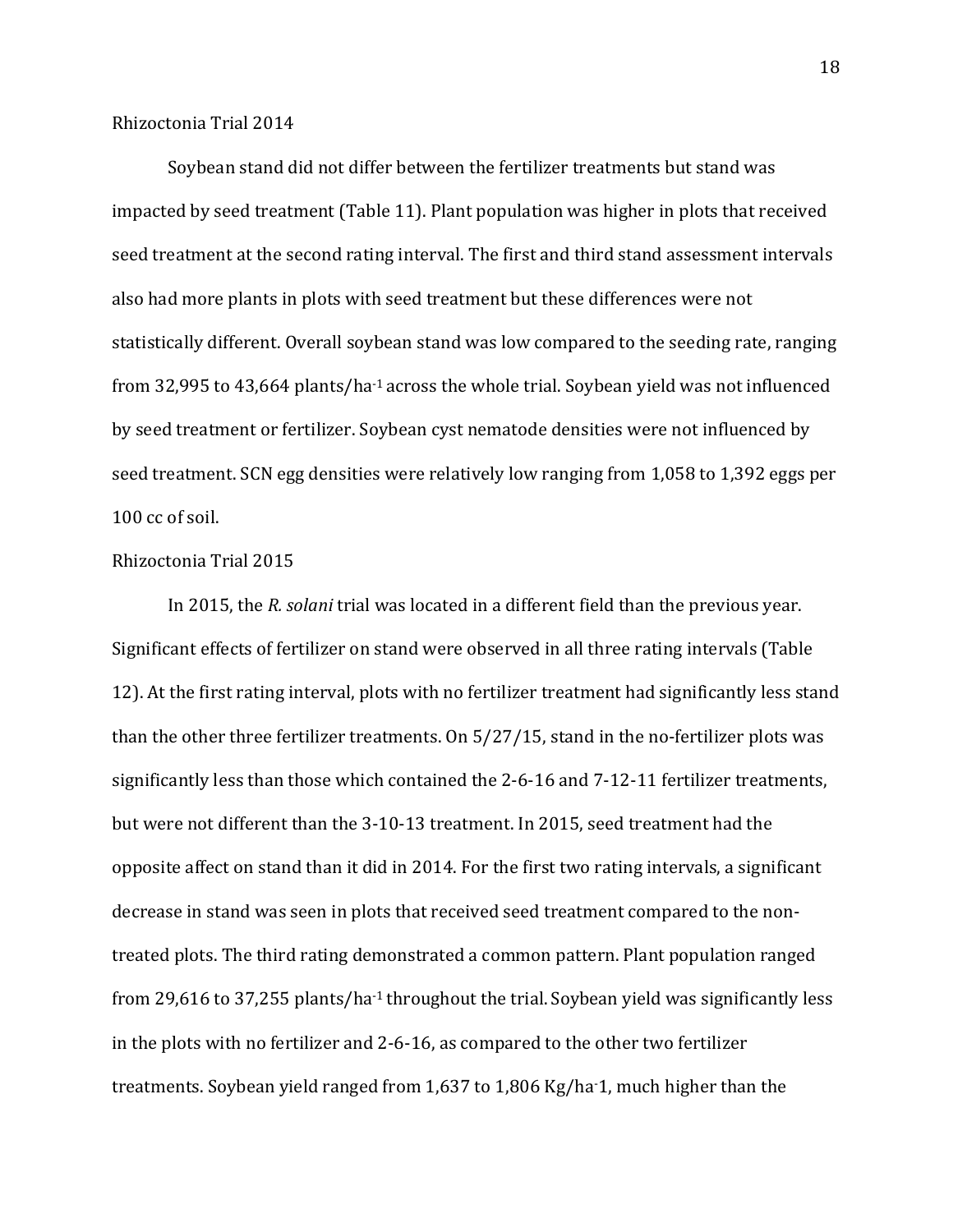average for the region. Soybean cyst nematode densities were not affected by seed treatment or fertilizer. However, they were much higher than densities found in 2014 samples. SCN egg densities ranged from a count of 3,133 to 4,041 eggs per 100 cc of soil.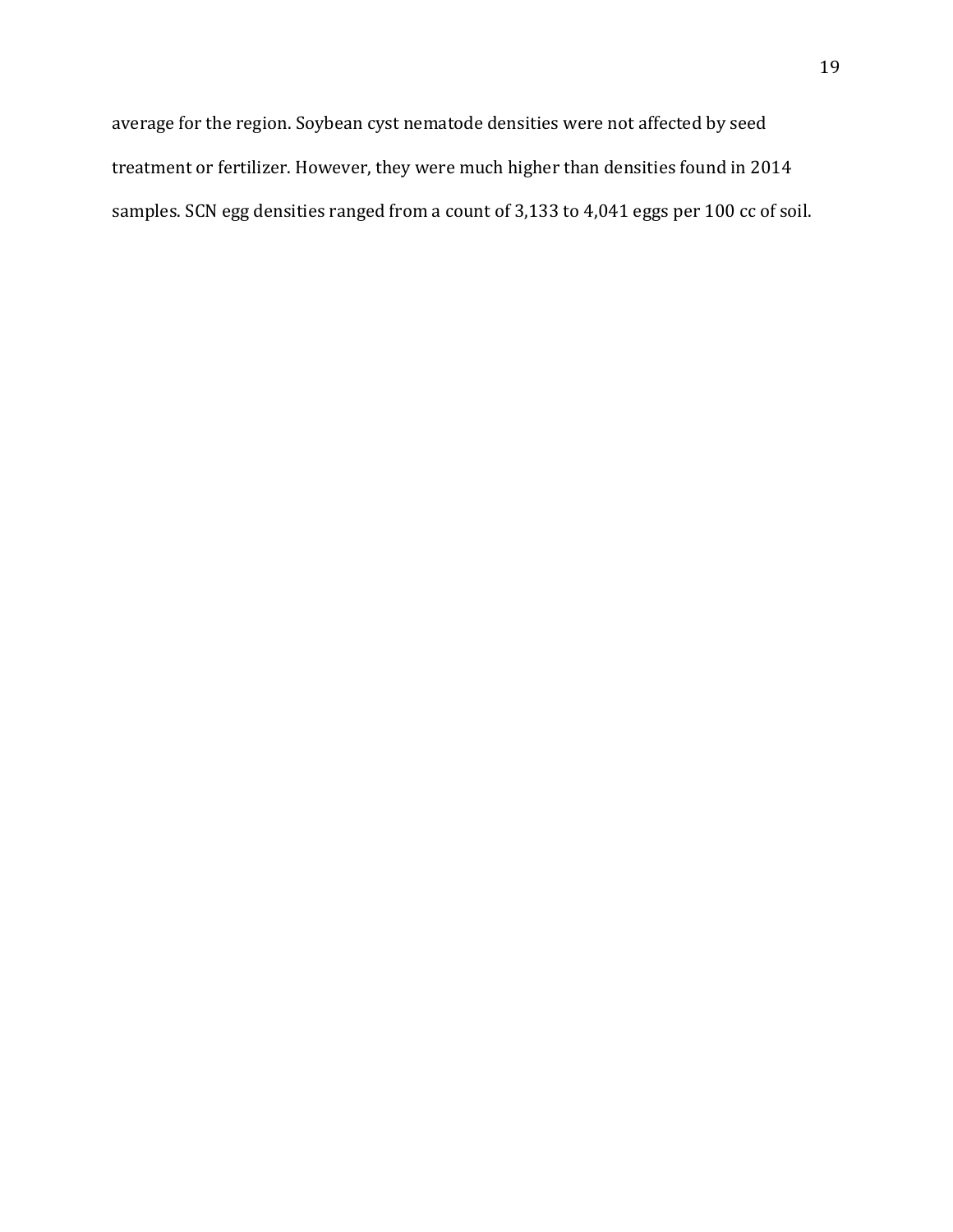#### CHAPTER 4

#### DISCUSSION/CONCLUSION

In 2014 and 2015, both pathogen trials had low levels of stand counts compared to the seeding rate. Patches of bare soil were frequently witnessed throughout all trials and non-germinated seeds were dug up to confirm decay. The Acceleron seed treatment used in this research contains metalaxl, fluxapyroxad, pyraclostrobin and imidacloprid, claiming to control *Rhizoctonia solani, Pythium, Phytophthora,* and *Fusarium* seedling diseases. Low stand counts found in plots containing seed treatment suggests the possibility that all natural or artificially inoculated pathogens were not controlled. There are no published data supporting inconsistencies with this particular seed treatment. However, non-distinct results and even stand reductions in field trials receiving fungicide seed treatments have been reported (Bradley, 2008; Dorrence, 2003; Urrea et al., 2013).

The Rhizoctonia trial exhibited symptoms of disease pressure through seed decay, pre and post emergence damping off in 2014. Damping off was observed along with red lesions on the hypocotyl of affected plants. Plots with treated seed had higher stand counts than non-treated plots; demonstrating seedling disease pathogens played a role in decreasing stands. The *R. solani* trial was located in a different field in 2015 and had lower incidence of post emergence damping off. Plant stand was low and pre-emergence damping off and seed decay was confirmed by digging up rotted seed. In 2015, stand was lower in plots that had seed treatment for both pathogen trials. These results contradict the data recorded in the 2014 *R. solani* trial and do not match up with results found in the 2014 SDS trial. When aiming to control soybean seedling diseases caused by *Fusarium, Rhizoctonia,*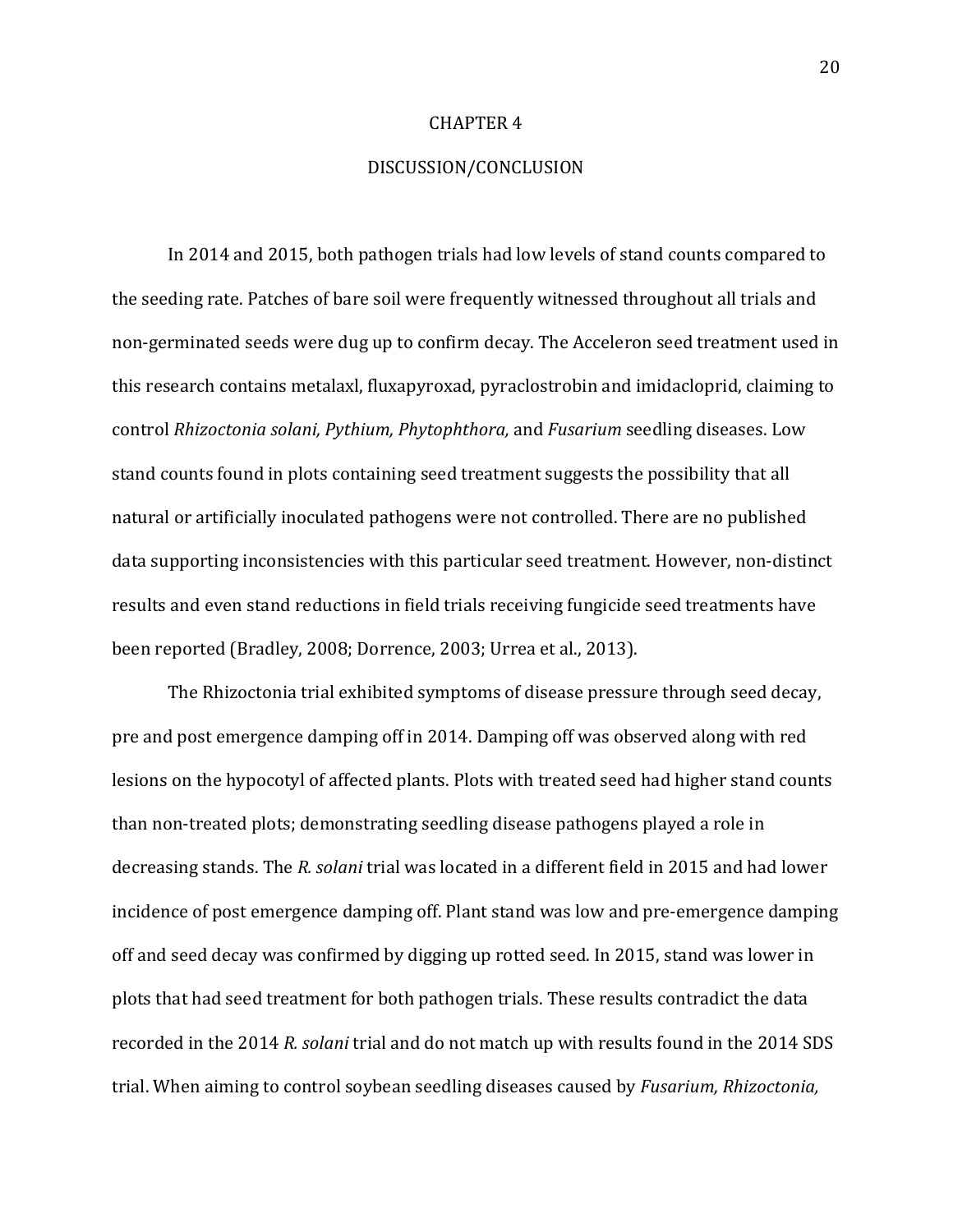*Phytophthora*, and *Pythium* spp., Bradley, (2008), reported that seed treatments consisting of azoxystrobin and metalaxyl had significantly decreased stand compared to non-treated seed in one of the trial locations. The researchers did not find similar results in other locations, indicating that environment played a role in stand establishment (Bradley, 2008). The efficacy of fungicide seed treatment against *R. solani* is related to the environment, specific isolate and density of inoculum (Nelson, 1996). Published literature does not provide data on a chemical or biological fungicide product that administers 100 percent control of *R. solani* in soybean. Seeing a stand decrease in seed treatment plots during 2015 but not in 2014, implies that differing weather conditions could have been a contributing factor. The fact that decreased stand establishment in seed treatment plots was seen in both pathogen trials, also indicates that environmental conditions played a role and not one single inoculated pathogen or the other. Interactions between indigenous beneficial microorganisms and plant pathogens may have been directly or indirectly influenced by seed treatment, possibly impacting stand. The rhizosphere is full of beneficial bacteria and fungi that affect the population density, movement and metabolic activities of plant pathogens by three types of interactions. These interactions are competition for space and nutrients, antagonism and hyperparasitism (Raaijmakers, 2009).

If targeted pathogens are controlled, an ecological window may open for nontargeted pathogens that compete for nutrition (Srivastava & Shalini, 2008). Estevez de Jensen C. et al, 2002, noted that a phenomenon of microbial antagonism causing suppression of disease often exists in the soil. Controlling or inhibiting soil microorganisms that have an antagonistic relationship and suppress disease may allow plant pathogens a greater chance of infection. It is possible that targeted pathogens such as *R. solani* may have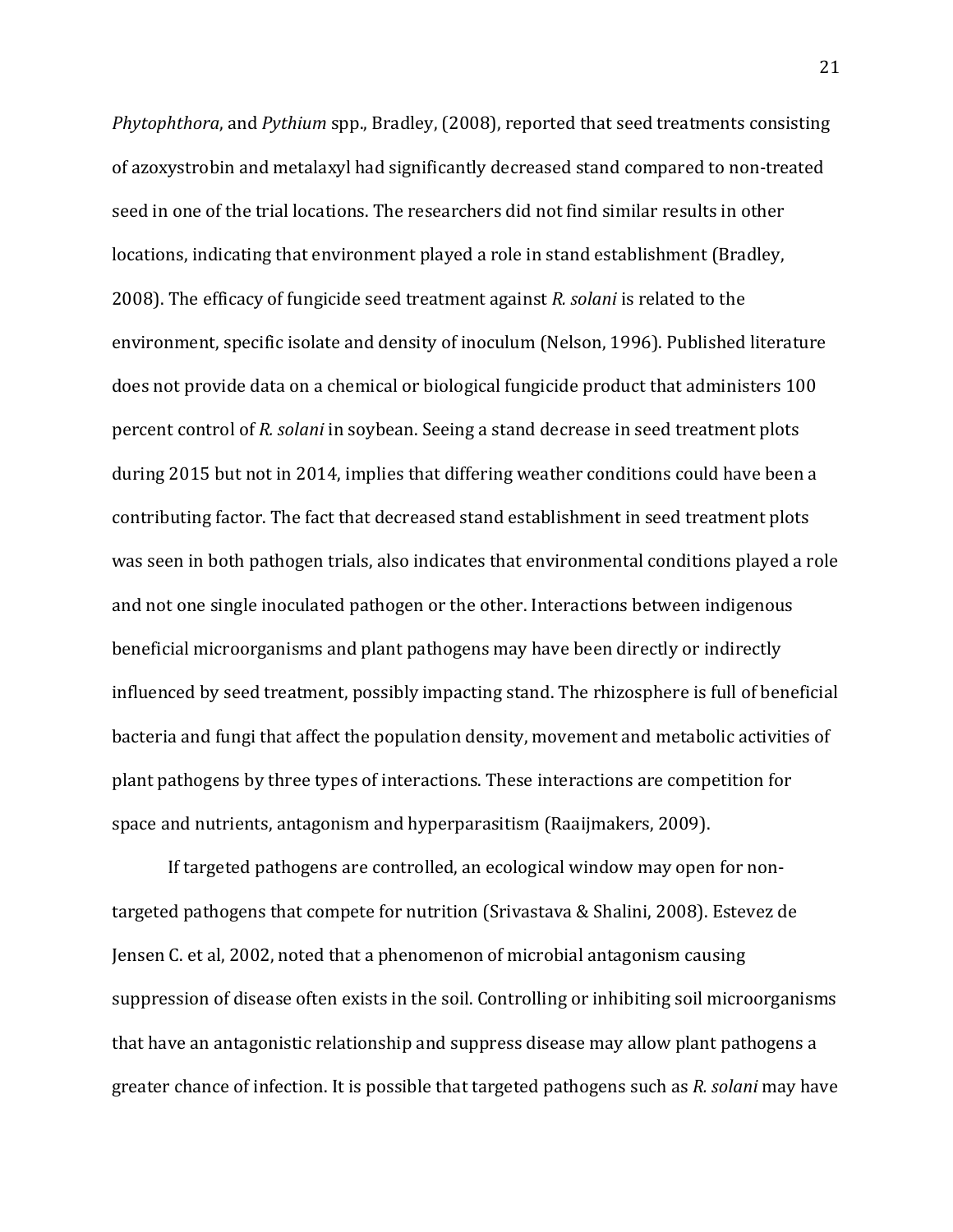only been moderately controlled by seed treatment, especially in an environment with supplemental inoculation. If a fungicide only partially controls a fungal pest, this may put the organism under stress and prompt the use of defense mechanisms such as production of toxins that could be detrimental to plant health (Benbrook, 2006).

Lack of emergence may have also been caused by high strength fungal inoculum in direct contact with the seed. Batches of inoculum made in a laboratory setting may have varying levels of pathogenic strength or ability, depending on the strain and density of inoculum. For future reference, artificial inoculum should be evaluated for a calculation of colony forming units (CFU), estimating the number of viable fungal cells or spores located on each grain of infested sorghum.

All trials had yields that were higher than the average yield for Jackson County, Illinois. Soil nutrient analysis revealed adequate levels of potassium and phosphorus required for the soybean life cycle in all fields over both years (Table 1). Research has shown that starter fertilizers are more likely to influence yield in nutrient deficient environments. Starter fertilizer is not a maintenance or build-up application, but is used to speed up the process of emergence and promote a uniform stand. Minimizing the delay of emergence and speeding up root growth and establishment decreases the window of infection for seedling and early season pathogens, possibly indirectly influencing stand or yield (Agrios, 1997; Nafziger, 2009).

Significantly higher yield measurements were found in plots receiving the 7-12-11 and 3-10-13 fertilizer treatments in the 2015 *R. solani* trial. The increased amount of accessible phosphorus in these two fertilizer treatments may have attributed to the cause of higher stand and yield measurements. Hankinson, (2015) found increases in soybean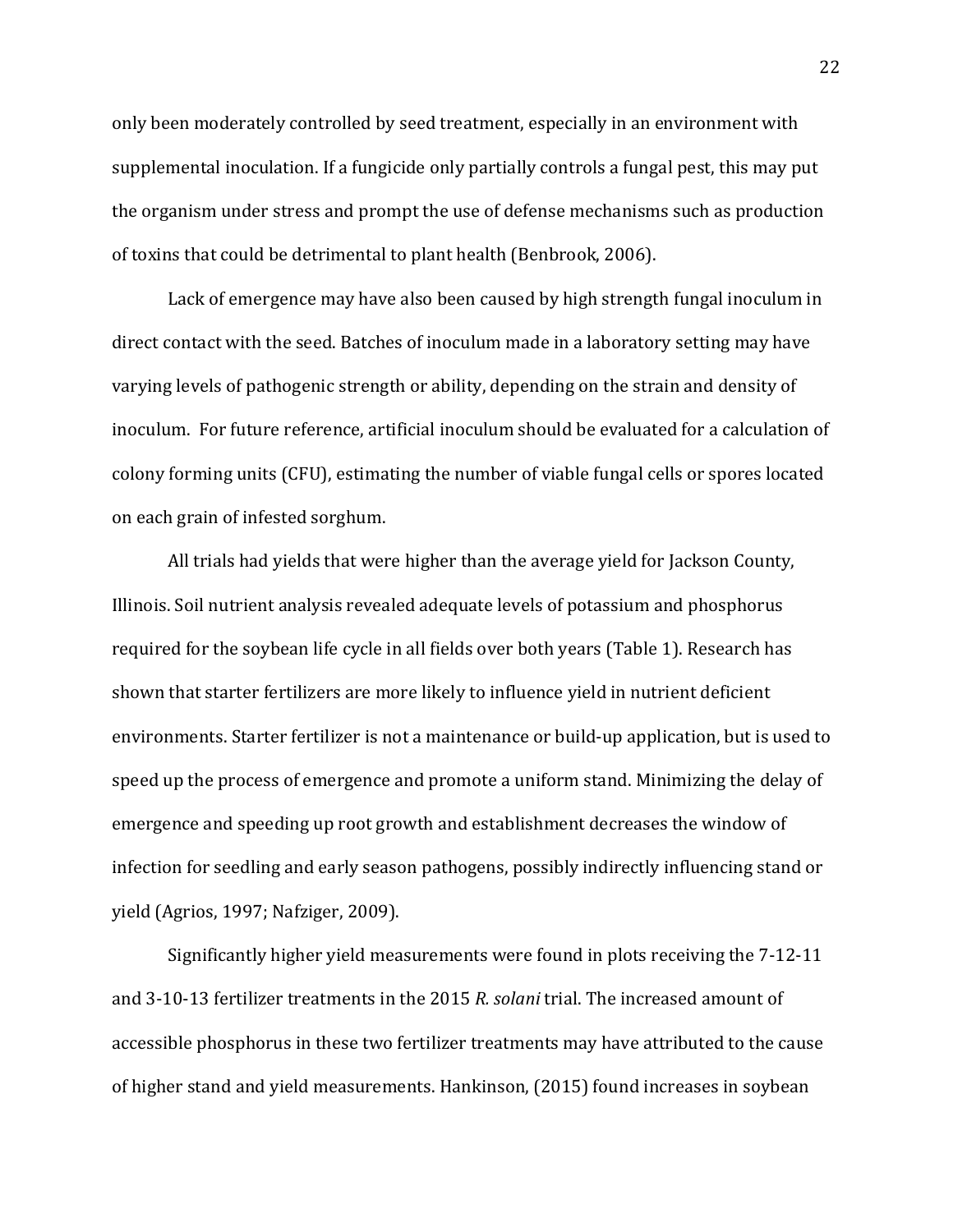yield when starter fertilizer consisting of triple superphosphate (TSP) and DAP was applied to soils with adequate phosphorus levels. Although fields were adequate in phosphorus nutrition, phosphorus is immobile in the soil and may not be accessible to the plant until the root system covers more soil volume. The idea that direct contact of phosphorus application to the seed makes the nutrient easily attainable, speeding up growth and ultimately increasing yield, should be investigated.

Sudden death syndrome disease pressure was low in both years. In fact, foliar symptoms were too low to discern any differences among treatments in 2015. Soil moisture and temperature are important factors in development and expression of SDS foliar symptoms. *F. virguliforme* most commonly causes SDS under cool, moist conditions (Hirrel, 1987; Rupe et al. 1993; Scherm & Yang, 1996). Although moist conditions have proven to create an environment that favors *F. virguliforme*, it is apparent that there is level of precipitation that disturbs that favorable environment. In 1995, Rupe and Gbur noticed that too much soil moisture during vegetative growth can reduce or delay development of SDS symptoms (Rupe & Gbur, 1995; Roy et al., 1997). It is possible that growing season precipitation was too high for the onset of disease in 2015. June totaled 229.1 mm of rainfall, which is a record high for the history of Illinois and much higher than the average collected over the past 18 years, which is 108.7 mm. July was also above average at 154.9 mm compared to the normal 103.9 mm. Both years, trials were planted into soil temperatures between 20-25 C˚, which is a favorable temperature for the disease (Scherm, 1996). With a goal to observe SDS foliar symptoms and discern differences amongst treatments, future research trials should be planted earlier in the season when temperatures are as cool as 15 C˚ and soils are moist but not overly saturated.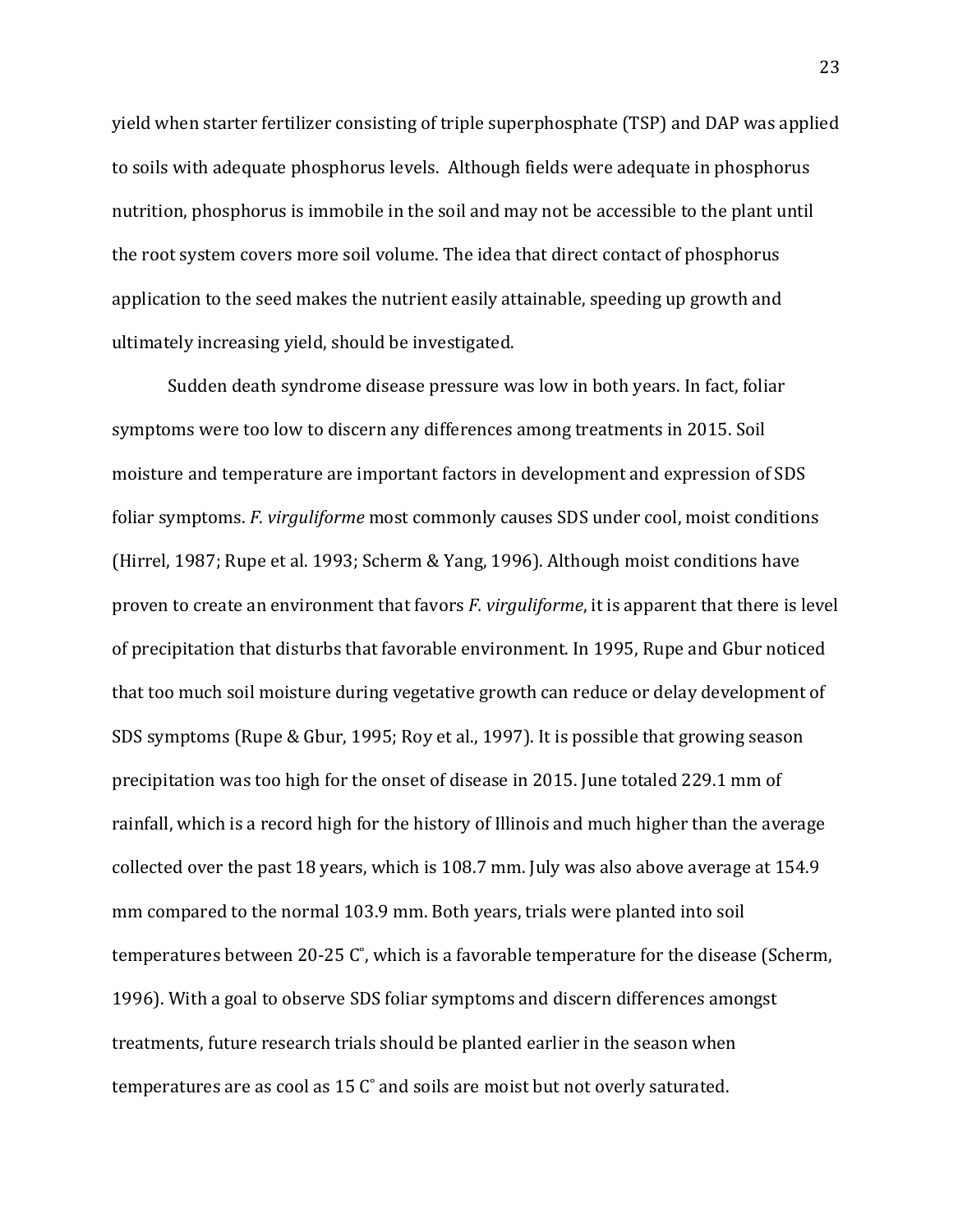In the 2014 SDS trial, lower stand counts were observed in plots with fertilizer application during all 3 rating intervals, with the first rating significantly lower. These differences were not observed in the *R. solani* trials, which could indicate a synergistic relationship between fertilizer and the SDS inoculum, although, there are no published data to support this. In 2015, fertilizer did not impact stand in the SDS trial, pointing towards the possibility that the environment and weather conditions played an important role in the disease severity. Also in 2014, SDS foliar symptoms were more prominent in plots that received a seed treatment, possibly suggesting that the chemical treatment had controlled or influenced soil borne pathogens that are antagonists or compete with *F. virguliforme* for nutrition*.* The seed treatment included in this research was not a means of control for SDS. Removing antagonists or competitive organisms could possibly allow *F. virguliforme* to have a larger success rate in infecting its host, the soybean plant. Antagonistic and competitive relationships between soil microorganisms do exist (Estevez de Jensen et al. 2002), but were not investigated in this research. When exploring seed treatment effects on *F. virguliforme* and development of SDS, Weems et al., (2015) noticed a reduction in seed germination when fungicide seed treatment was applied. Considerations for this explanation involved the idea that toxic effects from seed treatment could have reduced germination or that treatments could have had negative effects on beneficial microorganisms that aid in seedling development (Weems et al., 2015; Raaijmakers et al. 2009).

Artificial inoculum may have had a different level of strength between years. Effects on soybean germination with direct contact of artificial inoculum to the seed requires investigation. Natural occurring inoculum of pathogenic organisms should be identified and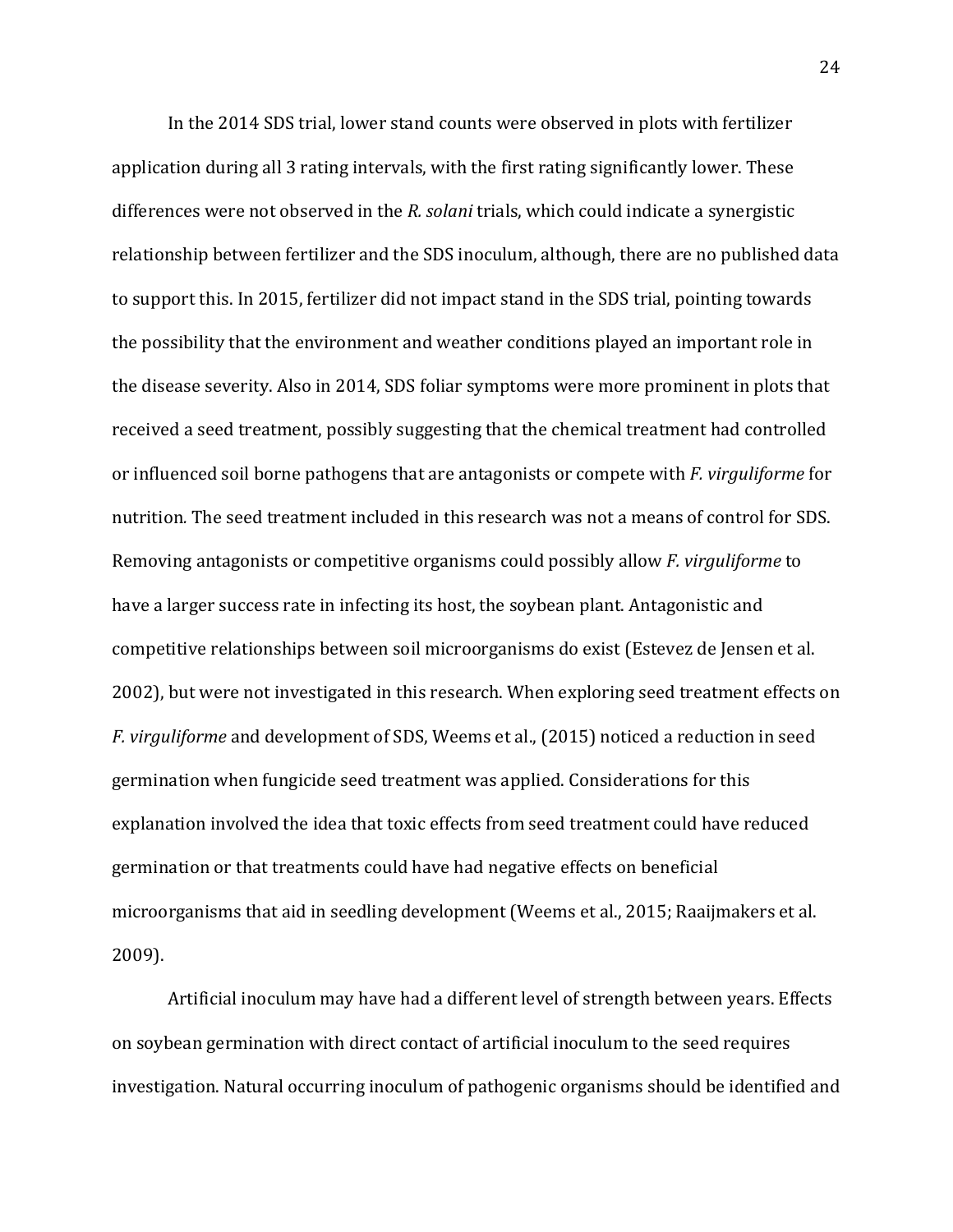density estimates should be calculated in order to further understand the influence that seed treatment has on non-targeted microorganisms and how it directly or indirectly impacts stand counts.

Soybean cyst nematode egg counts were above the threshold of 500 eggs per 100 cc of soil in all trials over both years and were not influenced by any treatments. In 2015, the R. solani trial was located in a different field and could have been the reason for differing levels of SCN eggs between years. Differences in SCN egg densities were seen between years in both pathogen trials, possibly due to samples being taken later in the season in 2015. Early season samples during 2014 had fewer SCN eggs. Shortly after planting, SCN eggs hatch due to stimulants being released by newly established soybean roots. Egg population increases later in the season when females mature and produce eggs (Davis & Tylka, 2000).

This study was intended to give producers a better understanding of their returns when investing in starter fertilizers. Soybean producers who spend resources on nutrient inputs need to consider the interactions between supplemental nutrient content and microorganism activity in their soils. Sufficient information on the topic is currently lacking and requires further investigation. The lack of consistent results found in this research do not provide solid evidence that starter fertilizer benefits or hinders production of soybeans infested with *Rhizoctonia solani* or *Fusarium virguliforme*. However, these findings do not rule out such possibilities. This study benefits the agricultural community by contributing the only current data regarding this topic. Important factors and recommendations can be passed along to future researchers who aim to examine the influences of starter fertilizer applications on soybeans grown in pathogen-infested environments.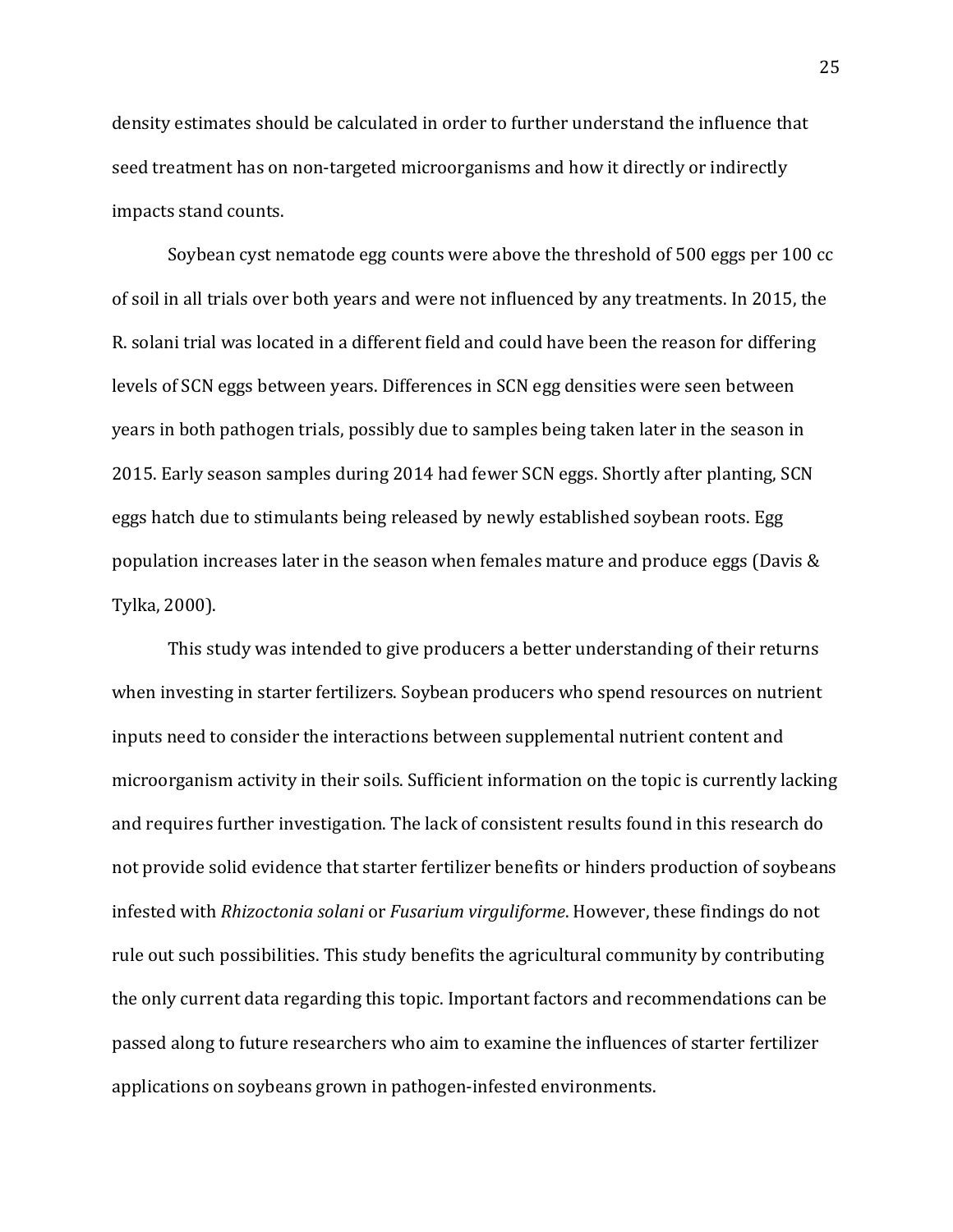In field trials, soils should be sampled to identify and quantify naturally existing microorganisms that could play a role in the plant disease complex. To remove microbial variability and complication, greenhouse trials could be performed in sterilized soils where the only fungal pathogen present is the one of desired examination. In field and greenhouse trials, inoculum source, strength, CFUs and type of inoculum application should be considered. Analyzing the influence of starter fertilizer products on *R. solani* and *F. virguliforme* mycelial growth in a laboratory setting could help comprehend fungal nutrient uptake. If significant differences in growth are recorded, eventually the size of mycelium and quantification of CFUs could be tested for any interactions with incidence and severity of disease symptoms in a greenhouse or field trial. More accurately and efficiently, PCR could be used to quantify the abundance of DNA molecules that would possibly be influenced by fertilizer applications.

Field trials need to be conducted in nutrient deficient soils and compared to soils with adequate nutrient levels. Current research suggests that stand and yield increase due to starter fertilizer application is more commonly recorded in nutrient deficient environments. An alleged benefit of starter fertilizer application is that producers can plant earlier in the season and have available nutrients when temperatures are cooler and soil nutrients have not undergone mineralization yet. This research study was planted into warm soils and did not explore impacts by temperature. Future trials should be planted into cool soils, insuring that mineralization has not occurred yet. Planting into cooler soils also delays emergence and creates an environment more suitable for many plant pathogens, allowing researchers to witness symptoms and possibly discern differences between treatments. According to the results found in this study, it would not be feasible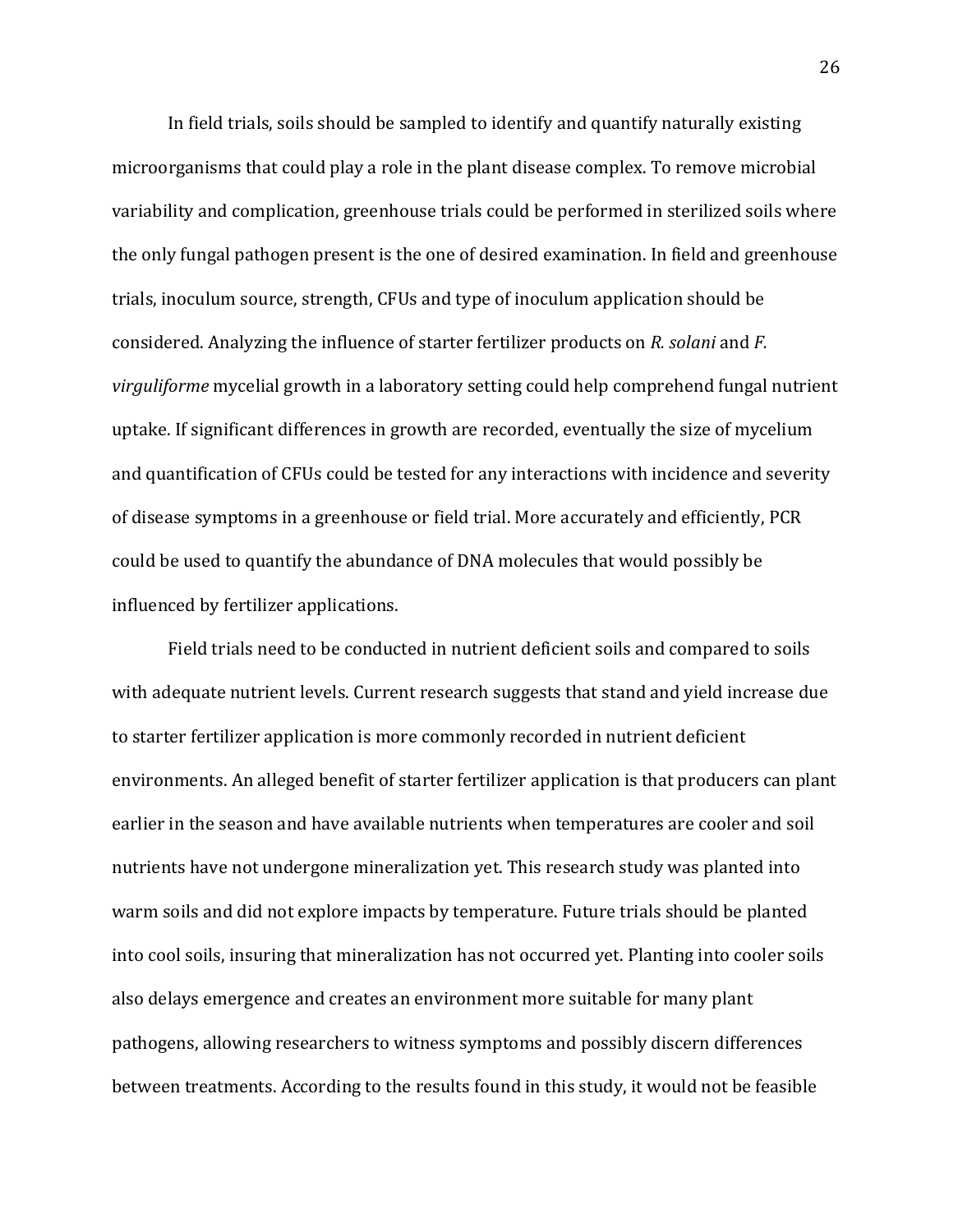for soybean producers to invest in starter fertilizers when production soils are adequate in nutrients.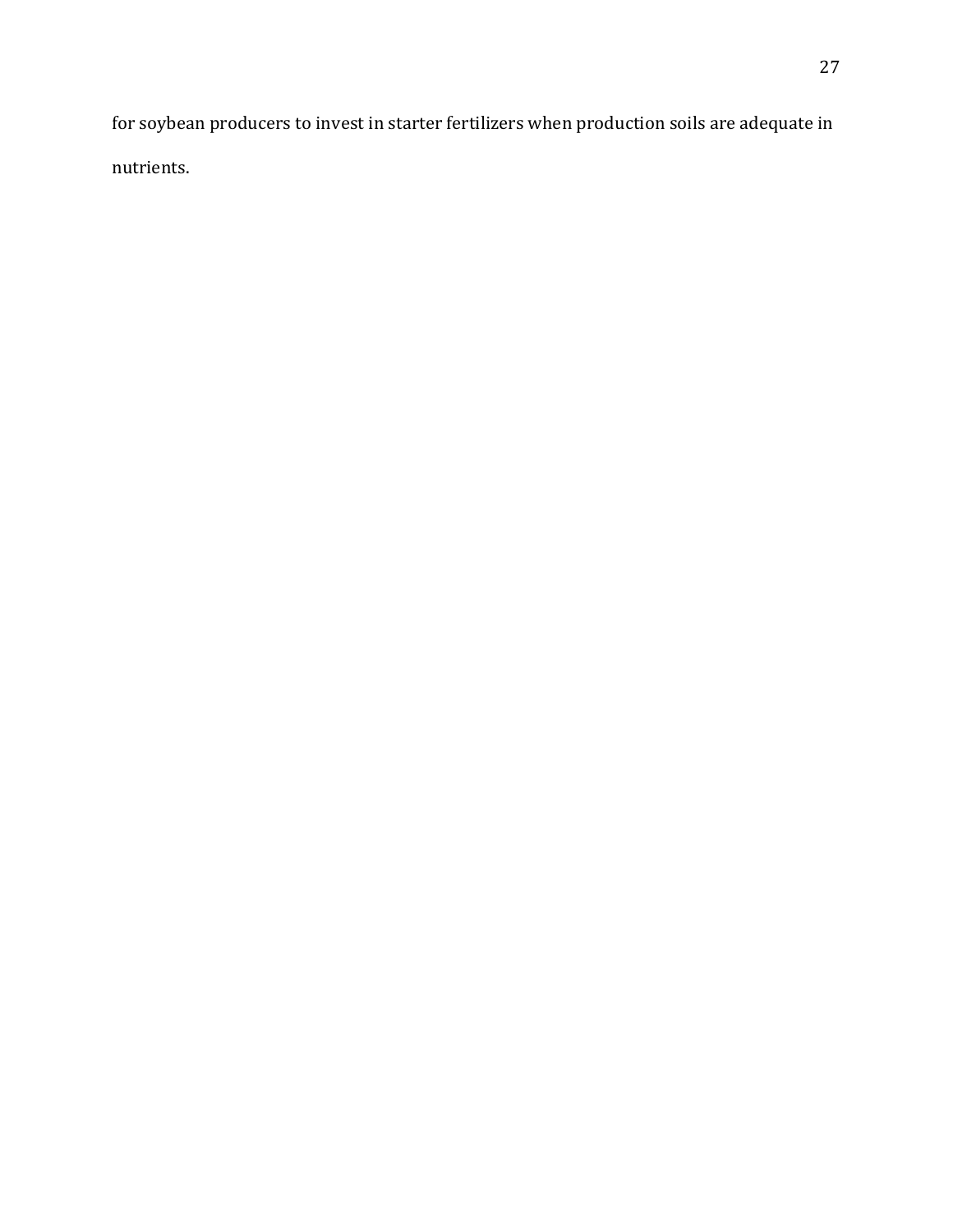| Field Name   | Year | pH  | $P$ (kg/ha <sup>-1</sup> ) | ັ<br>$K$ (kg/ha <sup>-1</sup> ) | Ca $(kg/ha^{-1})$ | 0.M. (%) | $CEC$ (meq/100g) |
|--------------|------|-----|----------------------------|---------------------------------|-------------------|----------|------------------|
| SIUC ARC 8E  | 2014 | 7.1 | 106.2                      | 303.1                           | 3,505.1           | 1.6      | 9.5              |
| SIUC ARC 8E  | 2015 | 7.3 | 104.5                      | 315.4                           | 4,316             |          | 11.4             |
| SIUC ARC 19N | 2015 | 73  | 114.6                      | 433.3                           | 4,291.7           | 2.0      | 11.4             |

*Soil Test Values for Fields Inoculated with Fusarium virguliforme and Rhizoctonia solani* in 2014 and 2015

*Note.* 8E was inoculated with F. virguliforme and 19N was inoculated with R. solani in 2015.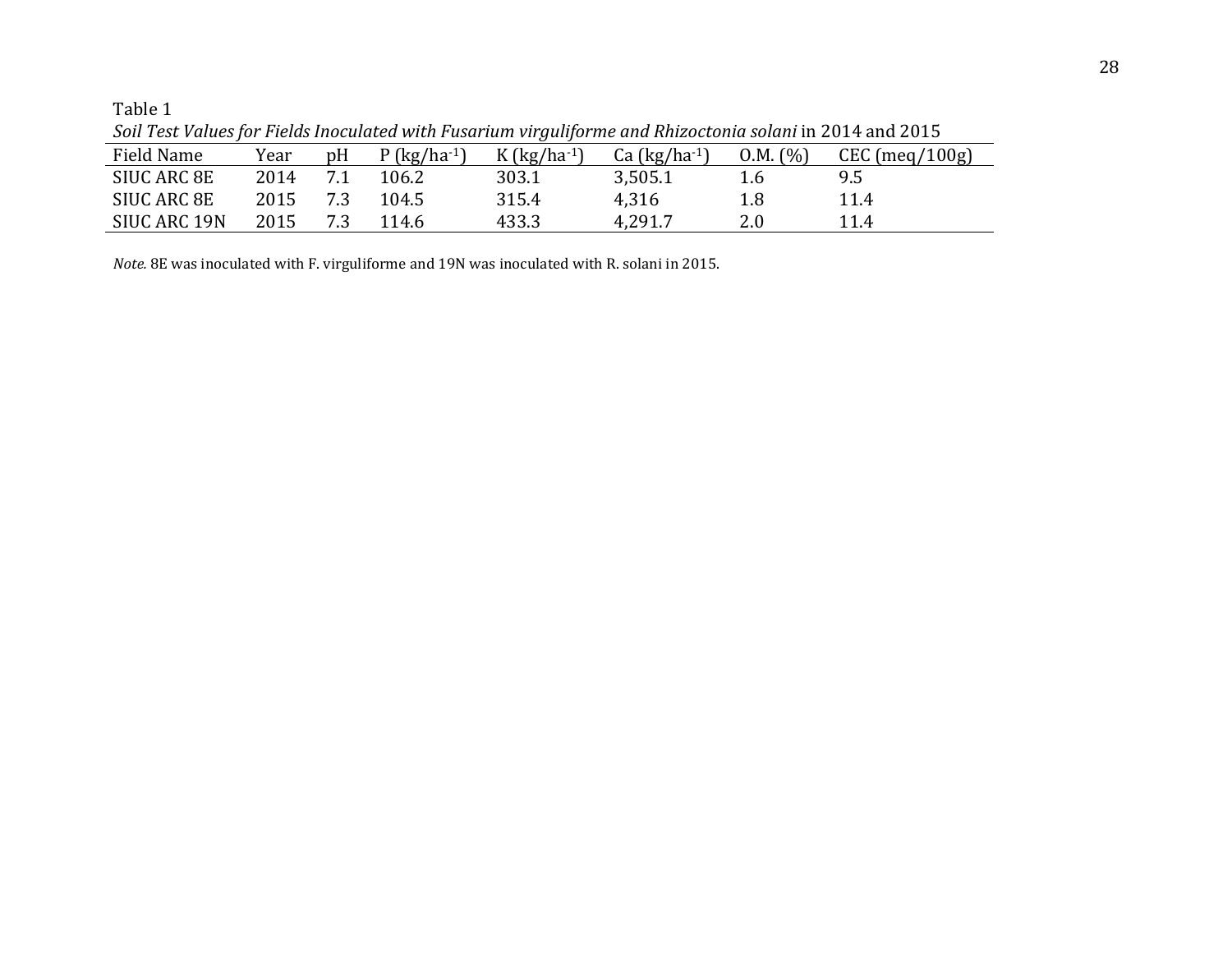| u Fit mouel Alluiysis<br>Plant Population-6/26/14 |                |         |       |
|---------------------------------------------------|----------------|---------|-------|
| Effect                                            | DF             | F Value | Pr>F  |
| Replication                                       | 5              | 1.91    | 0.153 |
| <b>Seed Treatment</b>                             | $\mathbf{1}$   | 0.03    | 0.875 |
| Fertilizer                                        | $\mathbf{1}$   | 4.84    | 0.044 |
| Seed Treatment * Fertilizer                       | $\overline{1}$ | 0.46    | 0.509 |
| Plant Population-7/3/14                           |                |         |       |
| Effect                                            | DF             | F Value | Pr>F  |
| Replication                                       | 5              | 1.59    | 0.223 |
| <b>Seed Treatment</b>                             | $\mathbf{1}$   | 0.09    | 0.767 |
| Fertilizer                                        | $\mathbf{1}$   | 3.24    | 0.092 |
| Seed Treatment * Fertilizer                       | $\mathbf{1}$   | 0.35    | 0.563 |
| Plant Population-7/10/14                          |                |         |       |
| Effect                                            | DF             | F Value | Pr>F  |
| Replication                                       | 5              | 1.49    | 0.251 |
| <b>Seed Treatment</b>                             | $\mathbf{1}$   | 0.55    | 0.469 |
| Fertilizer                                        | $\mathbf{1}$   | 3.17    | 0.092 |
| Seed Treatment * Fertilizer                       | $\overline{1}$ | 0.59    | 0.455 |
| Yield                                             |                |         |       |
| Effect                                            | DF             | F Value | Pr>F  |
| Replication                                       | 5              | 1.28    | 0.323 |
| <b>Seed Treatment</b>                             | $\mathbf{1}$   | 2.54    | 0.132 |
| Fertilizer                                        | $\mathbf{1}$   | 0.03    | 0.853 |
| Seed Treatment * Fertilizer                       | $\mathbf 1$    | 0.14    | 0.713 |

*Test of Fixed Effects on Plots Inoculated with Fusarium virguliforme* in 2014*, Using a Fit Model Analysis*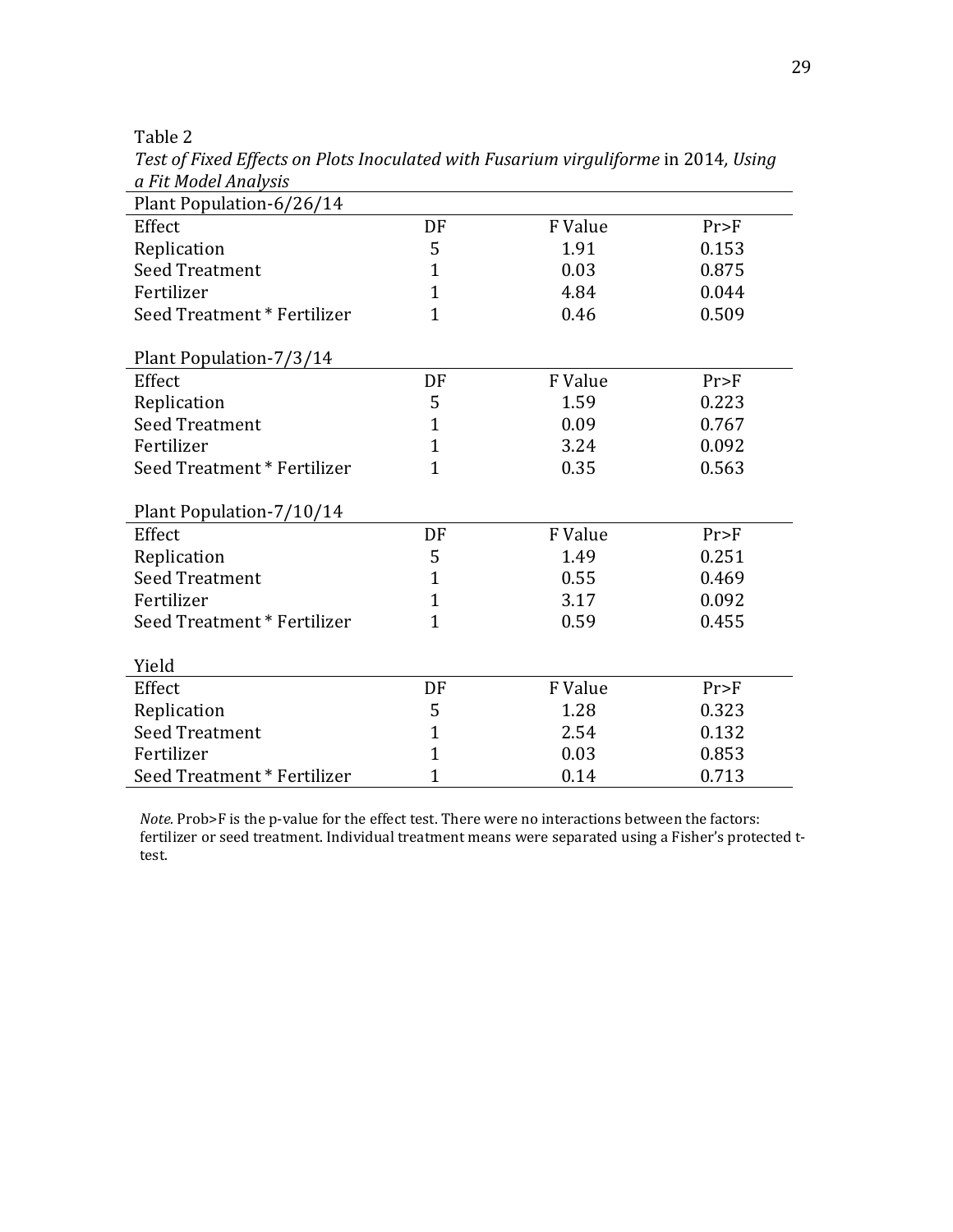| 1 IL PIOULI IIIUI JIJ<br>Plant Population-5/20/15 |                |         |       |
|---------------------------------------------------|----------------|---------|-------|
| Effect                                            | DF             | F Value | Pr>F  |
| Replication                                       | 2              | 1.61    | 0.213 |
| <b>Seed Treatment</b>                             | $\mathbf{1}$   | 5.32    | 0.026 |
| Fertilizer                                        | 3              | 1.26    | 0.301 |
| Seed Treatment * Fertilizer                       | 3              | 1.13    | 0.346 |
| Plant Population -5/27/15                         |                |         |       |
| Effect                                            | DF             | F Value | Pr>F  |
| Replication                                       | 2              | 1.24    | 0.300 |
| <b>Seed Treatment</b>                             | $\mathbf{1}$   | 2.41    | 0.128 |
| Fertilizer                                        | 3              | 1.77    | 0.168 |
| Seed Treatment * Fertilizer                       | 3              | 1.37    | 0.265 |
| Plant Population -6/3/15                          |                |         |       |
| Effect                                            | DF             | F Value | Pr>F  |
| Replication                                       | $\overline{2}$ | 0.42    | 0.660 |
| <b>Seed Treatment</b>                             | $\mathbf{1}$   | 4.39    | 0.043 |
| Fertilizer                                        | 3              | 2.24    | 0.099 |
| Seed Treatment * Fertilizer                       | 3              | 1.22    | 0.316 |
| Yield                                             |                |         |       |
| Effect                                            | DF             | F Value | Pr>F  |
| Replication                                       | 2              | 3.87    | 0.029 |
| <b>Seed Treatment</b>                             | $\mathbf{1}$   | 0.30    | 0.586 |
| Fertilizer                                        | 3              | 2.01    | 0.117 |
| Seed Treatment * Fertilizer                       | 3              | 0.59    | 0.625 |

*Test of Fixed Effects on Plots Infested with Fusarium virguliforme* in 2015*, Using a Fit Model Analysis*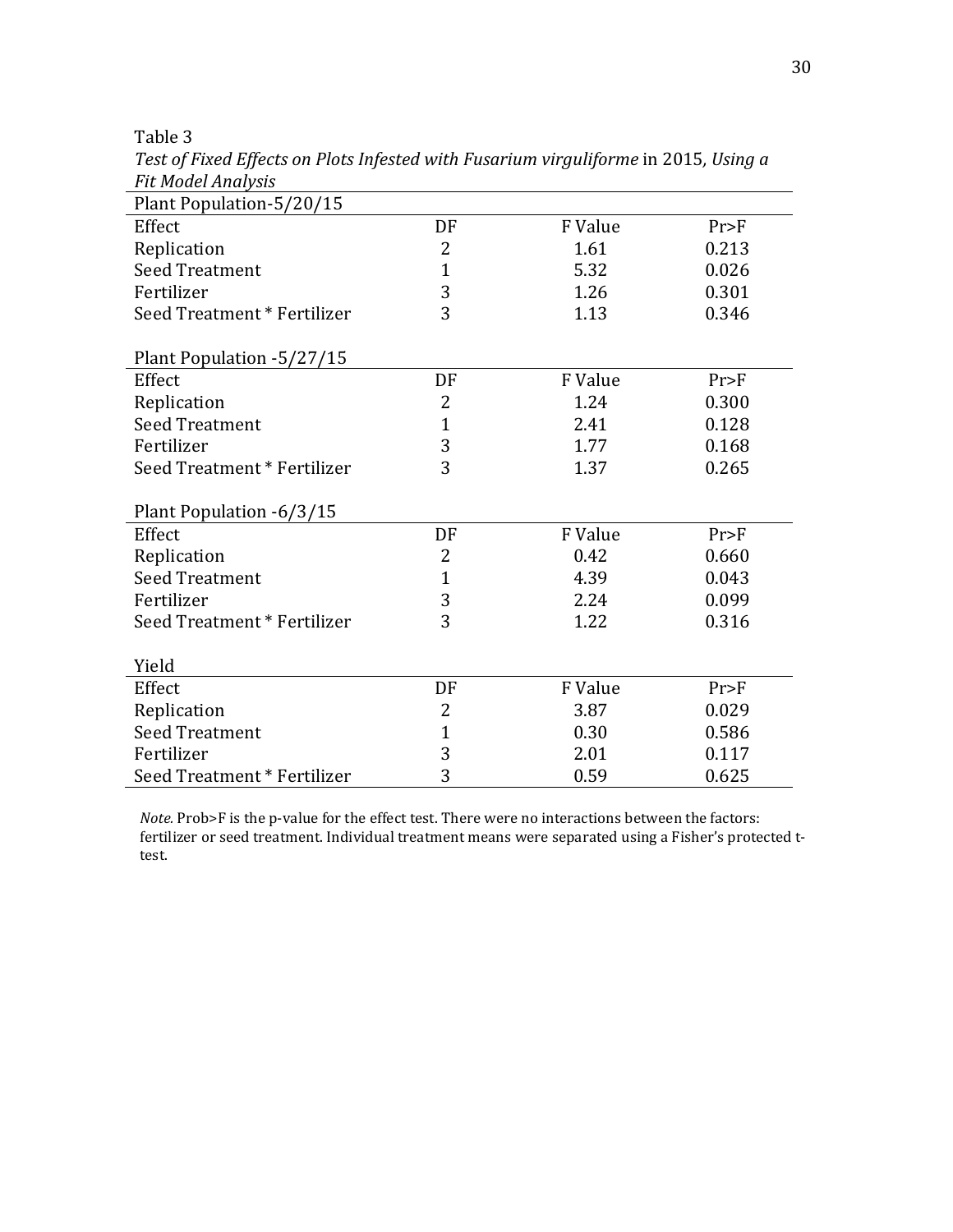| 170001111101 <i>9313</i>    |                |         |       |
|-----------------------------|----------------|---------|-------|
| Plant Population-6/26/14    |                |         |       |
| Effect                      | DF             | F Value | Pr>F  |
| Replication                 | 5              | 0.88    | 0.517 |
| <b>Seed Treatment</b>       | 1              | 4.07    | 0.063 |
| Fertilizer                  | $\mathbf{1}$   | 0.55    | 0.471 |
| Seed Treatment * Fertilizer | $\mathbf{1}$   | 0.01    | 0.965 |
| Plant Population-7/3/14     |                |         |       |
| Effect                      | DF             | F Value | Pr>F  |
| Replication                 | 5              | 0.39    | 0.851 |
| <b>Seed Treatment</b>       | $\mathbf{1}$   | 5.13    | 0.040 |
| Fertilizer                  | $\mathbf{1}$   | 0.45    | 0.512 |
| Seed Treatment * Fertilizer | $\overline{1}$ | 0.02    | 0.899 |
| Plant Population-7/10/14    |                |         |       |
| Effect                      | DF             | F Value | Pr>F  |
| Replication                 | 5              | 0.15    | 0.975 |
| <b>Seed Treatment</b>       | $\mathbf{1}$   | 2.44    | 0.141 |
| Fertilizer                  | $\mathbf{1}$   | 0.90    | 0.358 |
| Seed Treatment * Fertilizer | $\overline{1}$ | 0.02    | 0.899 |
| Yield                       |                |         |       |
| Effect                      | DF             | F Value | Pr>F  |
| Replication                 | 5              | 3.07    | 0.045 |
| <b>Seed Treatment</b>       | $\mathbf{1}$   | 0.08    | 0.781 |
| Fertilizer                  | $\overline{1}$ | 0.01    | 0.924 |
| Seed Treatment * Fertilizer | $\mathbf{1}$   | 0.98    | 0.339 |

*Test of Fixed Effects on Plots Infested with Rhizoctonia solani* in 2014*, Using a Fit Model Analysis*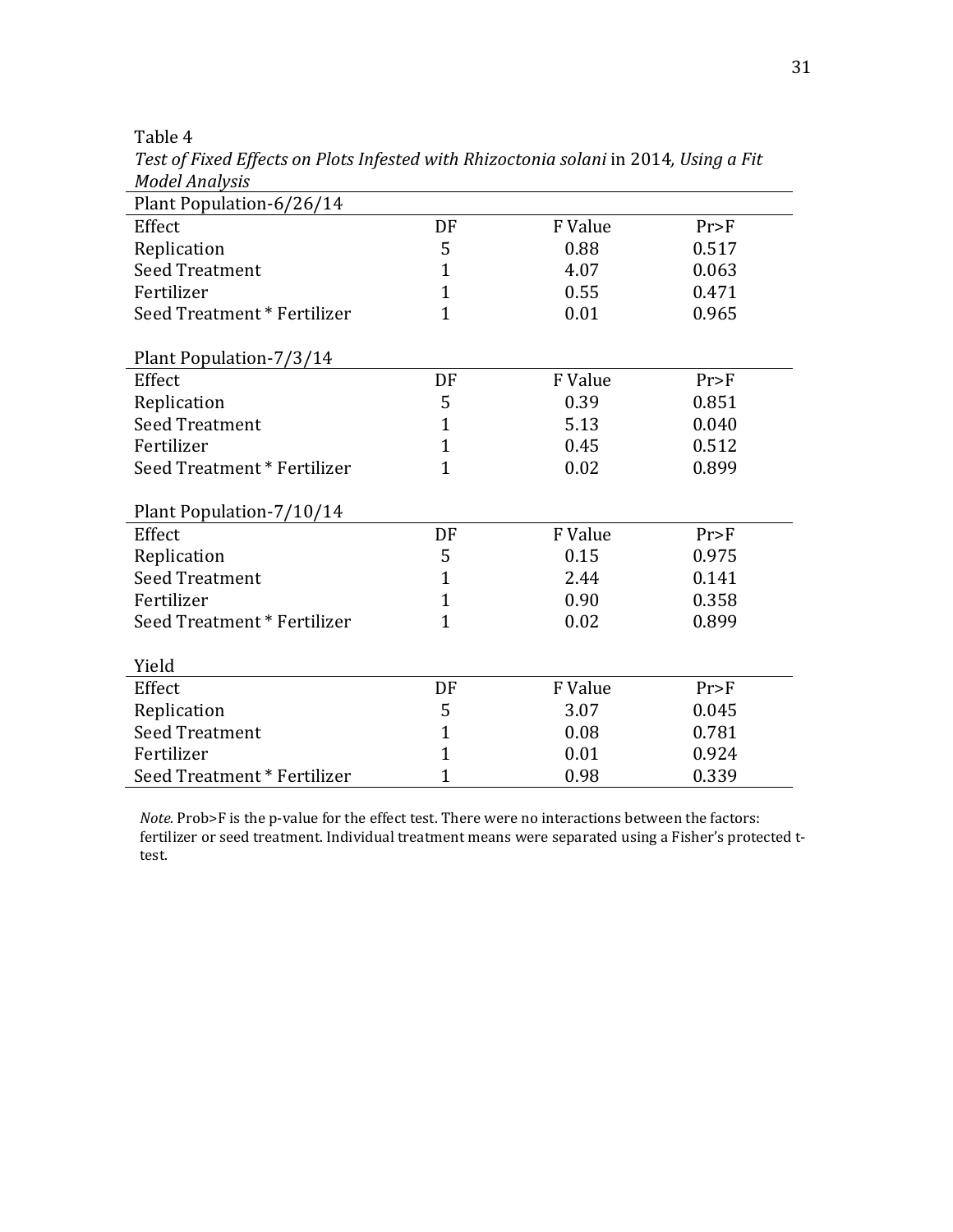| Plant Population-5/20/15    |                |         |        |
|-----------------------------|----------------|---------|--------|
| Effect                      | DF             | F Value | Pr>F   |
| Replication                 | $\overline{2}$ | 11.8    | 0.0004 |
| <b>Seed Treatment</b>       | $\mathbf{1}$   | 3.99    | 0.0014 |
| Fertilizer                  | 3              | 9.78    | 0.0145 |
| Seed Treatment * Fertilizer | 3              | 0.22    | 0.8806 |
| Plant Population-5/27/15    |                |         |        |
| Effect                      | DF             | F Value | Pr>F   |
| Replication                 | $\overline{2}$ | 11.4    | 0.0001 |
| <b>Seed Treatment</b>       | $\mathbf{1}$   | 10.3    | 0.0027 |
| Fertilizer                  | 3              | 3.30    | 0.0300 |
| Seed Treatment * Fertilizer | 3              | 0.33    | 0.8052 |
| Plant Population-6/3/15     |                |         |        |
| Effect                      | DF             | F Value | Pr>F   |
| Replication                 | $\overline{2}$ | 7.43    | 0.0019 |
| <b>Seed Treatment</b>       | $\mathbf{1}$   | 3.26    | 0.0787 |
| Fertilizer                  | 3              | 4.96    | 0.0052 |
| Seed Treatment * Fertilizer | 3              | 0.54    | 0.6585 |
| Yield                       |                |         |        |
| Effect                      | DF             | F Value | Pr>F   |
| Replication                 | 2              | 11.8    | 0.0001 |
| <b>Seed Treatment</b>       | $\mathbf{1}$   | 0.18    | 0.6712 |
| Fertilizer                  | 3              | 7.77    | 0.0004 |
| Seed Treatment * Fertilizer | 3              | 0.09    | 0.4357 |

*Test of Fixed Effects on Plots Inoculated with Rhizoctonia solani* in 2015*, Using a Fit Model Analysis*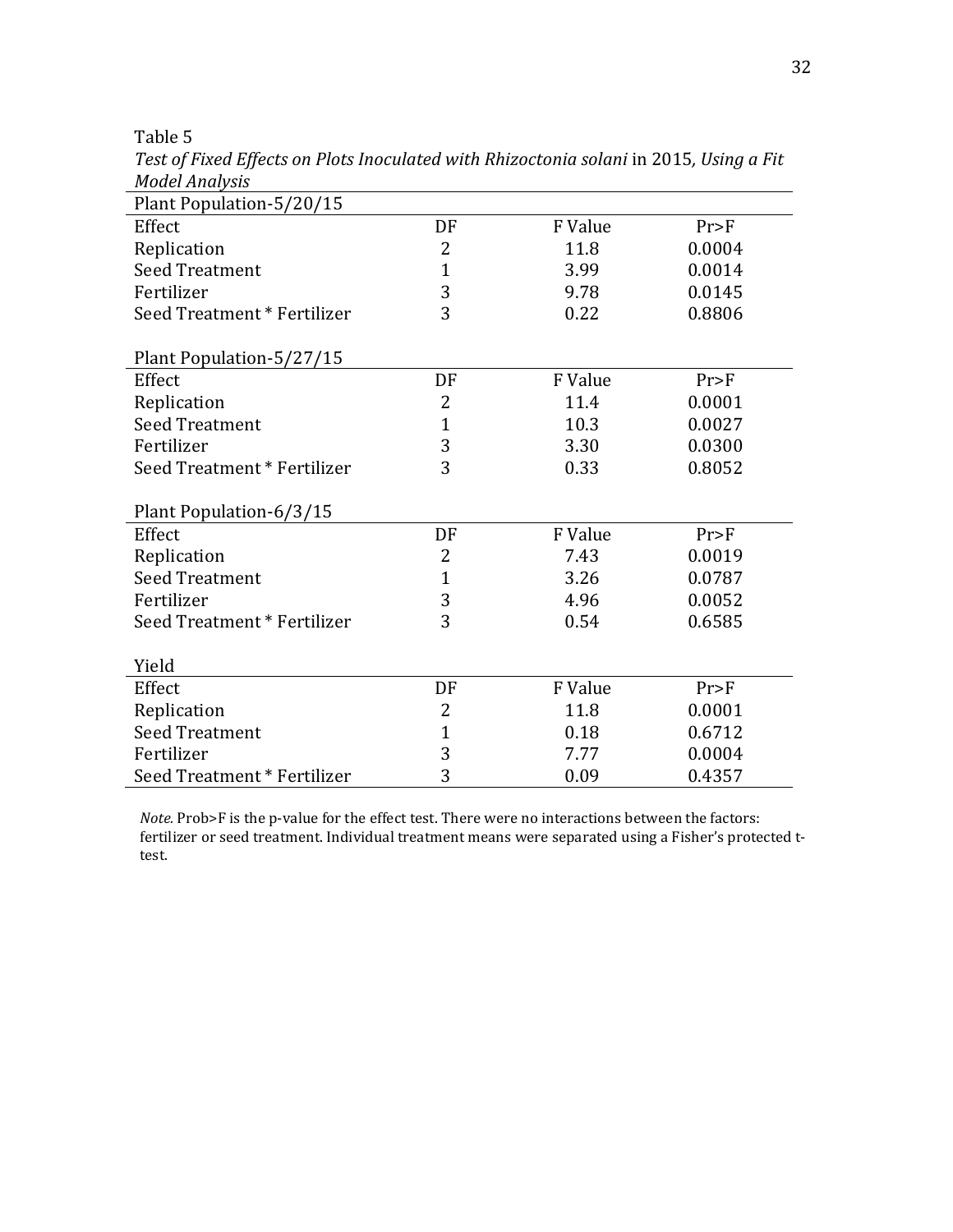| Year             | 2014 |      |       |              |      |             | 2015 |        |
|------------------|------|------|-------|--------------|------|-------------|------|--------|
| Month            | May  | lune | July. | August   May |      | <i>lune</i> | July | August |
| Temperature (°F) | 68.5 |      | 76.4  | 78.5         | 68.4 | 77.8        | 81.5 | 77.8   |

Table 6 *Average Soil Temperature Throughout the 2014 and 2015 Growing Seasons in Carbondale, IL.*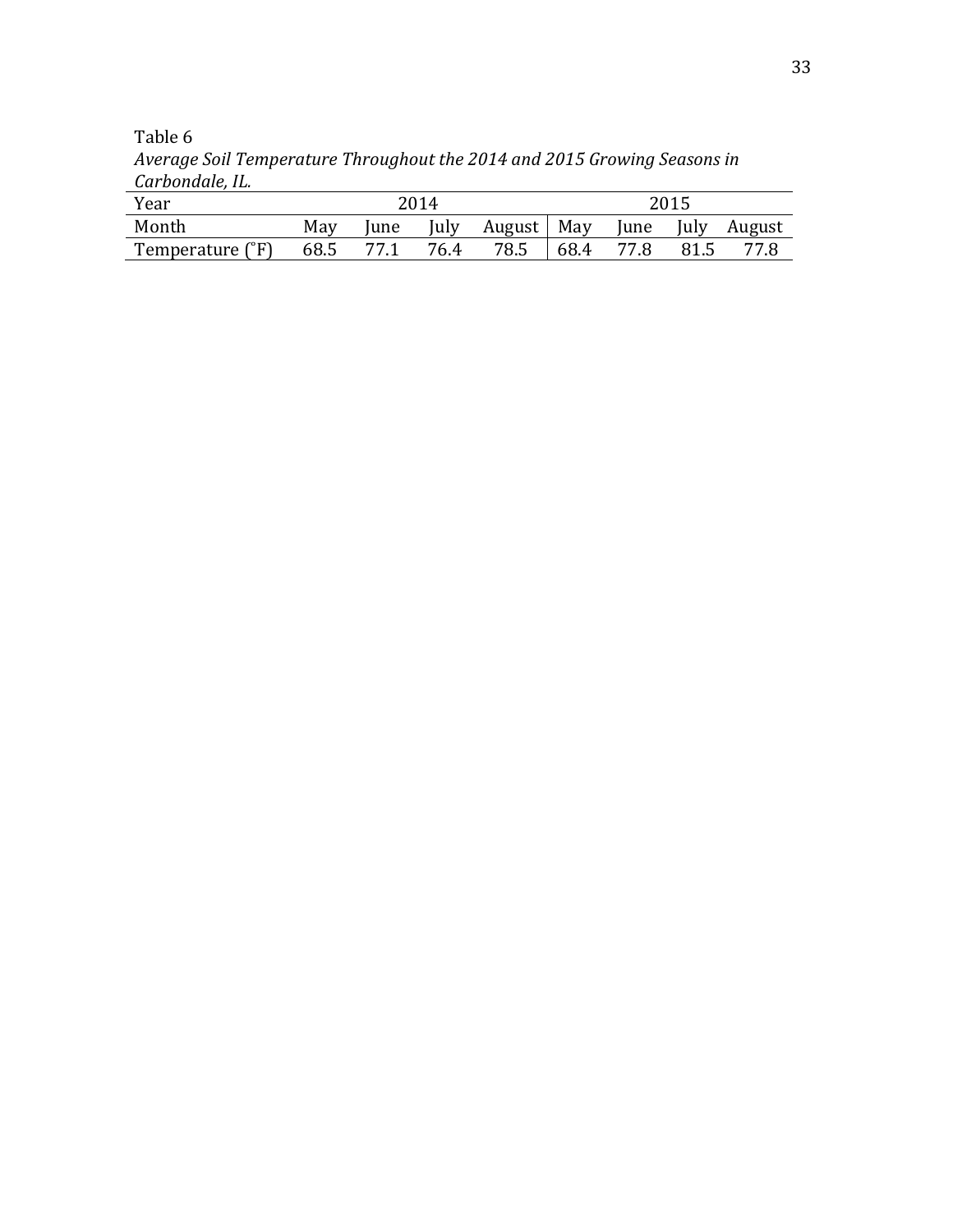| Inoculated with Fusarium virguliforme in 2014 |          |                      |         |        |  |  |  |  |  |
|-----------------------------------------------|----------|----------------------|---------|--------|--|--|--|--|--|
| Factor                                        |          | Yield $(Kg/ha^{-1})$ |         |        |  |  |  |  |  |
| Date                                          | 6/26/14  | 7/3/14               | 7/10/14 |        |  |  |  |  |  |
|                                               |          |                      |         |        |  |  |  |  |  |
| No Fertilizer                                 | 40,928 a | 41,427               | 41,809  | 3,557  |  |  |  |  |  |
| Starter Fertilizer                            | 35,669 b | 37,049               | 37,578  | 3,591  |  |  |  |  |  |
|                                               |          |                      |         |        |  |  |  |  |  |
| Prob>F <sup>a</sup>                           | 0.0438   | 0.0921               | 0.0952  | 0.8527 |  |  |  |  |  |
|                                               |          |                      |         |        |  |  |  |  |  |
| Seed Treatment                                | 38,107   | 38,871               | 38,812  | 3,439  |  |  |  |  |  |
| Non-Treated                                   | 38,489   | 39,606               | 40,575  | 3,708  |  |  |  |  |  |
|                                               |          |                      |         |        |  |  |  |  |  |
| Prob>F <sup>a</sup>                           | 0.8751   | 0.7668               | 0.4695  | 0.1317 |  |  |  |  |  |

Table 7 *Soybean Stand and Yield as Influenced by Fertilizer and Seed Treatment in Plots* 

*Note.* Means within columns followed by similar letters are not different ( $P \le 0.05$ ) for each factor, according to Fisher's protected LSD test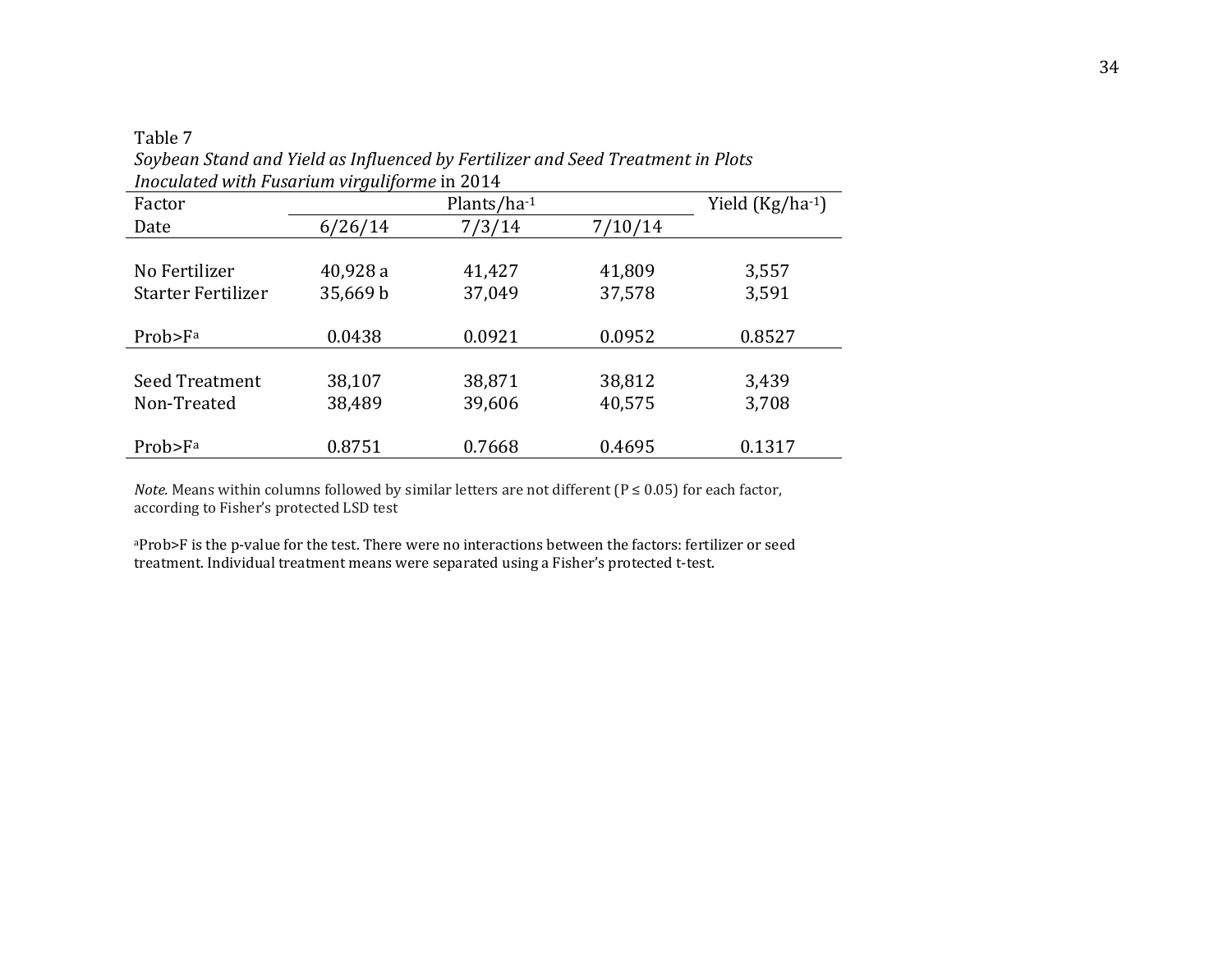*Foliar Disease Symptoms of Fusarium virguliforme and Soybean Cyst Nematode Densities as Influenced by Fertilizer and Seed Treatment in 2014* 

|                           |                | 9/5/14     |                 |                | 9/12/14    |                 |                 | 9/19/14    |                 |                           | 7/9/14          |
|---------------------------|----------------|------------|-----------------|----------------|------------|-----------------|-----------------|------------|-----------------|---------------------------|-----------------|
| Factor                    | D <sup>b</sup> | <b>DSc</b> | DX <sup>d</sup> | D <sup>b</sup> | <b>DSc</b> | DX <sup>d</sup> | DI <sup>b</sup> | <b>DSc</b> | DX <sup>d</sup> | <b>AUDPC</b> <sup>e</sup> | SCN Eggs/100ccf |
|                           |                |            |                 |                |            |                 |                 |            |                 |                           |                 |
| No Fertilizer             | 10.4           | 2.70       | 3.40            | 17.1           | 2.80       | 5.90            | 20.4            | 2.80       | 7.80            | 97.9                      | 1,408           |
| <b>Starter Fertilizer</b> | 12.3           | 2.30       | 3.80            | 22.2           | 2.50       | 7.00            | 29.2            | 3.20       | 9.80            | 113.8                     | 2,633           |
|                           |                |            |                 |                |            |                 |                 |            |                 |                           |                 |
| Prob > Fa                 | 0.64           | 0.32       | 0.80            | 0.14           | 0.37       | 0.69            | 0.21            | 0.61       | 0.50            | 0.72                      | 0.135           |
|                           |                |            |                 |                |            |                 |                 |            |                 |                           |                 |
| Non-treated               | 8.50           | 2.30       | 2.31            | 14.3           | 2.60       | 4.00            | 19.2            | 3.10       | 5.70            | 67.1                      | 1,650           |
| <b>Seed Treatment</b>     | 14.2           | 2.60       | 4.92            | 25.0           | 2.80       | 8.80            | 30.4            | 2.80       | 11.9            | 144.5                     | 2,391           |
|                           |                |            |                 |                |            |                 |                 |            |                 |                           |                 |
| $Prob$ > $Fa$             | 0.17           | 0.55       | 0.12            | 0.47           | 0.65       | 0.11            | 0.11            | 0.41       | 0.05            | 0.09                      | 0.354           |

aProb>F is the p-value for the test. There were no interactions between the factors: fertilizer or seed treatment. Individual treatment means were separated using a Fisher's protected t-test.

bDI=Disease Incidence, rating 0-100%

cDS=Disease Severity, rating 0-9; 0 = no detectable leaf symptoms; 1 = 1 to 10% chlorotic or 1 to 5% necrotic; 2 = 10 to 20% chlorotic or less than 10% necrotic;  $3 = 20$  to 40% chlorotic or 10 to 20% necrotic;  $4 = 40$  to 60% chlorotic or 20 to 40% necrotic;  $6 = \text{up to one}$  third premature defoliation; 7 = one-third to two-thirds premature defoliation; 8 = greater than two-thirds premature defoliation; and 9 = plants prematurely dead

dDX=Disease Index=DI \* DS/9

eAUDPC=Area Under the Disease Pressure Curve

fSoybean cyst nematode eggs per 100cc of soil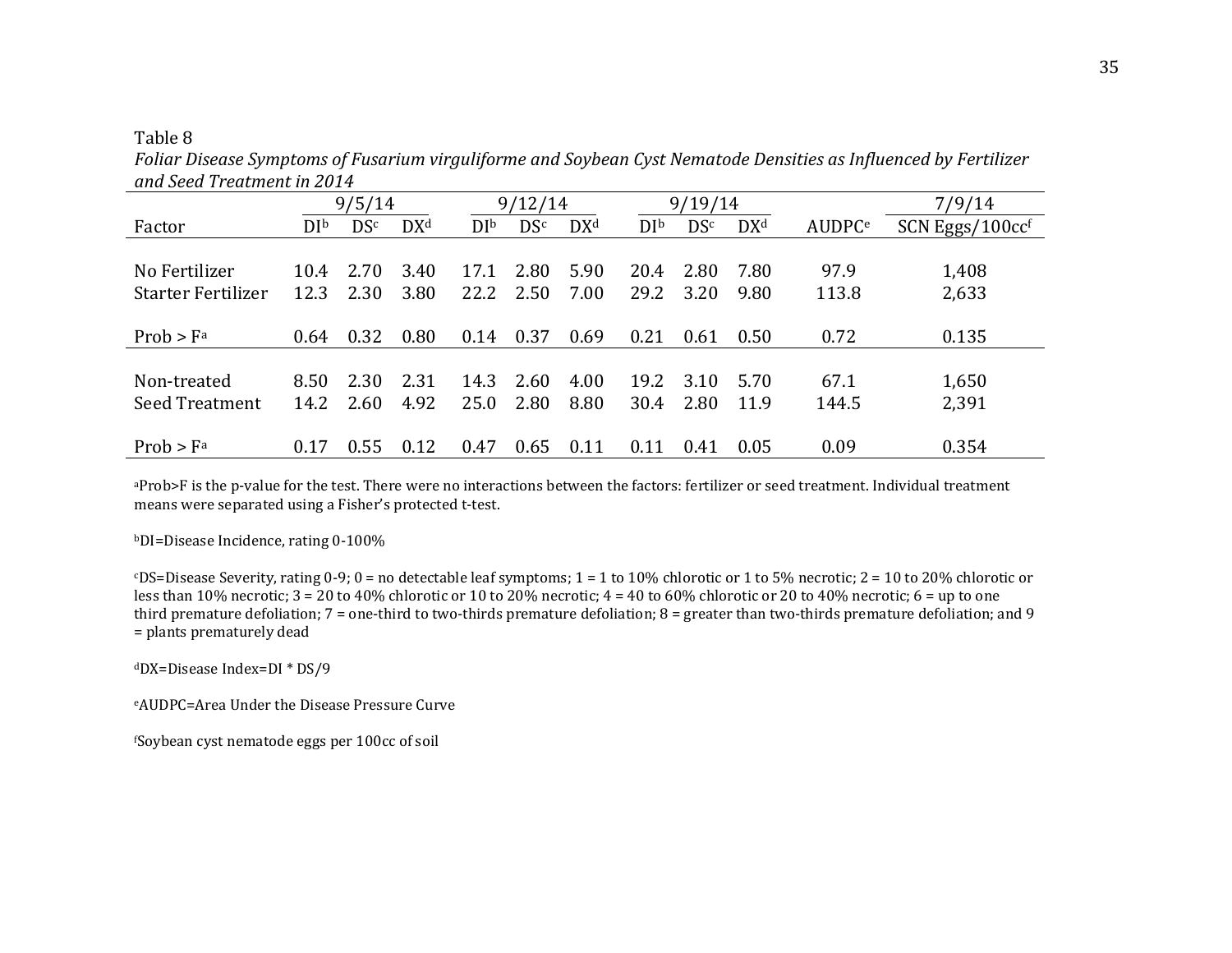| Inoculated with Fusarium virguliforme in 2015 |         |               |        |        |  |  |  |  |
|-----------------------------------------------|---------|---------------|--------|--------|--|--|--|--|
| Factor                                        |         | Yield-Kg/ha-1 |        |        |  |  |  |  |
| Date                                          | 5/20/15 | 5/27/15       | 6/3/15 |        |  |  |  |  |
|                                               |         |               |        |        |  |  |  |  |
| No Fertilizer                                 | 27,912  | 27,794        | 26,502 | 4,178  |  |  |  |  |
| $2 - 6 - 16$                                  | 27,794  | 26,854        | 24,680 | 4,182  |  |  |  |  |
| $3-10-13$                                     | 22,095  | 20,861        | 18,863 | 4,468  |  |  |  |  |
| $7 - 12 - 11$                                 | 26,208  | 25,327        | 24,269 | 4,344  |  |  |  |  |
|                                               |         |               |        |        |  |  |  |  |
| Prob>F <sup>a</sup>                           | 0.3010  | 0.1687        | 0.0996 | 0.1174 |  |  |  |  |
|                                               |         |               |        |        |  |  |  |  |
| Non Treated                                   | 28,794  | 27,001        | 25,885 | 4,320  |  |  |  |  |
| <b>Treated Seed</b>                           | 23,211  | 23,417        | 21,272 | 4,267  |  |  |  |  |
|                                               |         |               |        |        |  |  |  |  |
| Prob>F <sup>a</sup>                           | 0.0266  | 0.1286        | 0.0427 | 0.5863 |  |  |  |  |

Table 9 *Plant Population and Yield as Influenced by Fertilizer and Seed Treatment in Plots*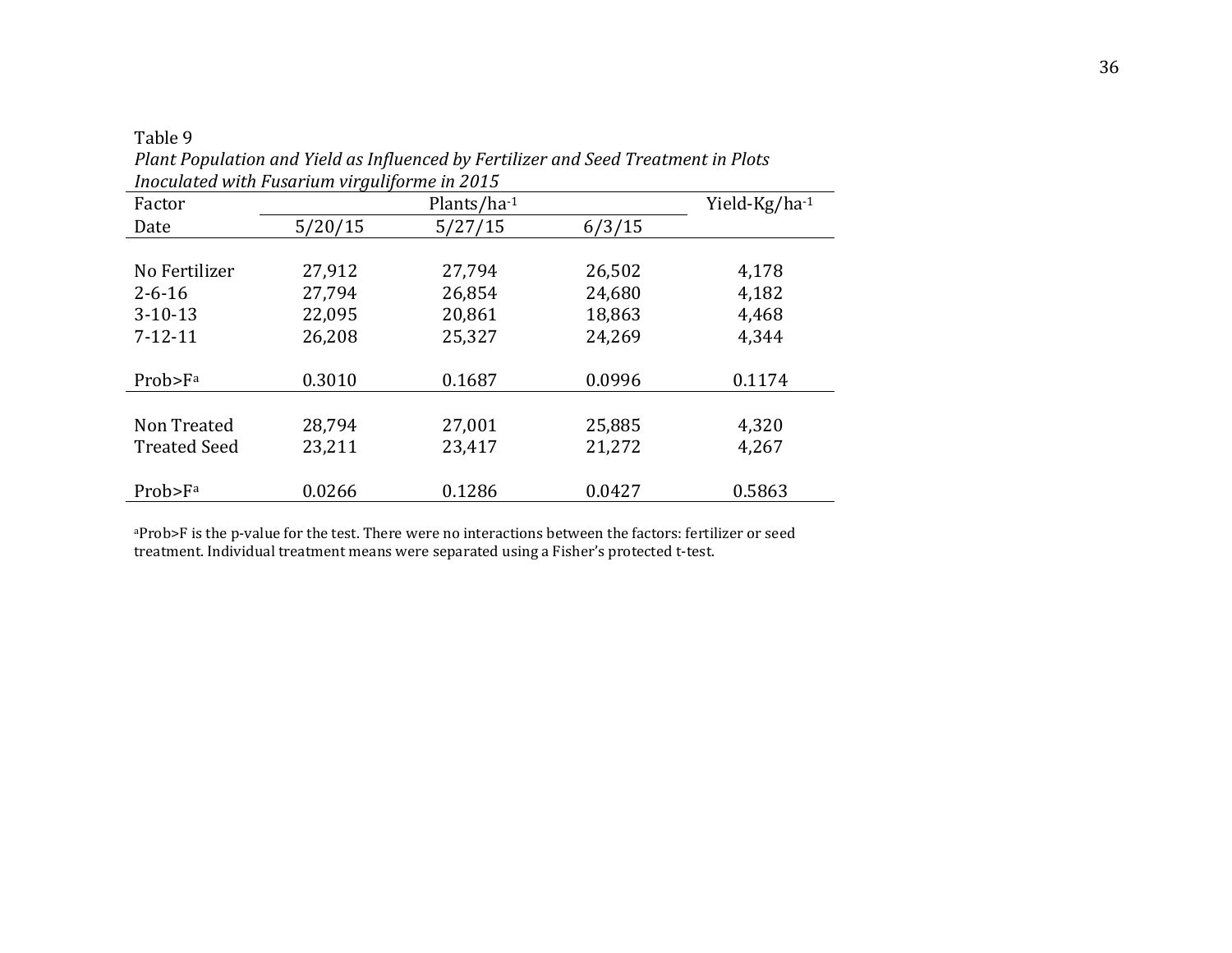| <i>i</i> able |  |
|---------------|--|
|               |  |

| <i>INfluenced by Fertilizer and seed Treatment in 2015</i> |                |            |                   |                |            |                   |                           |                      |
|------------------------------------------------------------|----------------|------------|-------------------|----------------|------------|-------------------|---------------------------|----------------------|
| Date                                                       |                | 8/28/15    |                   | 9/4/15         |            |                   | 8/21/15                   |                      |
| Factor                                                     | D <sup>b</sup> | <b>DSc</b> | DX 1 <sup>d</sup> | D <sup>1</sup> | <b>DSc</b> | DX 2 <sup>d</sup> | <b>AUDPC</b> <sup>e</sup> | $SCN$ eggs/ $100ccf$ |
|                                                            |                |            |                   |                |            |                   |                           |                      |
| No fertilizer                                              | 0.25           | 0.25       | 0.03              | 0.58           | 0.16       | 0.02              | 0.160                     | 3,716                |
| $2 - 6 - 16$                                               | 0.16           | 0.16       | 0.02              | 0.16           | 0.25       | 0.06              | 0.288                     | 3,317                |
| $3-10-13$                                                  | 0.16           | 0.16       | 0.02              | 0.58           | 0.16       | 0.02              | 0.128                     | 3,183                |
| $7 - 12 - 11$                                              | 0.66           | 0.66       | 0.15              | 0.66           | 0.83       | 0.20              | 1.225                     | 3,650                |
|                                                            |                |            |                   |                |            |                   |                           |                      |
| Prob>F <sup>a</sup>                                        | 0.39           | 0.16       | 0.18              | 0.61           | 0.14       | 0.27              | 0.230                     | 0.532                |
|                                                            |                |            |                   |                |            |                   |                           |                      |
| Treated                                                    | 0.33           | 0.21       | 0.04              | 0.33           | 0.25       | 0.07              | 0.401                     | 3,487                |
| Untreated                                                  | 0.29           | 0.42       | 0.06              | 0.41           | 0.45       | 0.08              | 0.500                     | 3,695                |
|                                                            |                |            |                   |                |            |                   |                           |                      |
| Prob>F <sup>a</sup>                                        | 0.86           | 0.25       | 0.77              | 0.79           | 0.37       | 0.85              | 0.817                     | 0.708                |

*Foliar Disease Symptoms of Fusarium virguliforme and Soybean Cyst Nematode Densities as Influenced by Fertilizer and Seed Treatment in 2015*

aProb>F is the p-value for the test. There were no interactions between the factors: fertilizer or seed treatment. Individual treatment means were separated using a Fisher's protected t-test.

 $bDI = Disease Incidence, percentage of plants that show symptoms of SDS within plot; 0-100%$ 

 $SOS = Dise$  Severity, rating 0-9; 0 = no detectable leaf symptoms; 1 = 1 to 10% chlorotic or 1 to 5% necrotic; 2 = 10 to 20% chlorotic or less than 10% necrotic;  $3 = 20$  to  $40\%$  chlorotic or 10 to 20% necrotic;  $4 = 40$  to 60% chlorotic or 20 to 40% necrotic; 6 = up to one third premature defoliation; 7 = one-third to two-thirds premature defoliation;  $8 =$  greater than two-thirds premature defoliation; and  $9 =$  plants prematurely dead

 $dDX = Disease Index = DI * DS/9$ 

eAUDPC = Area Under the Disease Pressure Curve

fSoybean cyst nematode eggs per 100cc of soil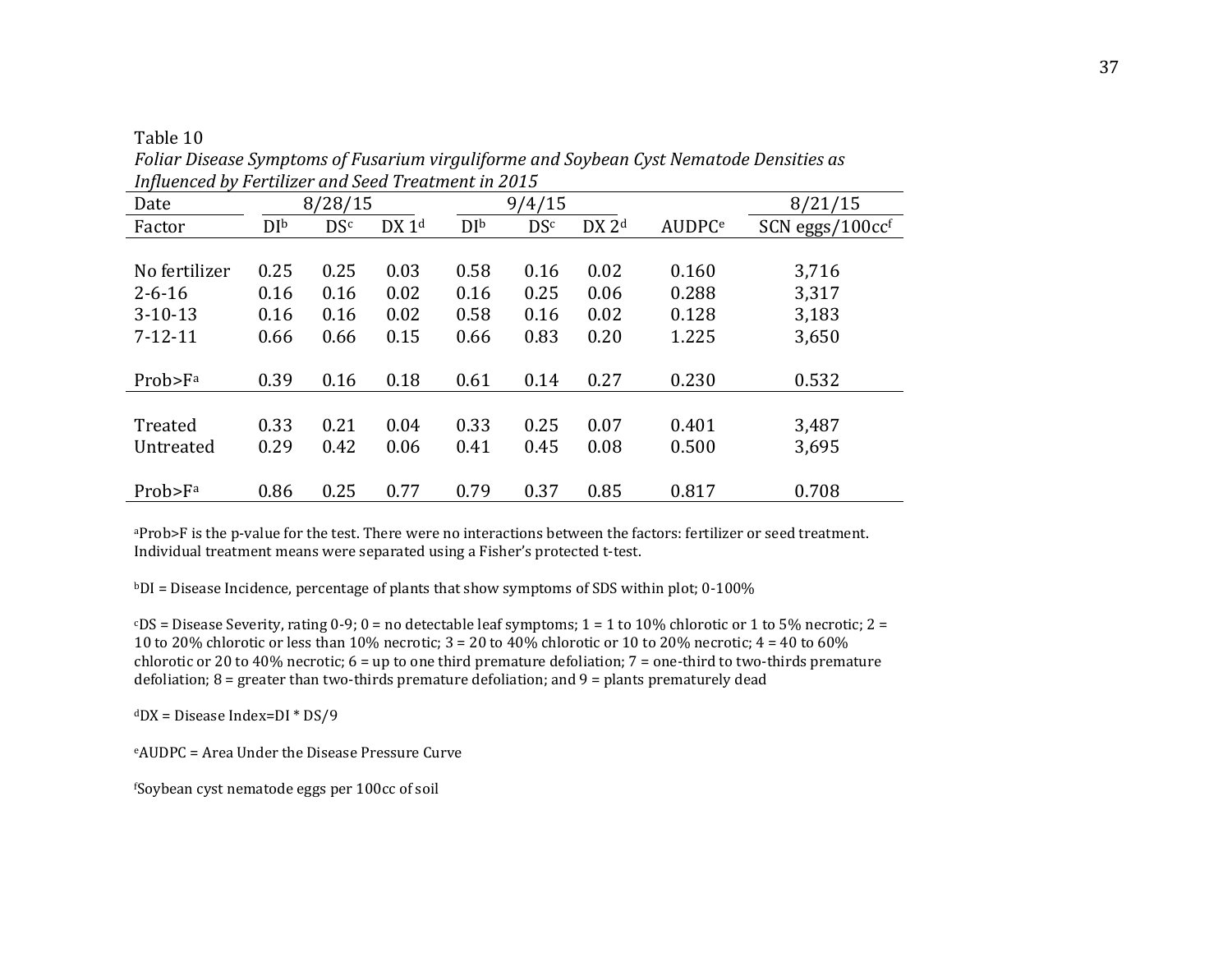| Fertilizer and Seed Treatment in Plots Inoculated with Rhizoctonia solani in 2014 |                   |        |         |               |                |
|-----------------------------------------------------------------------------------|-------------------|--------|---------|---------------|----------------|
| Factor                                                                            | Plants/ $ha^{-1}$ |        |         | Yield-Kg/ha-1 | SCN Eggs/100cc |
| Date                                                                              | 6/26/14           | 7/3/14 | 7/10/14 |               | 7/9/14         |
|                                                                                   |                   |        |         |               |                |
| No Fertilizer                                                                     | 35,698            | 36,991 | 34,729  | 3,415         | 1,364          |
| Starter Fertilizer                                                                | 38,636            | 40,050 | 40,107  | 3,398         | 1,383          |
|                                                                                   |                   |        |         |               |                |
| Prob>F <sup>a</sup>                                                               | 0.4707            | 0.5117 | 0.3587  | 0.9239        | 0.4468         |
|                                                                                   |                   |        |         |               |                |
| Seed Treatment                                                                    | 33,171            | 33,377 | 32,995  | 3,382         | 1,388          |
| Non Treated                                                                       | 41,163            | 43,664 | 41,841  | 3,415         | 1,356          |
|                                                                                   |                   |        |         |               |                |
| Prob>F <sup>a</sup>                                                               | 0.0634            | 0.0400 | 0.1409  | 0.7816        | 0.5196         |

*Soybean Plant Population, Yield and Soybean Cyst Nematode Densities as Influenced by*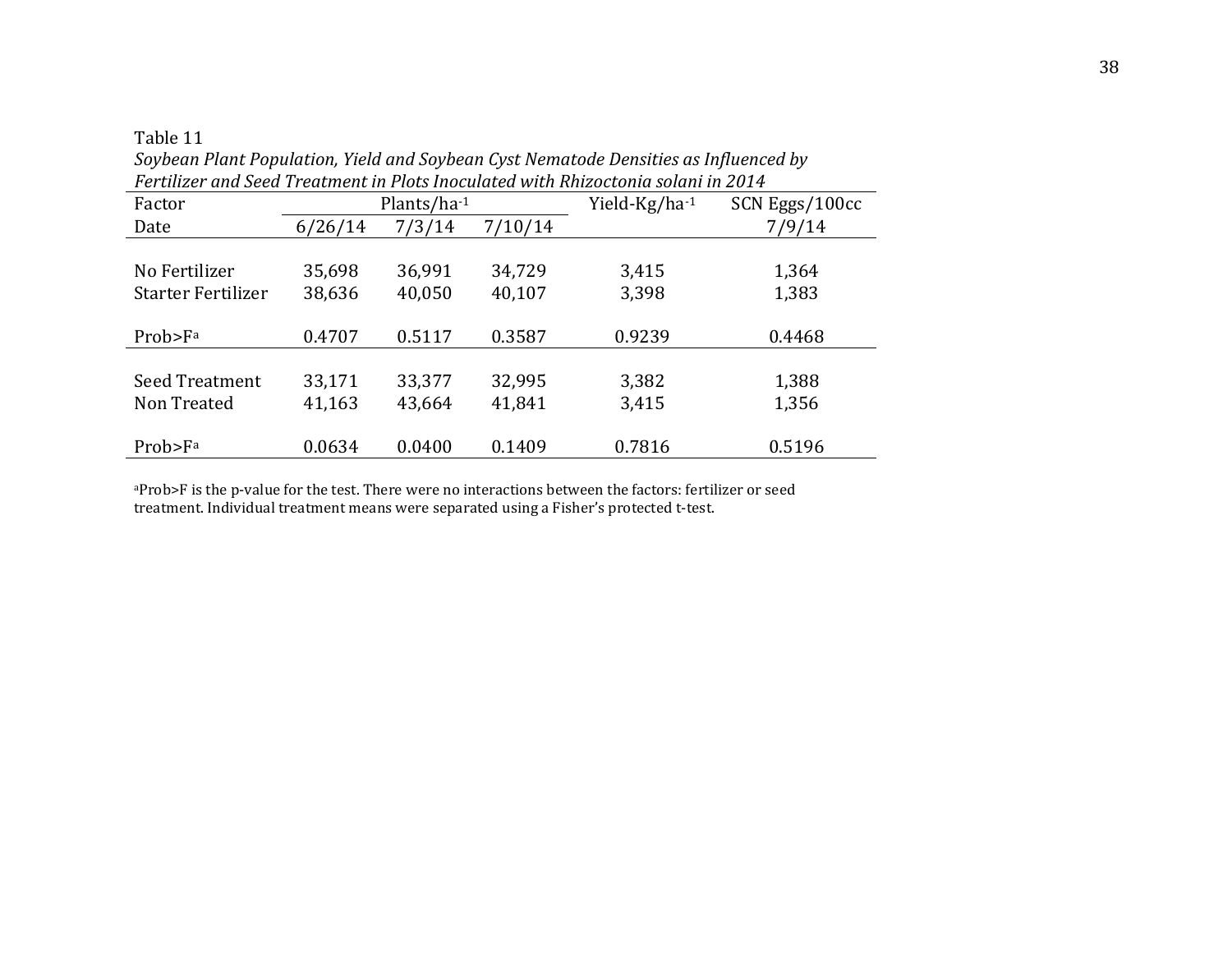*Plant Population, Yield and Soybean Cyst Nematode densities as Influenced by Fertilizer and Seed Treatment in Plots Inoculated with Rhizoctonia solani in 2015* 

| Factor         |         | Plants/ha-1 |           | Yield $(Kg/ha^{-1})$ | SCN eggs/100cc |
|----------------|---------|-------------|-----------|----------------------|----------------|
| Date           | 5/20/15 | 5/27/15     | 6/3/15    |                      | 8/21/15        |
| No fertilizer  | 31,026b | 30,439b     | 29,616b   | 4,086b               | 4,041          |
| $2 - 6 - 16$   | 36,550a | 35,962a     | 33,729 ab | 4,046b               | 3,891          |
| $3-10-13$      | 35,081a | 33,024 ab   | 35,962a   | 4,398a               | 3,133          |
| $7 - 12 - 11$  | 37,255a | 35,669 a    | 36,844 a  | 4,462 a              | 3,216          |
|                |         |             |           |                      |                |
| Prob > Fa      | 0.015   | 0.030       | 0.005     | 0.0004               | 0.418          |
|                |         |             |           |                      |                |
| Non Treated    | 37,373a | 36,055a     | 35,345    | 4,230                | 3,587          |
| Seed Treatment | 32,584b | 31,497b     | 32,731    | 4,263                | 3,554          |
|                |         |             |           |                      |                |
| Prob > Fa      | 0.001   | 0.003       | 0.078     | 0.6712               | 0.942          |

*Note.* Means within columns followed by similar letters are not different (P ≤ 0.05) for each factor, according to Fisher's protected LSD test.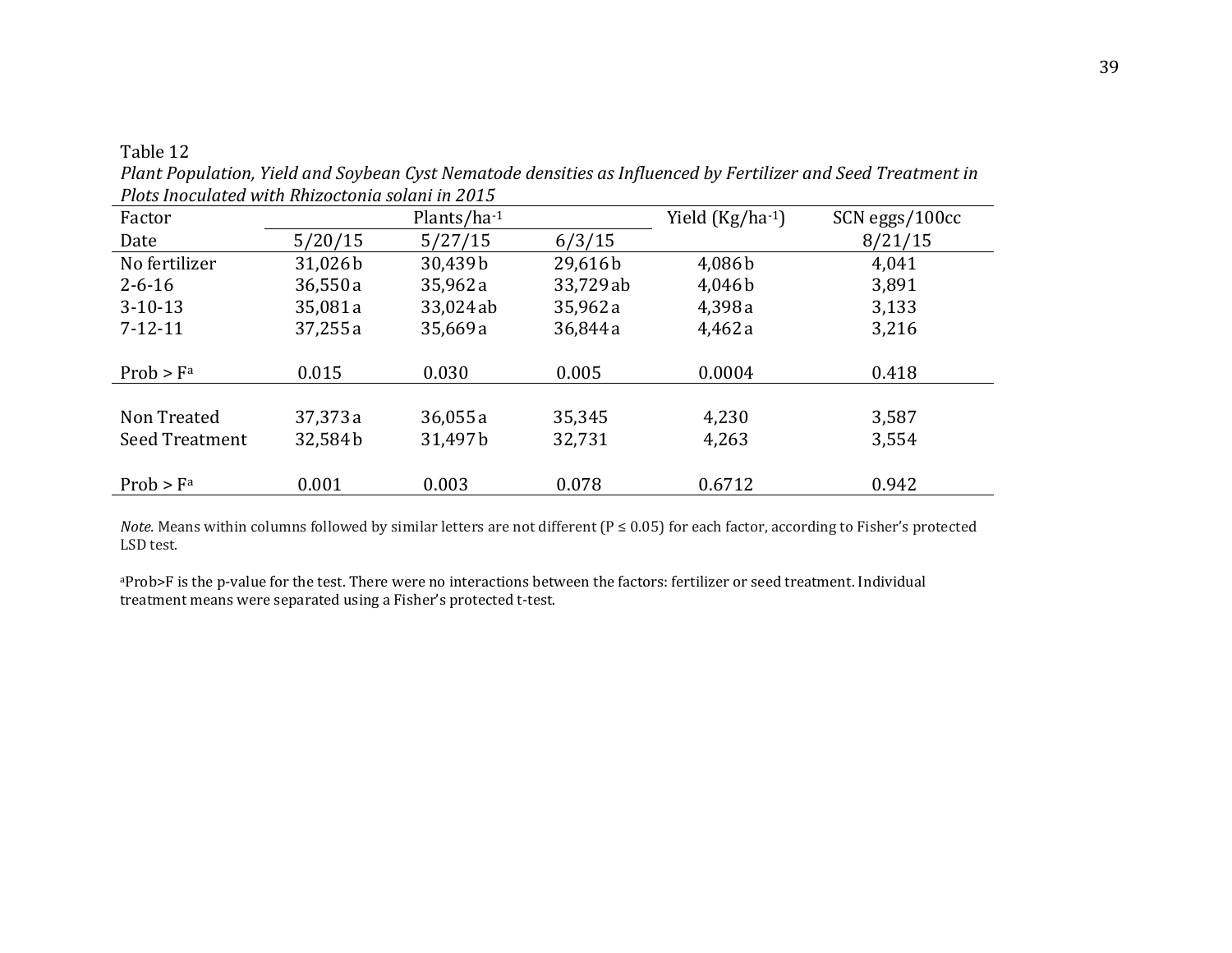

**Fig. 1.** Comparison of rainfall received during the soybean growing season in 2014 and 2015, and the average of growing-season precipitation during 1998-2015, at Carbondale, Illinois.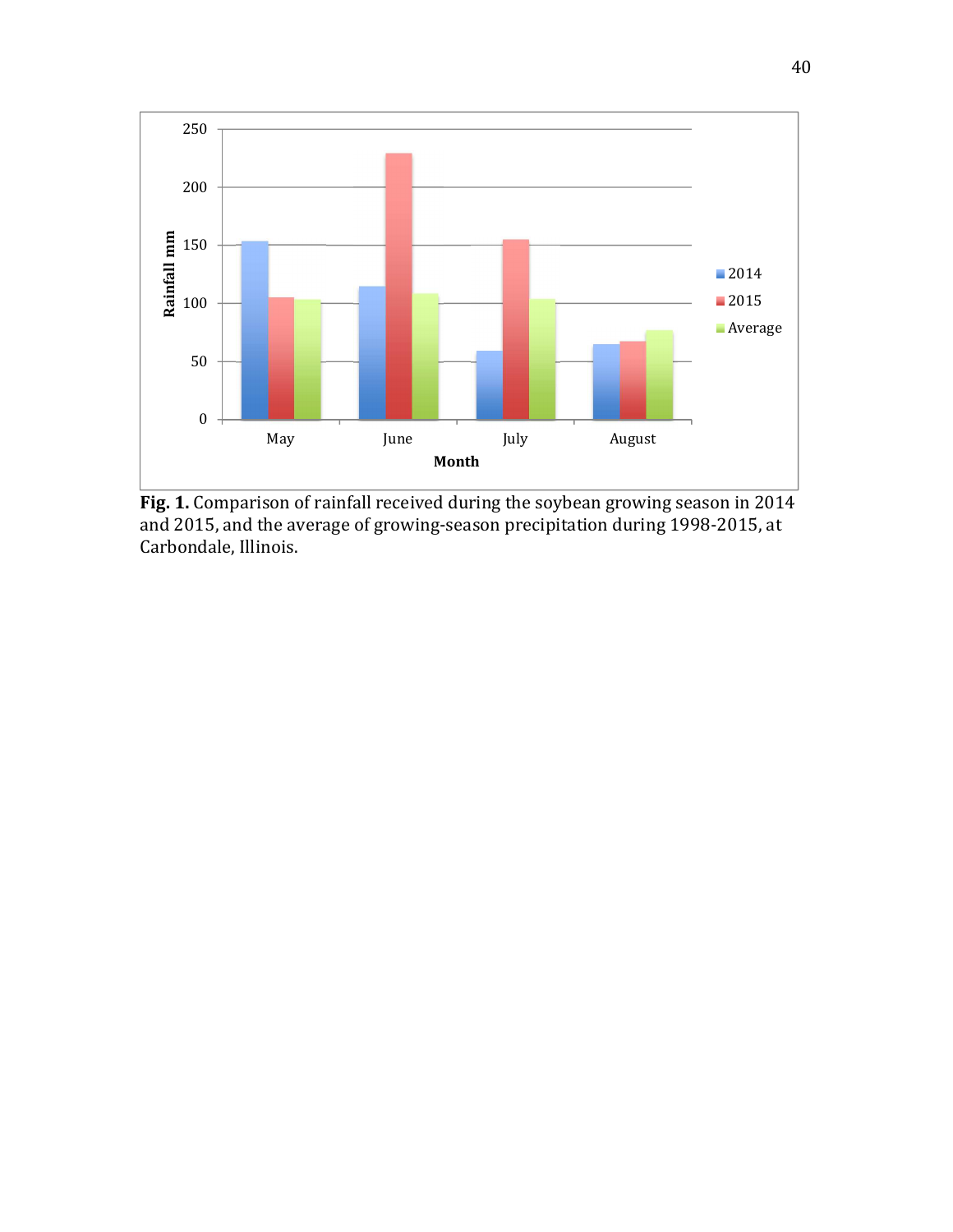#### REFERENCES

- Abney, T., T. Richards, and K. Roy. (1993). *Fusarium solani* from ascospores of *Nectria haematococca* causes sudden death syndrome of soybean. *Mycologia*, *85*, 801-806.
- Acquaah, G. (2002). Principles of Crop Production: Theory, Techniques, and Technology*.* P. Hall, Ed. Upper Saddle River, New Jersey, United States. Pearson Education.
- Agrios, G. (1997). Plant Pathology. Fourth Edition*.* San Diego, California, United States. Academic Press.
- Anees, M., V. Edel-Hermann and, C. Steinberg. (2010). Build up of patches caused by *Rhizoctonia solani*. Elsevier*. Soil Biology & Biochemistry*, 42, 1661-1672.
- Aoki, T. O. (2003). Sudden death symdrome of soybean is caused by two morphologically and phylogenetically distinct species within Fusarium solani species complex-*F. virguliforme* in North America and *F. tucumaniae* in South America. *Mycologia*, *95*, 660-684.
- Beard, B., and R. Hoover. (1971). Effect of nitrogen on nodulation and yield of irrigated soybeans. *Agronomy Journal*, 63, 815-816.
- Benbrook, C. M. (2006). *The intricate relationships between mycotoxins, fungi and farming systems.* Breaking the Mold: Impacts of Organic and Conventional Farming Systems on Mycotoxins in Food and Livestock Feed, 35-36.
- Better Crops With Plant Food. (1999). A Publication of the International Plant Nutrition Institute. Norcross, GA: Potash and Phosphate Institute, 83, 26-27.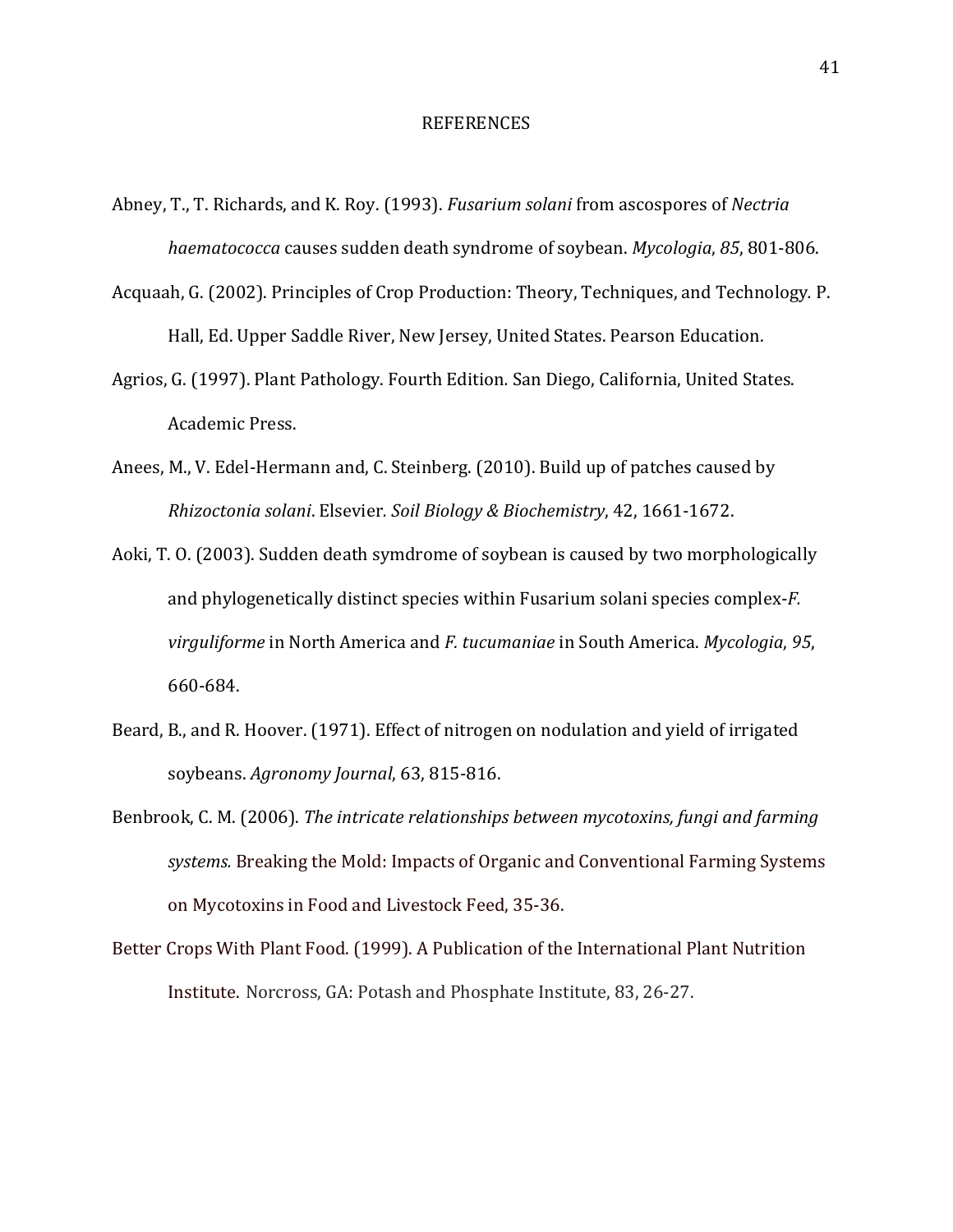- Bly, A., H. Woodard and D. Winther. (1998). *Nitrogen application timing and rate effects on soybean grain parameters at Aurora SD in 1998.* South Dakota State University, Plant Sci. Dep. Agric. Exp. Stn., Brookings.
- Bradley, C. (2008). Effect of Fungicide Seed Treatments on Stand Establishment, Seedling Disease, and Yield of Soynean in North Dakota. *Plant Disease*, *92*, 120-125.
- Chambers, S.C. (1966). Studies on *Ophiobolus graminis* and a root-attacking strain of *Rhizoctonia solani.* Ph.D. Thesis. University of Adelaide, Adelaide, Australia.
- Chauhan, R., S. Maheshwari, and S. Gandhi. (2000). Effect of nitrogen, phosphorus and farm yard manure levels on stem rot of cauliflower caused by Rhizoctonia solani. *Agricultural Science Digest*, 20, 36-38.
- Chong, S., K. Hildebrand, K. Luo, O. Myers, S. Indorante, A. Kazakevicius, et al. (2004). Mapping soybean sudden death syndrome as related to yield and soil/site properties. *Soil and Tillage Research , 84,* 101-107.
- Chude, V., W. Malgwi, I. Amapu, and A. Ano. (2004). Manual on Soil Fertility Assessment. *Federal Fertilizer Department/FAO/National Special Program for Food Security*, 89.
- Davis, E., and G. Tylka. (2000). Soybean cyst nematode disease. *The Plant Health Instructor*. Online. APSnet Features, doi: 10.1094/PHI-I-2000-0725-01, *Updated 2005.*
- De Beer, J. (1965). Studies on the ecology of *Rhizoctonia solani.* Ph.D. Thesis. University of Adelaide, Adelaide, Australia.
- Deibert, E., M. Bijeriego, and R. Olson. (1979). Utilization of N fertillizer by nodulating and non-nodulating soybean isolines. *Agronomy Journal,* 71, 717-723.
- Esteves de Jensen C., P. J. (2002). Integrated management strategies of bean root rot with Bacillus subtilis and Rhizobium in Minnesota. *Field Crops Research*, 74, 107-115.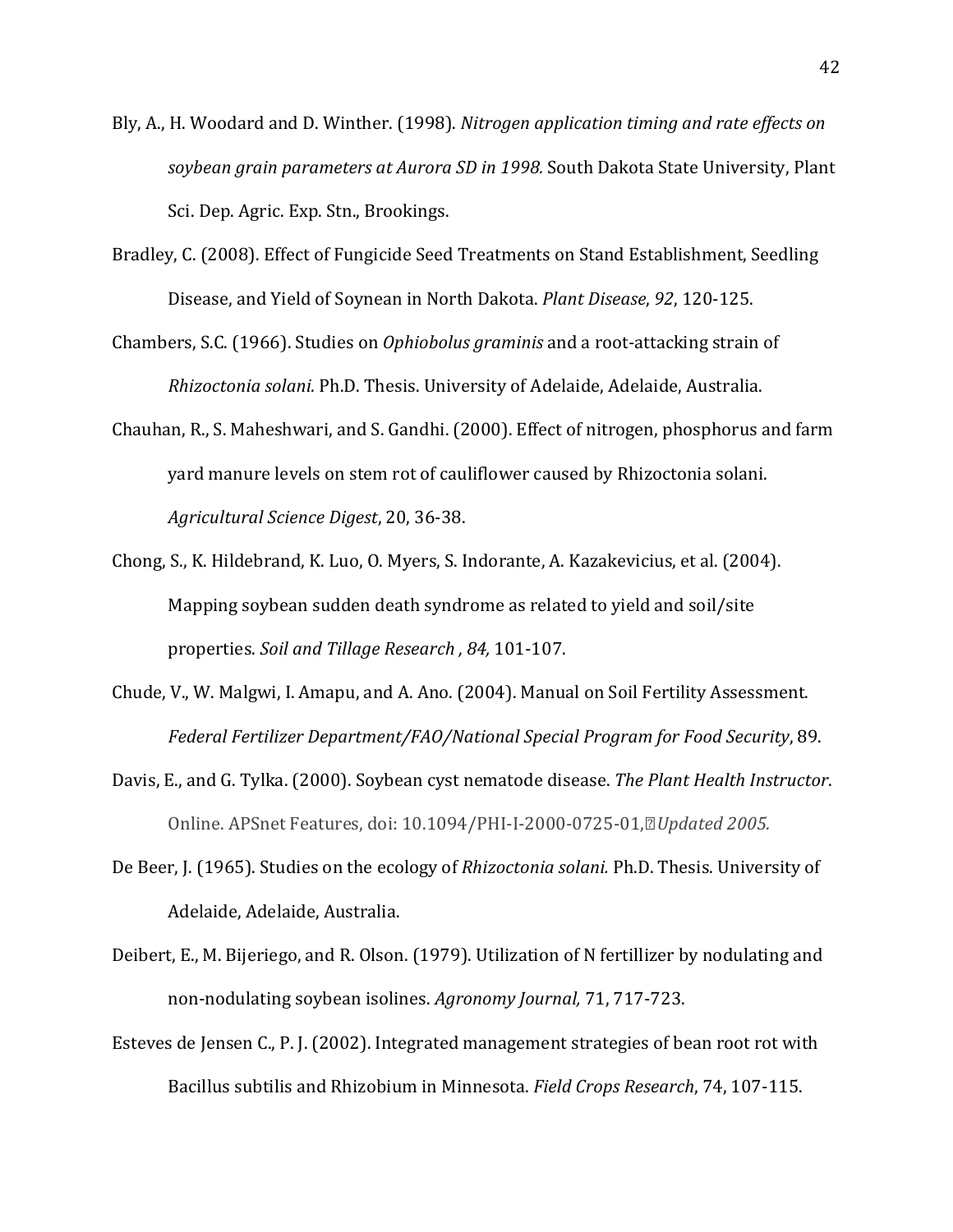- Farhad, I., M. Islam, S. Hoque, and M. Bhuiy. (2010). Role of potassium and sulphur on the growth, yield and oil content of soybean (Glycine max L.). *An Academic Journal of Plant Sciences, 3*(2), 99-103.
- Frohning, J. (2013). Evaluation of *Rhizoctonia solani-Heterodera glycines* interactions on soybean. Thesis: M.S. Illinois Digital Environment for Access to Learning and Scholarship. University of Illinois at Urbana-Champaign. *Crop Sciences*.
- Fu-ti, X., Z. Hui-jun, W. Hai-ying, A. Xue, and M. Steven. (2010). Effect of pre-plant fertilizer on agronomic and physiological traits of soybean cultivars from different breeding programs. *CAAS. Agricultural Sciences of China, 9*(11), 1602-1611.
- Gibson, P., M. Shenaut, V. Njiti, R. Suttner, and O.J. Myers. (1994). Soybean varietal response to sudden death syndrome. (D. Wilkinson., Ed.) *Proceedings of the Soybean Seed Research Conference*, *24*, 95-104.
- Ham, G., and A. Caldwell. (1978). Fertilizer placement effects on soybean yield, N fixation and P uptake. *Agronomy Journal*, 70, 779-783.
- Hankinson, M. W., L.E. Lindsey & S.W. Culman. (2015). Effect of planting date and starter fertilizer on soybean grain yield. *Crop, Forage and Turfgrass Management*.
- Harper, J. (1974). Soil and symbiotic nitrogen requirements for optimum soybean production. *Crop Science, 14*, 255-260.
- Hartman, G., J. Sinclair, and J. Rupe. (2008). Compendium of Soybean Diseases. *Rhizoctonia damping-off and root rot*, 4, 45-46.
- Heatherly, L., and R. Elmore. (2004). Managing Inputs for Peak Production. *Soybeans: Improvement, Production, and Uses*. (H. J. Boerma, Compiler) Madison, Wisconsin, United States, 451-536.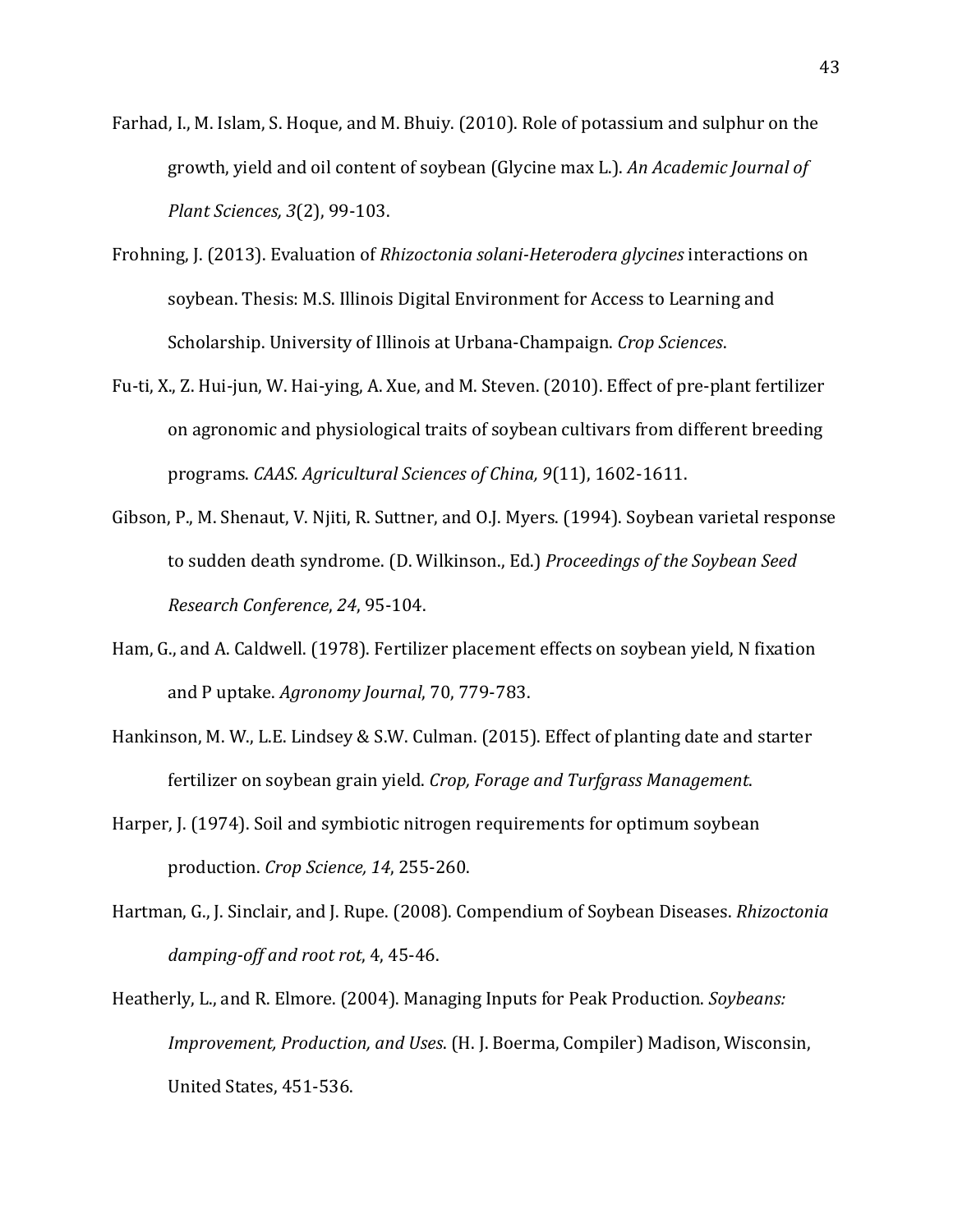- Huber, D., and R. Watson. (1974.) Nitrogen form and plant disease. *Annual Review of Phytopathology, 12*, 139-165.
- Huber, D., and N. Wilhelm. (1988). The role of manganese in resistance to plant diseases. (R. H. R.D. Graham, Ed.) *Manganese in Soils and Plants*, 155-173.
- Hynes, H. (1937). *Studies on Rhizoctonia root-rot of wheat and oats.* N.S.W. Department of Agricultural Science Bulletin.
- Jenkins, W.R. (1964). A rapid centrifugal-flotation technique for separating nematodes from soil. *Plant Disease Reporter,* 48, 692.
- Jones, J., A. Engelhard, S. Woltz. (1989). Management of Fusarium wilt of vegetables and ornamentals by macro- and microelement nutrition. In: Soilborne Plant Pathogens: Management of diseases with macro- and microelements. (A. Engelhard, Ed.) *American Phytopathological Society*, 217.
- Kakar, K., M. Tariq, and F. Taj (2002). Phosphorous use efficiency of soybean as affected by phosphorous application and inoculation. *Pakistan Joural of Agronomy,* 1, 49-50.
- Macnish, G. (1985). Methods of reducing Rhizoctonia patch of cereals in Western Australia. *Plant Pathology*, *34*, 175-181.
- Mallarino, A., N. Bergmann and D, Kaiser. (2011). Corn Responses to In-Furrow Phosphorus and Potassium Starter Fertilizer Applications. *Agronomy Journal,* 3, 685-694.
- Mallarino, A., J. Bordoli, and R. Borges. (1999). Phosphorus and potassium placement effects on early growth and nutrient uptake of no-till corn relationships with grain yield. *Agronomy Journal*, *91*, 37-45.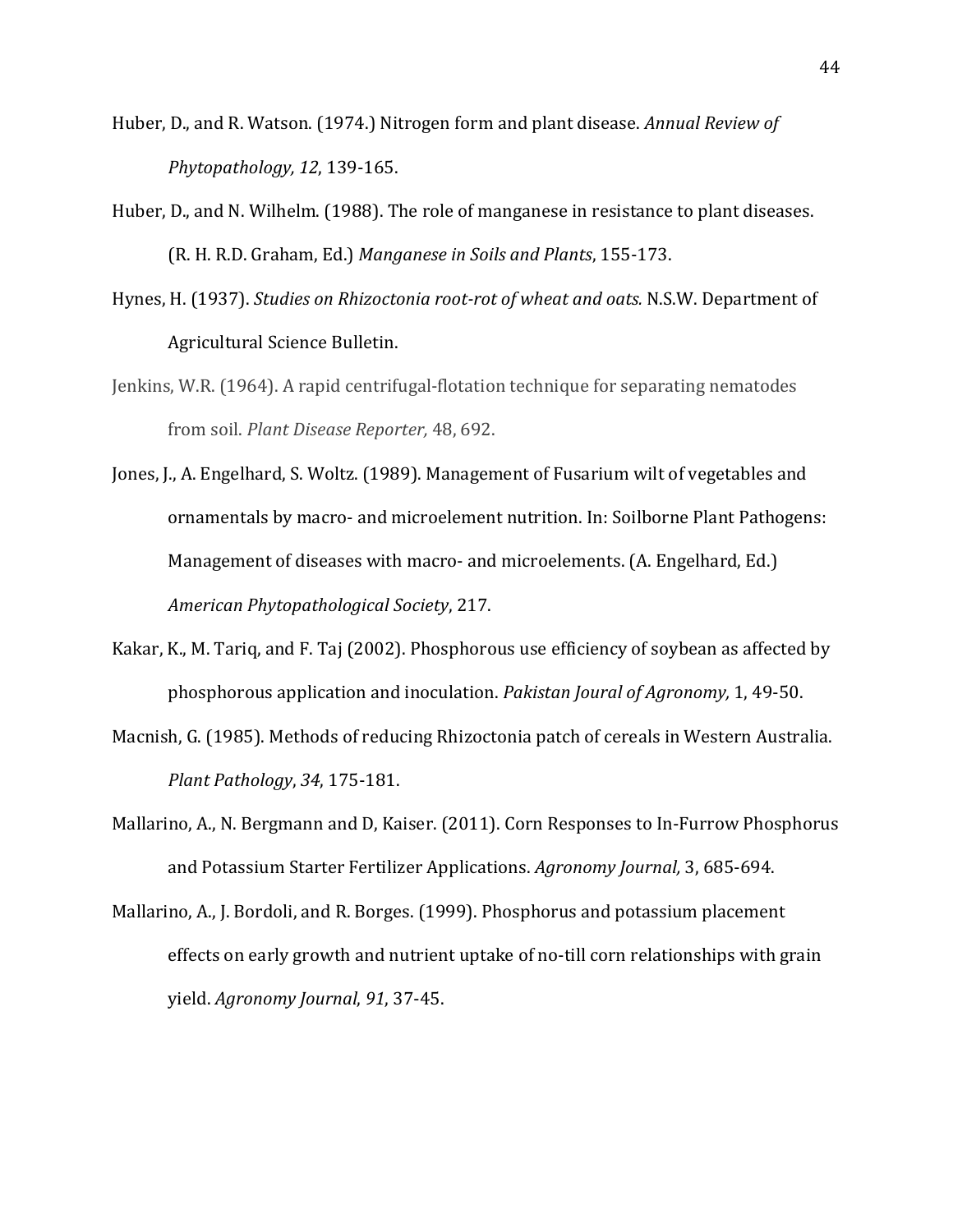- McGrath, C., D. Wright, A. Mallarino, and A. Lenssen. (2013). Soybean Nutrient Needs. *Agriculture and Environment Extension Publications*.. Iowa State University. Book 189.
- NASS, USDA. (2015). *2014 Crop Production.* Retrieved November 14, 2015, from USDA, National Agricultural Statistics Service: www.usda.gov/nass/PUBS/TODAYRPT/cropan15.pdf
- Njiti, V., K. Meksem, M. Iqbal, J. Johnson, M. Kassem, K. Zobrist, et al. (2002). Common loci underlie field resistance to soybean sudden death syndrome in Forrest, Pyramid, Essex and Douglas. *Theoretical and Applied Genetics*, *104*, 294-300.
- Otten, W., and C. Gilligan. (1998). Effect of physical conditions on the spatial and temporal dynamics of the soil-borne fungal pathogen *Rhizoctonia solani*. *New Phytologist,* 138, 629-637.
- Otten, W., C. Gilligan, C. Watts, A. Dexter, and D. Hall. (1999). Continuity of air-filled pores and invasion thresholds for a soil-borne fungal plant pathogen, Rhizoctonia solani. *Soil Biology and Biochemistry*, *31*, 803-1810.
- Pacumbaba, R., G. Brown, and R. Pacumbaba. (1997). Effects of fertilizers and rates of application on incidence of soybean diseases in northern Alabama. *Plant Disease*, *81*, 1459-1460.
- Papavizas, G., P. Adams, R. Lumsden, J. Lewis, R. Dow, W. Ayers et al. (1975). Ecology and Epidemiology of Rhizoctonia solani in Field Soil. *Phytopathology*, *65*, 871-877.
- Parmeter, J. (1970). *Rhizoctonia solani, Biology and Pathology.* University of California Press.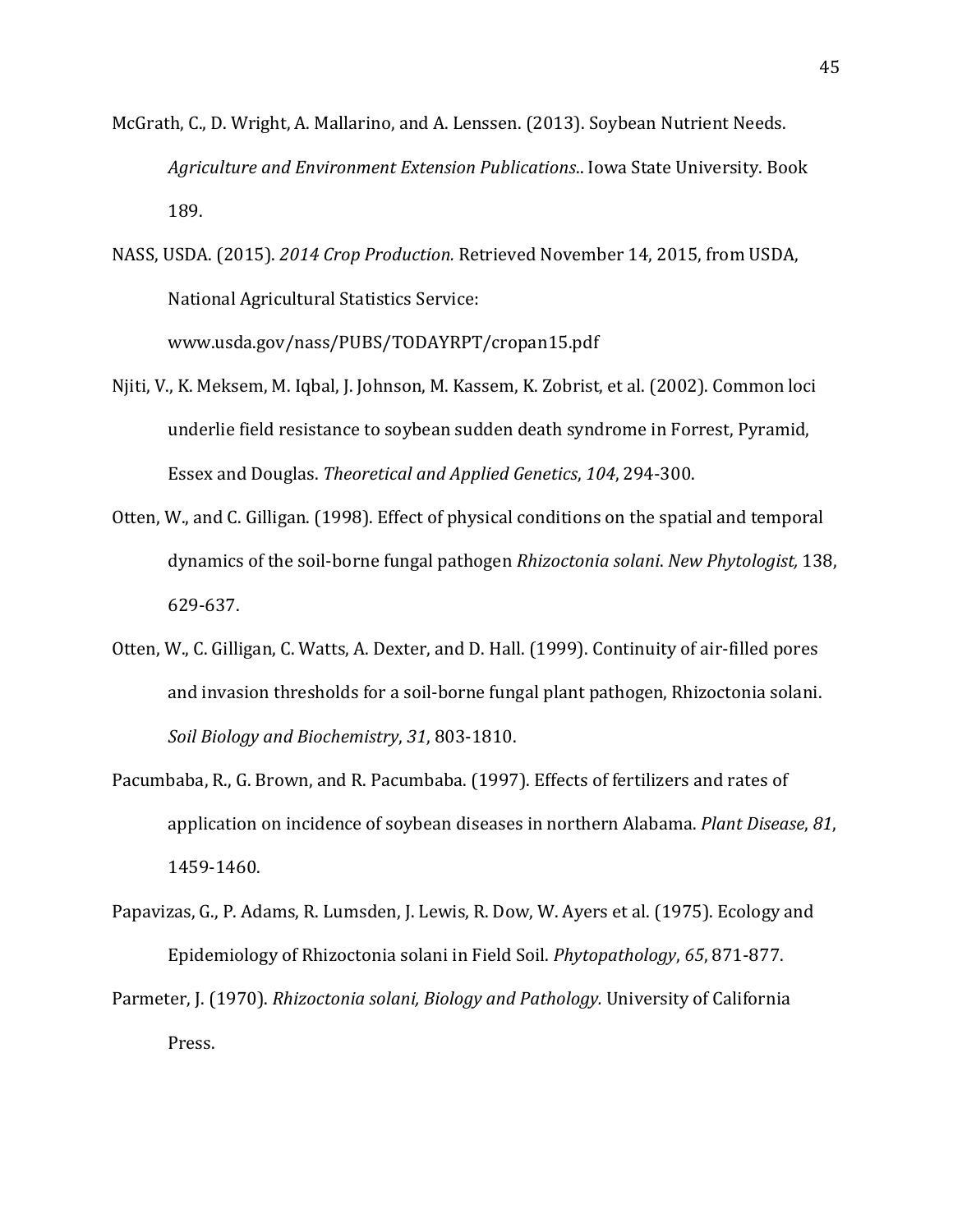- Perrenoud, S. (1990). Potassium and Plant Health. 2nd edition. IPI-Research Topics 3. International Potash Institute, Basel, Switzerland.
- Raaijmakers, J., T. Paulitz, C. Steinberg, C. Alabouvette, Y. Moenne-Loccoz. (2009). The rhizosphere: a playground and battlefield for soilborne pathogens and beneficial microorganisms. *Plant Soil,* 321, 341-361.
- Remison, S. (2005). Basic Principles of Crop Physiology. *Sadoh Press Nig*.
- Riggs R. D., and Wrather A. J. (1992). Biology and management of the soybean cyst nematode. American Phytopathological Society Press, St. Paul, MN.
- Rowntree, S., J. Suhre, N. Weidenbenner, E. Wilson, V. Davis, S. Naeve et al. (2013). Genetic gain x management interactinos in soybean: I. Planting date. *Crop Science Society of America, 53*, 1128-1138.
- Roy, K., J. Rupe, D. Hershman, and T. Abney. (1997). Sudden death syndrome of soybean. *Plant Disease*, *81*, 1100-1111.
- Rupe, J., M. Hirrell, & D. Hershman. (1988). Sudden death syndrome. (P. Backman, & J. Sinclair, Eds.) *Compendium of soybean disease*, 3, 84-85.
- Rupe, J., W. Sabbe, R. Robbins and E. Gbur. (1993). Soil and plant factors associated with sudden death syndrome of soybean. *Journal of Production Agriculture, 6,* 218-221.
- Sanogo, S., and X. Yang. (2000). Relation of sand content, pH, and potassium and phosphorus nutrition to the development of sudden death syndrome in soybean. *Journal of Plant Pathology, 23*, 174-180.
- Scherm, H., X. Yang, and P. Lundeen. (1998). Soil variables associated with sudden death syndrome in soybean fields in Iowa. *Plant Disease, 82*, 1152-1157.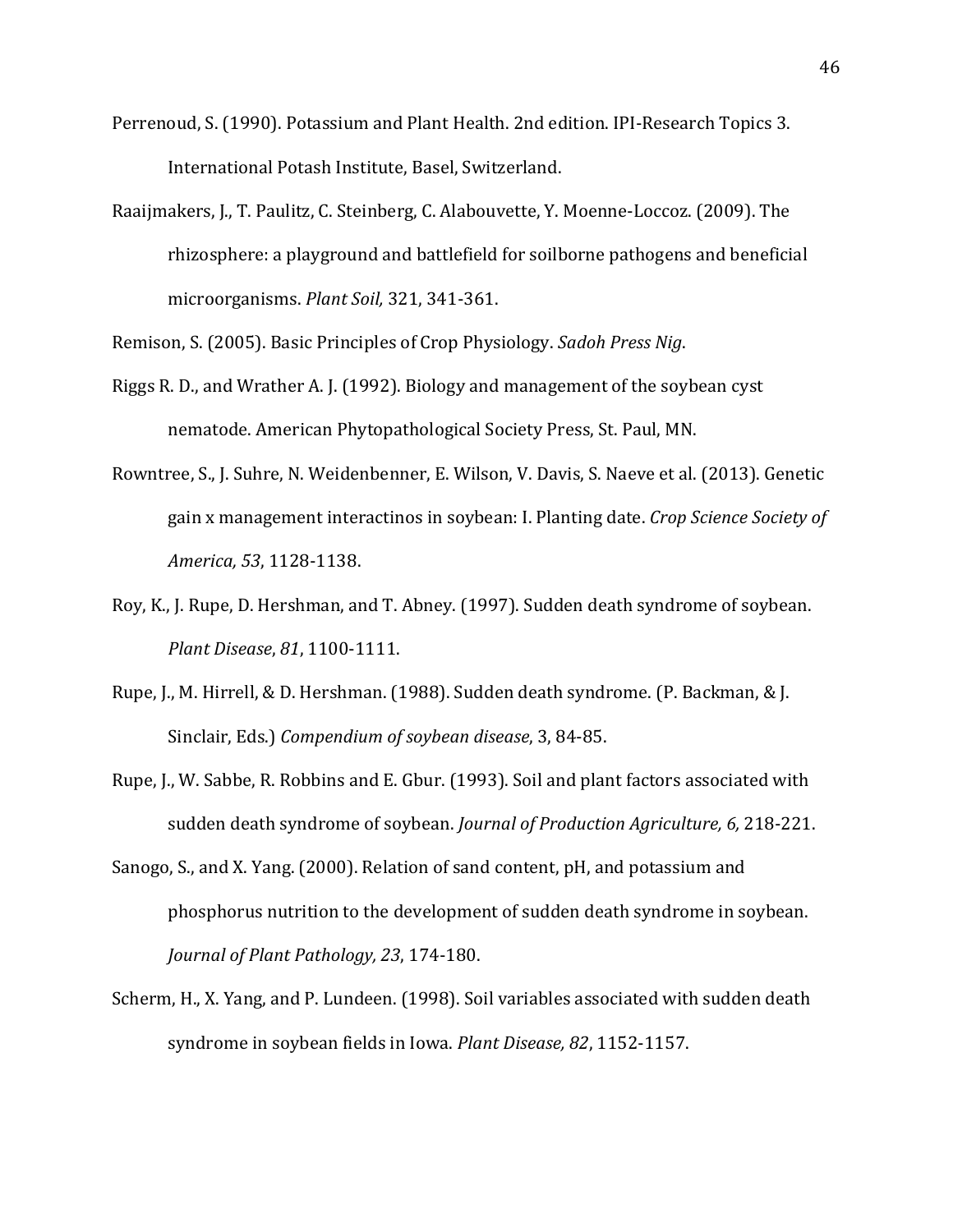- Snoeijers, S., A. Perez-Garcia, J. Alejandro, J., H. Matthieu, J. Pierre. (2000). The effect of nitrogen on disease development and gene expression in bacterial and fungal plant pathogens. *European Journal of Plant Pathology*, 106, 493-506.
- Snyder, D. (2000). Raise Soybean Yields and Profit Potential with Phosphorus and Potassium Fertilization. *Potash & Phosphate Institute: News & Views*.
- Sorensen, R., & Penas, E. (1978). Nitrogen fertilization of soybeans. *Agronomy Journal*, *70*, 213-216.
- Srihuttagum, M., & Sivasithamparam, K. (1991). The influence of fertilizers on root-rot of field peas caused by *Fusarium oxysporum*, *Pythium vexans* and *Rhizoctonia* solani inoculated singly or in combination. *Plant and Soil, 132*, 21-27.
- Starling, M., C. Wood, and D. Weaver. (2000). Late-planted soybeans respond to nitrogen starter. *Fluid Journal*, *28*, 26-30.
- Sullivan, P. (2001). *Sustainable management of soil-borne plant diseases.* Retrieved from ATTRA, USDA's Rural Business Cooperative Service: https://www.attra.org
- Tisdale, S., W. Nelson, J. Beaton, and J. Havlin. (2013). *Soil Fertility and Fertilizers.* Upper Saddle River, New Jersey, United States: Prentice Hall.
- Usherwood, N. (1998). Nutrient Management for Top-Profit Soybeans. Potash and Phosphate Institute. *News & Views*
- Vera, M., N. Mrkovacki and M. Hrustic. (2002). Interrelationship of nitrogen fixation potential and soybean yield. A Periodical of Scientific Research on Field and Vegetable Crops*, 36*, 133-139.
- Vick, C., S. Chong, J. Bond, and J. Russin. (2003). Response of Soybean Sudden Death Syndrome to Subsoil Tillage. *Plant Disease*, *87*, 629-632.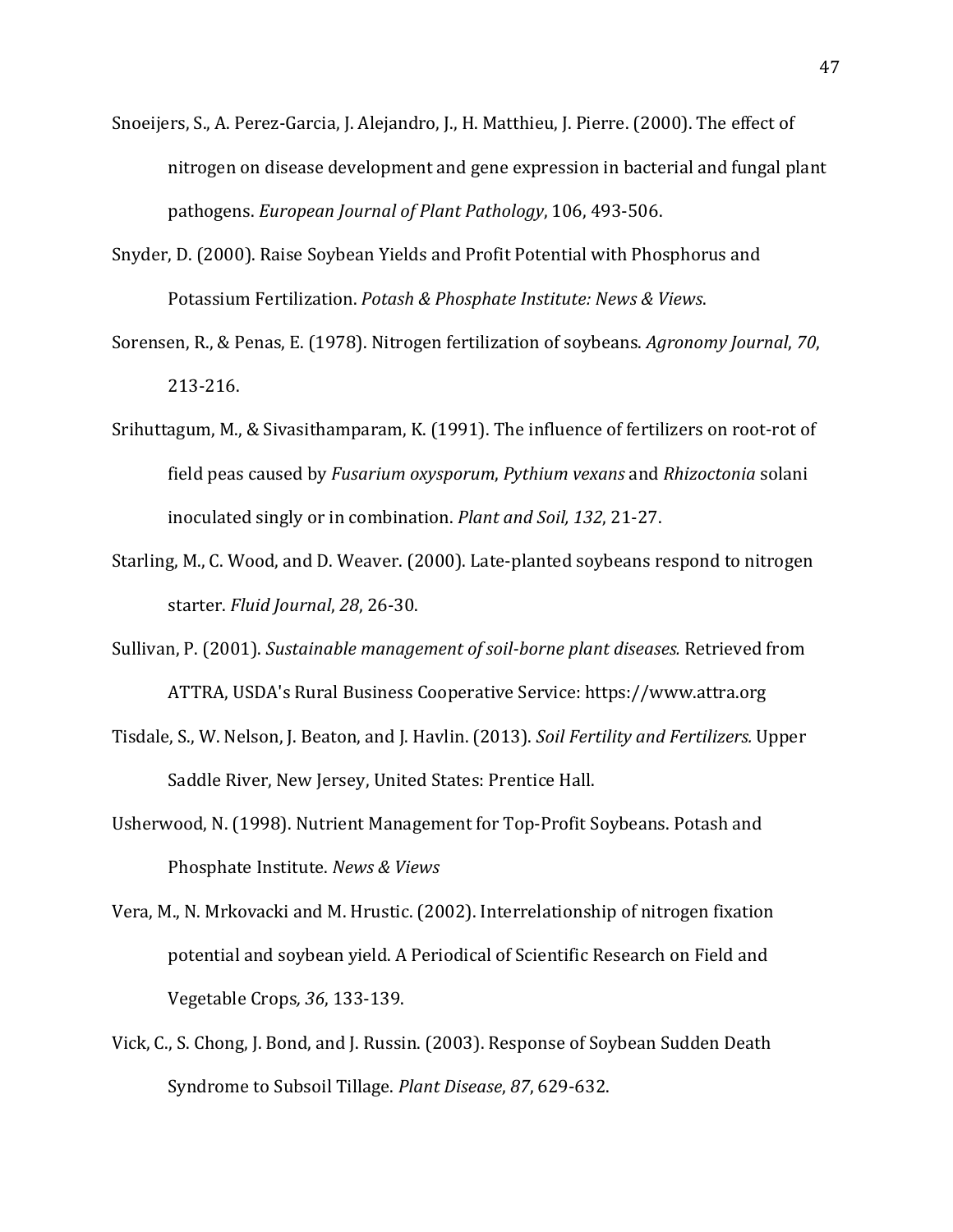- Walters, D. (1985). Shoot:root interrelationships: The effects of obligately biotrophic fungal pathogens. *Biological Reviews*, 60, 47-60.
- Walters, D., and P. Ayres. (1980). Effects of powdery mildew disease on uptake and metabolism of nitrogen by roots of infected barley. *Physiological Plant Pathology*, 17, 369-379.
- Walters, D., and I. Bingham. (2007). Influence of nutrition on disease development caused by fungal pathogen: implications for plant disease control. *Annals of Applied Biology, 151,* 307-324.
- Weems, J.D., J.S. Haudenshield, J.P. Bond, G.L. Hartman, K.A. Ames and C.A. Bradley. (2015). Effect of fungicide seed treatments on Fusarium virguliforme infection of soybean and development of sudden death syndrome. *Canadian Journal of Plant Pathology.*
- Welch, L., L. Boone, C. Chambliss, A. Christiansen, D. Mulvney, M. Oldham, et al. (1973). Soybean yields with direct and residual nitrogen fertilization. *Agronomy Journal*, 65, 547-550.
- Wherrett, A. (2016). *Fact Sheets Rhizoctonia.* Retrieved 2016, from soilquality.org.au: www.soilquality.org.au/factsheets/rhizoctonia
- Woltz, S., and J. Jones. (1973). Tomato *Fusarium* wilt control by adjustments in soil fertility. *Proceedings of Florida State Horticulture Society*, *86*, 157-159.
- Yang, X. (1999). Rhizoctonia damping-off and root rot. (G. Hartman, J. Sinclair, and J. Rupe, Eds.) *American Phytopathological Society*, *4,* 45-46.
- Yang, X., and P. Lundeen. (1997). Occurrence and distribution of soybean sudden death syndrome in Iowa. *Plant Disease*, *81*, 715-718.

Zeiger, L. T. (2010). *Plant Physiology.* Sunderland, MA, United States: Sinauer Associates.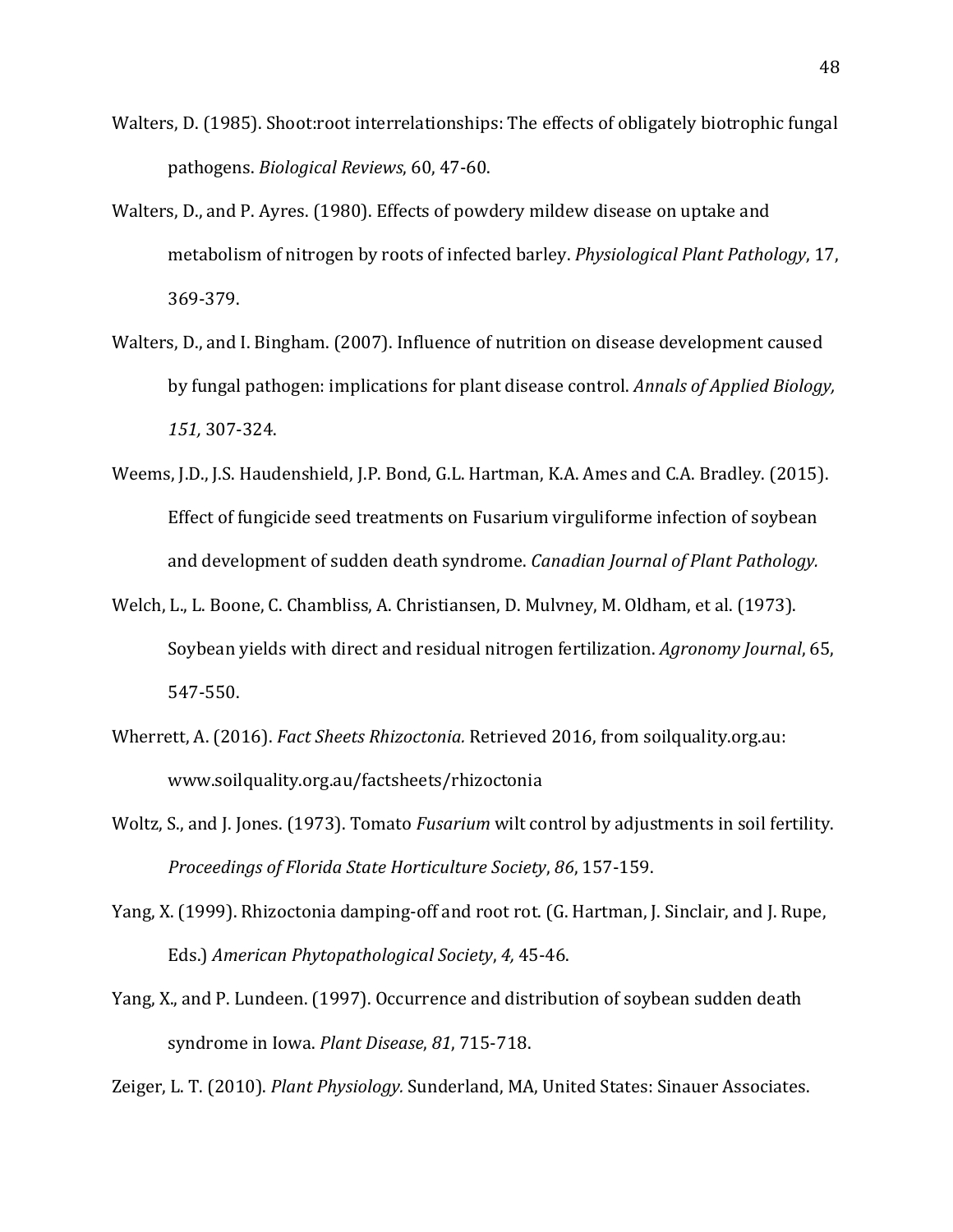Zhang, H. (2006). *Oklahoma soil fertility handbook.* Stillwater, Oklahoma, United States. Department of Plant and Soil Sciences. Oklahoma Agricultural Experiment Station. Oklahoma Cooperative Extension Service. Division of Agricultural Sciences and Natural Resources. Oklahoma State University